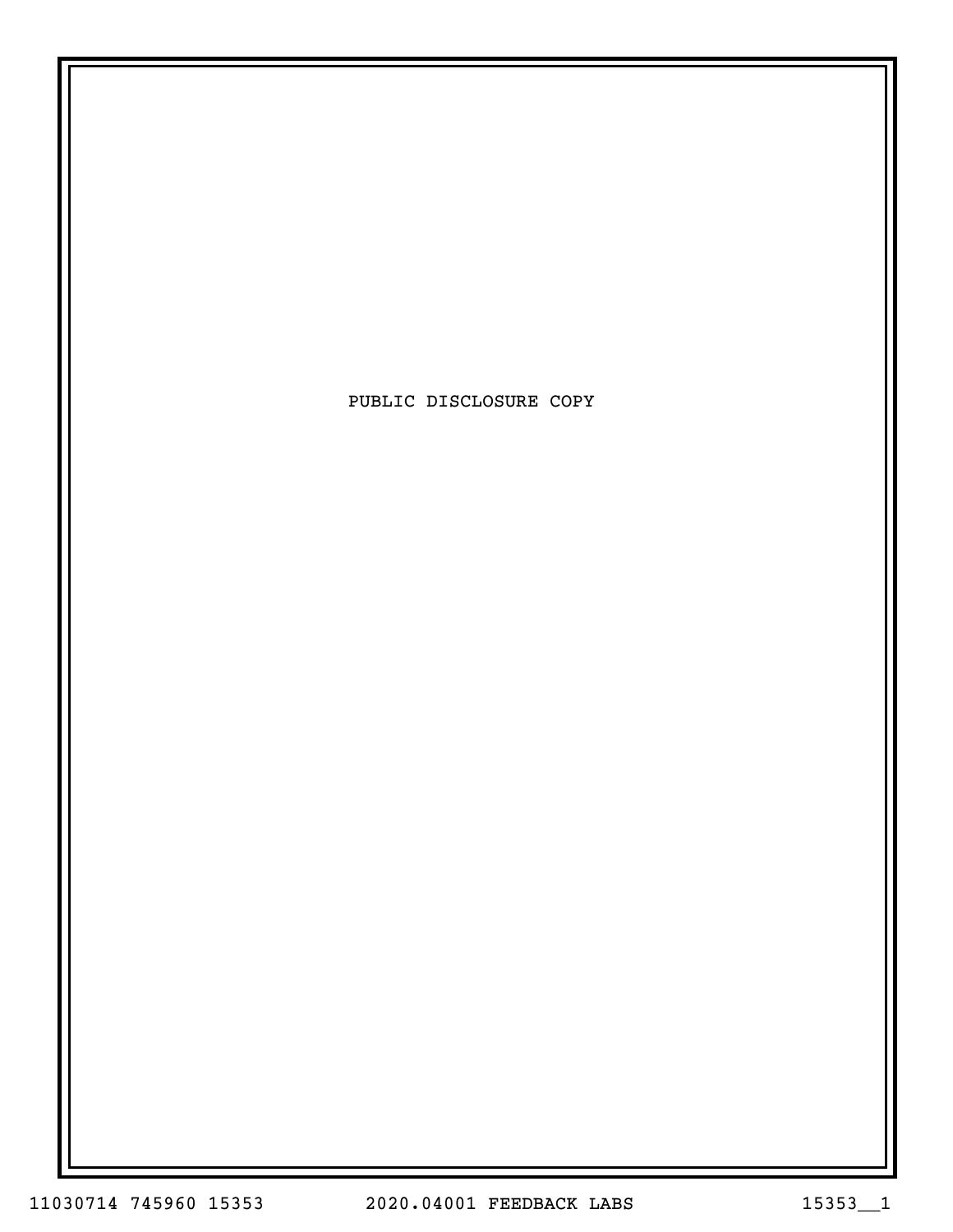# **TAX RETURN FILING INSTRUCTIONS**

\*\* FORM 990 PUBLIC DISCLOSURE COPY \*\*

#### **FOR THE YEAR ENDING**

DECEMBER 31, 2020

| <b>Prepared for</b>                                |                                                                                                                                                        |
|----------------------------------------------------|--------------------------------------------------------------------------------------------------------------------------------------------------------|
|                                                    | FEEDBACK LABS<br>1100 13TH STREET NW NO. 800<br>20005<br>WASHINGTON, DC                                                                                |
| <b>Prepared by</b>                                 | GELMAN, ROSENBERG & FREEDMAN<br>4550 MONTGOMERY AVE SUITE 800N<br>20814-2930<br>BETHESDA, MD                                                           |
| <b>Amount due</b><br>or refund                     | NOT APPLICABLE                                                                                                                                         |
| <b>Make check</b><br>payable to                    | NOT APPLICABLE                                                                                                                                         |
| Mail tax return<br>and check (if<br>applicable) to | NOT APPLICABLE                                                                                                                                         |
| Return must be<br>mailed on<br>or before           | NOT APPLICABLE                                                                                                                                         |
| <b>Special</b><br><b>Instructions</b>              | THIS RETURN HAS QUALIFIED FOR ELECTRONIC FILING.<br>THE RETURN<br>HAS BEEN TRANSMITTED ELECTRONICALLY TO THE IRS AND NO FURTHER<br>ACTION IS REQUIRED. |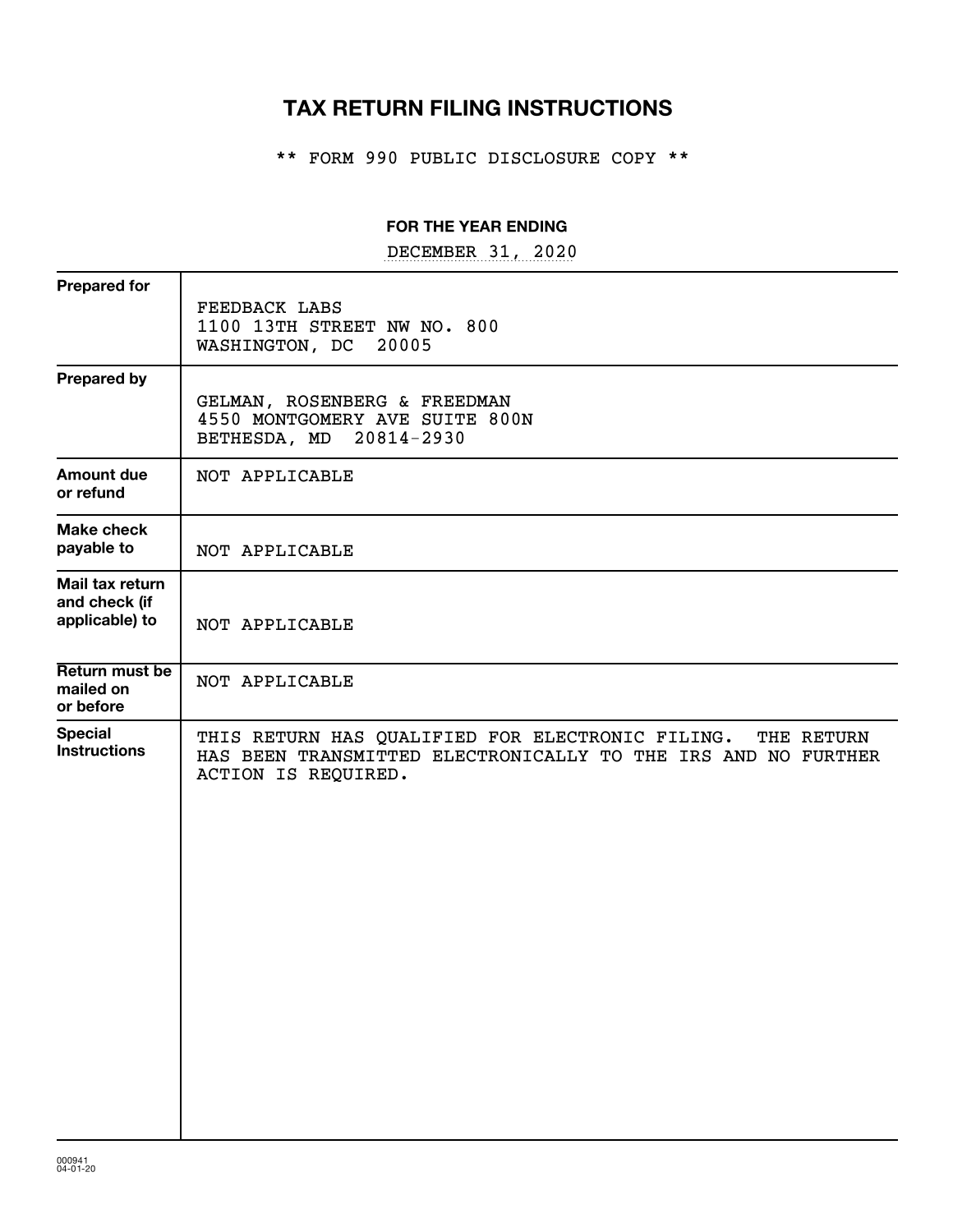| Form |  |  |
|------|--|--|

## \*\* PUBLIC DISCLOSURE COPY \*\*

**990** Return of Organization Exempt From Income Tax <br>
Under section 501(c), 527, or 4947(a)(1) of the Internal Revenue Code (except private foundations)<br> **PO20** 

**▶ Do not enter social security numbers on this form as it may be made public. Open to Public**<br>
inspection instructions and the latest information. Inspection **| Go to www.irs.gov/Form990 for instructions and the latest information. Inspection**



Department of the Treasury Internal Revenue Service

|                                    |                                       | A For the 2020 calendar year, or tax year beginning                                                                                                                        | and ending        |                                                     |                         |                                                         |
|------------------------------------|---------------------------------------|----------------------------------------------------------------------------------------------------------------------------------------------------------------------------|-------------------|-----------------------------------------------------|-------------------------|---------------------------------------------------------|
|                                    | <b>B</b> Check if<br>applicable:      | C Name of organization                                                                                                                                                     |                   | D Employer identification number                    |                         |                                                         |
|                                    | Address<br>change                     | FEEDBACK LABS                                                                                                                                                              |                   |                                                     |                         |                                                         |
|                                    | Name<br> change                       | Doing business as                                                                                                                                                          |                   | 82-2145977                                          |                         |                                                         |
|                                    | Initial<br>return<br>Final<br>return/ | Number and street (or P.O. box if mail is not delivered to street address)<br>1100 13TH STREET NW                                                                          | Room/suite<br>800 | E Telephone number<br>$(410)$ 207-6672              |                         |                                                         |
|                                    | termin-<br>ated                       | City or town, state or province, country, and ZIP or foreign postal code                                                                                                   |                   | G Gross receipts \$                                 |                         | 1,222,830.                                              |
|                                    | Amended<br>Ireturn                    | 20005<br>WASHINGTON, DC                                                                                                                                                    |                   | H(a) Is this a group return                         |                         |                                                         |
|                                    | Applica-<br>Ition                     | F Name and address of principal officer: BRITT LAKE                                                                                                                        |                   | for subordinates?                                   |                         | $\sqrt{}$ Yes $\sqrt{ \times }$ No                      |
|                                    | pending                               | SAME AS C ABOVE                                                                                                                                                            |                   |                                                     |                         | $H(b)$ Are all subordinates included? $\Box$ Yes<br>No  |
|                                    |                                       | Tax-exempt status: $X \mid 501(c)(3)$<br>$4947(a)(1)$ or<br>$501(c)$ (<br>$\sqrt{\frac{1}{1}}$ (insert no.)                                                                | 527               |                                                     |                         | If "No," attach a list. See instructions                |
|                                    |                                       | J Website: WWW.FEEDBACKLABS.ORG                                                                                                                                            |                   | $H(c)$ Group exemption number $\blacktriangleright$ |                         |                                                         |
|                                    |                                       | <b>K</b> Form of organization: $X$ Corporation<br>Other $\blacktriangleright$<br>Trust<br>Association                                                                      |                   |                                                     |                         | L Year of formation: 2017 M State of legal domicile: DE |
|                                    | Part I                                | <b>Summary</b>                                                                                                                                                             |                   |                                                     |                         |                                                         |
|                                    | 1                                     | Briefly describe the organization's mission or most significant activities: SEE PART III, LINE 1.                                                                          |                   |                                                     |                         |                                                         |
| <b>Activities &amp; Governance</b> |                                       |                                                                                                                                                                            |                   |                                                     |                         |                                                         |
|                                    | 2                                     | Check this box $\blacktriangleright \Box$ if the organization discontinued its operations or disposed of more than 25% of its net assets.                                  |                   |                                                     |                         |                                                         |
|                                    | з                                     |                                                                                                                                                                            |                   |                                                     | $\bf 3$                 | 5                                                       |
|                                    | 4                                     |                                                                                                                                                                            |                   |                                                     | $\overline{\mathbf{4}}$ | 4                                                       |
|                                    | 5                                     |                                                                                                                                                                            |                   |                                                     | 5                       | 7                                                       |
|                                    | 6                                     |                                                                                                                                                                            |                   |                                                     | 6                       | $\overline{12}$                                         |
|                                    |                                       |                                                                                                                                                                            |                   |                                                     | 7a                      | $\overline{0}$ .                                        |
|                                    |                                       |                                                                                                                                                                            |                   |                                                     | 7b                      | $\overline{0}$ .                                        |
|                                    |                                       |                                                                                                                                                                            |                   | <b>Prior Year</b>                                   |                         | <b>Current Year</b>                                     |
|                                    | 8                                     |                                                                                                                                                                            | 734,382.          |                                                     | 1,052,879.              |                                                         |
|                                    | 9                                     | Program service revenue (Part VIII, line 2g)                                                                                                                               | 75,330.           |                                                     | 165, 741.               |                                                         |
| Revenue                            | 10                                    |                                                                                                                                                                            |                   |                                                     | 3,513.                  | 660.                                                    |
|                                    | 11                                    | Other revenue (Part VIII, column (A), lines 5, 6d, 8c, 9c, 10c, and 11e)                                                                                                   | 17,536.           |                                                     | 3,550.                  |                                                         |
|                                    | 12                                    | Total revenue - add lines 8 through 11 (must equal Part VIII, column (A), line 12)                                                                                         |                   | 830,761.                                            |                         | 1,222,830.                                              |
|                                    | 13                                    | Grants and similar amounts paid (Part IX, column (A), lines 1-3)                                                                                                           |                   |                                                     | 0.                      |                                                         |
|                                    | 14                                    |                                                                                                                                                                            |                   |                                                     | о.                      | 0.                                                      |
|                                    | 15                                    | Salaries, other compensation, employee benefits (Part IX, column (A), lines 5-10)                                                                                          |                   | 467, 365.                                           |                         | 558, 353.                                               |
| Expenses                           |                                       |                                                                                                                                                                            |                   |                                                     | 0.                      | $\overline{0}$ .                                        |
|                                    |                                       | <b>b</b> Total fundraising expenses (Part IX, column (D), line 25) $\bullet$ 27, 601.                                                                                      |                   |                                                     |                         |                                                         |
|                                    | 17                                    |                                                                                                                                                                            |                   | 310,088.                                            |                         | 258,675.                                                |
|                                    | 18                                    | Total expenses. Add lines 13-17 (must equal Part IX, column (A), line 25)                                                                                                  |                   | 777,453.                                            |                         | 817,028.                                                |
|                                    |                                       | 19 Revenue less expenses. Subtract line 18 from line 12                                                                                                                    |                   | 53,308.                                             |                         | 405,802.                                                |
| Net Assets or<br>Fund Balances     |                                       |                                                                                                                                                                            |                   | <b>Beginning of Current Year</b>                    |                         | <b>End of Year</b>                                      |
|                                    | 20                                    | Total assets (Part X, line 16)                                                                                                                                             |                   | 954,705.                                            |                         | 1,427,016.                                              |
|                                    | 21                                    | Total liabilities (Part X, line 26)                                                                                                                                        |                   | 56,402.                                             |                         | 122,911.                                                |
|                                    | 22                                    |                                                                                                                                                                            |                   | 898,303.                                            |                         | 1,304,105.                                              |
|                                    | Part II                               | <b>Signature Block</b>                                                                                                                                                     |                   |                                                     |                         |                                                         |
|                                    |                                       | Under penalties of perjury, I declare that I have examined this return, including accompanying schedules and statements, and to the best of my knowledge and belief, it is |                   |                                                     |                         |                                                         |
|                                    |                                       | true, correct, and complete. Declaration of preparer (other than officer) is based on all information of which preparer has any knowledge.                                 |                   |                                                     |                         |                                                         |
|                                    |                                       | 4P Aphle lahe                                                                                                                                                              |                   | 07/22/2021                                          |                         |                                                         |
| Sign                               |                                       | Signature of officer                                                                                                                                                       |                   | Date                                                |                         |                                                         |
| Here                               |                                       | BRITT LAKE,<br>CEO                                                                                                                                                         |                   |                                                     |                         |                                                         |
|                                    |                                       | Type or print name and title                                                                                                                                               |                   | Date                                                |                         | PTIN                                                    |
|                                    |                                       | Print/Type preparer's name<br>Preparer's signature                                                                                                                         |                   |                                                     | Check                   |                                                         |
| Paid                               |                                       | RICHARD J. LOCASTRO, CPA                                                                                                                                                   |                   | 07/14/21                                            | self-employed           | P00288314                                               |
|                                    | Preparer                              | GELMAN, ROSENBERG & FREEDMAN<br>Firm's name                                                                                                                                |                   |                                                     |                         | Firm's EIN $\frac{52 - 1392008}{ }$                     |
|                                    | Use Only                              | Firm's address 1550 MONTGOMERY AVE SUITE 800N                                                                                                                              |                   |                                                     |                         |                                                         |
|                                    |                                       | BETHESDA, MD 20814-2930                                                                                                                                                    |                   |                                                     | Phone no. (301)         | 951-9090                                                |
|                                    |                                       | May the IRS discuss this return with the preparer shown above? See instructions                                                                                            |                   |                                                     |                         | $\overline{\text{X}}$ Yes<br>No                         |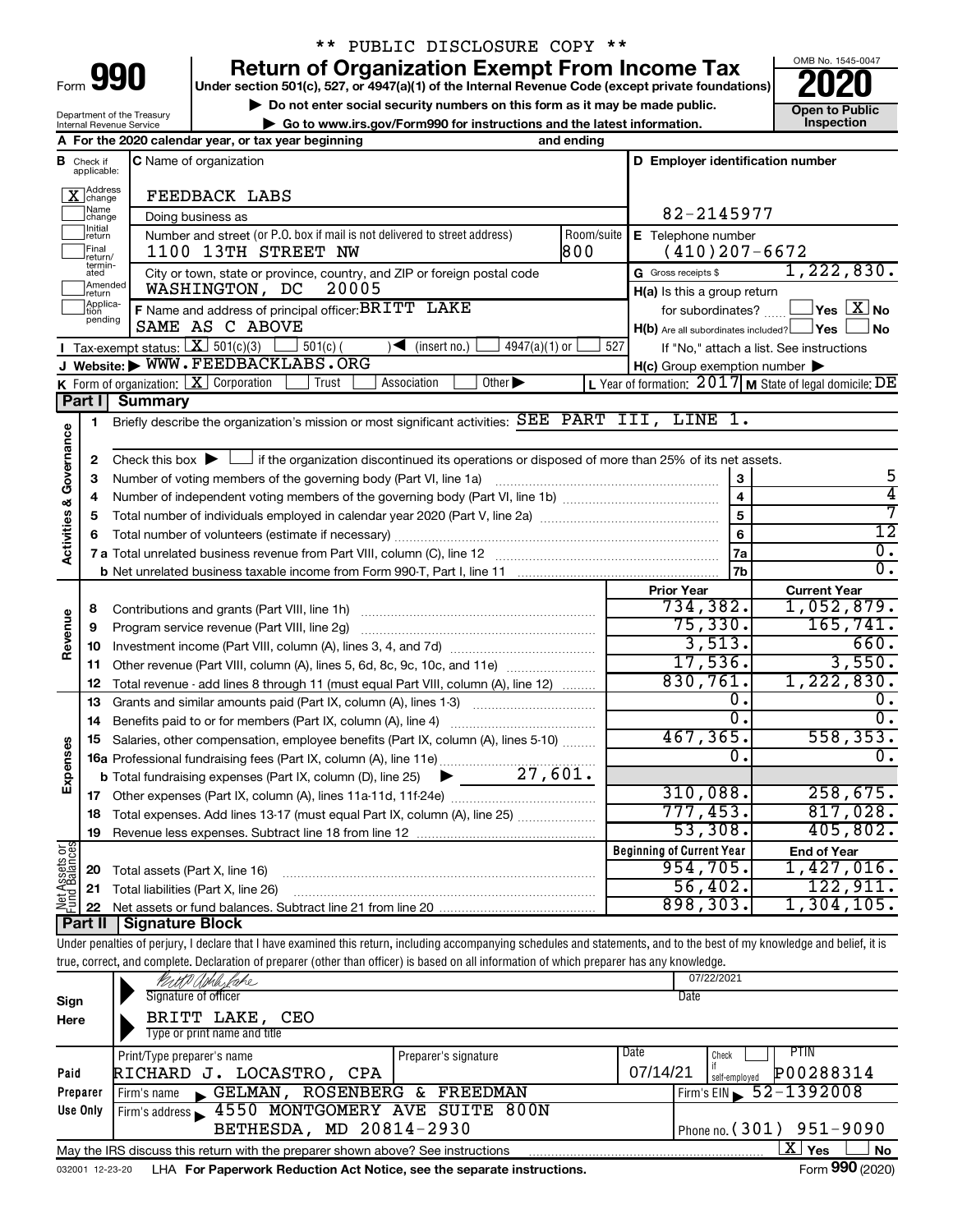|                | 82-2145977<br>FEEDBACK LABS<br>Page 2<br>Form 990 (2020)                                                                                                           |
|----------------|--------------------------------------------------------------------------------------------------------------------------------------------------------------------|
|                | Part III   Statement of Program Service Accomplishments                                                                                                            |
|                | $\boxed{\textbf{X}}$                                                                                                                                               |
| 1              | Briefly describe the organization's mission:                                                                                                                       |
|                | FEEDBACK LABS' MISSION IS TO HELP CHARITIES USE FEEDBACK TO BECOME                                                                                                 |
|                | MORE RESPONSIVE TO THE CHARITABLE CLASSES THEY SERVE.                                                                                                              |
|                |                                                                                                                                                                    |
| $\overline{2}$ | Did the organization undertake any significant program services during the year which were not listed on the                                                       |
|                | $\overline{\ }$ Yes $\overline{\rm{X}}$ No<br>prior Form 990 or 990-EZ?                                                                                            |
|                | If "Yes." describe these new services on Schedule O.                                                                                                               |
| 3              | $\sqrt{\ }$ Yes $\sqrt{\ \mathrm{X}}\ \mathrm{No}$<br>Did the organization cease conducting, or make significant changes in how it conducts, any program services? |
|                | If "Yes," describe these changes on Schedule O.                                                                                                                    |
| 4              | Describe the organization's program service accomplishments for each of its three largest program services, as measured by expenses.                               |
|                | Section 501(c)(3) and 501(c)(4) organizations are required to report the amount of grants and allocations to others, the total expenses, and                       |
|                | revenue, if any, for each program service reported.                                                                                                                |
| 4a             | 409,926.<br>18,614.<br>including grants of \$<br>) (Expenses \$<br>(Code:<br>) (Revenue \$                                                                         |
|                | LABSTORMS/FEEDBACK SUMMIT, BLOG POSTS & MEMBERSHIP:<br>COMMUNITY:                                                                                                  |
|                | FEEDBACK LABS OFFERS OPPORTUNITIES FOR CHARITIES TO PARTICIPATE<br>ΙN                                                                                              |
|                | FEEDBACK LABS' EDUCATIONAL PROGRAMMING, SUCH AS PROBLEM-SOLVING                                                                                                    |
|                | LABSTORMS, ISSUE-SPECIFIC SUMMITS, AND COLLABORATIVE RESEARCH PROJECTS.                                                                                            |
|                | SUCH EDUCATIONAL EVENTS PROVIDE OPPORTUNITIES FOR THESE ORGANIZATIONS                                                                                              |
|                | TO JOIN THE FEEDBACK LABS' NETWORK OF ORGANIZATIONS AND INDIVIDUALS                                                                                                |
|                | INTERESTED IN LEARNING MORE ABOUT FEEDBACK LOOPS AND THEIR POTENTIAL TO                                                                                            |
|                | IMPROVE CHARITIES. IN ORDER FOR FEEDBACK TO BE THE EXPECTED THING,                                                                                                 |
|                | PEOPLE NEED TO HAVE A COMMUNITY TO SUPPORT THEM IN THEIR EFFORTS,<br>SHARE                                                                                         |
|                | EXPERIENCES, AND HELP CREATE STANDARDS, INCENTIVES, TOOLS, ETC.                                                                                                    |
|                | THIS PROGRAM AIMS TO MAINTAIN A COMMUNITY WITH SCALABLE AND<br>TOGETHER.                                                                                           |
|                | SYSTEMATIC WAYS TO ENGAGE THROUGH A COHERENT (CONTINUED ON SCHEDULE O)                                                                                             |
| 4b             | 56, 250.<br>158, 169 . including grants of \$<br>(Code:<br>(Expenses \$<br>) (Revenue \$                                                                           |
|                | TOOLS AND TRAINING: FEEDBACK QUIZ; FEEDBACK RESOURCES & TOOLKIT;                                                                                                   |
|                | FEEDBACK WEBINARS; CRASH COURSE AND OTHER TRANINGS:<br><b>FEEDBACK LABS</b>                                                                                        |
|                | PROMOTES EFFECTIVE FEEDBACK PRACTICES BY ENGAGING A GROWING COMMUNITY                                                                                              |
|                | IN-PERSON AND THROUGH ONLINE FORUMS TO SUPPORT WIDESPREAD                                                                                                          |
|                | EXPERIMENTATION OF CLOSING FEEDBACK LOOPS. FEEDBACK LABS SUPPORTS                                                                                                  |
|                | PRACTICAL ACTION AND EXPERIMENTATION NEEDED TO FIGURE OUT HOW TO CLOSE                                                                                             |
|                | THE LOOP BY CONNECTING PRACTITIONERS, RESEARCHERS, AND FUNDERS WITH                                                                                                |
|                | TOOLS, APPROACHES, AND EACH OTHER. IN ORDER FOR FEEDBACK TO BE THE                                                                                                 |
|                | EXPECTED THING, THERE NEED TO BE EASILY ACCESSIBLE RESOURCES TO HELP                                                                                               |
|                | PEOPLE TO DO FEEDBACK WELL. THIS PROGRAM SEEKS TO UNDERSTAND WHERE THE                                                                                             |
|                | NEED AND DEMAND IS FOR FEEDBACK-RELATED TOOLS AND TRAININGS,<br><b>TO CREATE</b>                                                                                   |
|                | AND CURATE TOOLS AND TRAINING TO MEET THAT (CONTINUED ON SCHEDULE O)                                                                                               |
| 4с             | $103, 259$ $\cdot$ including grants of \$<br>90,877.<br>) (Revenue \$<br>) (Expenses \$<br>(Code:                                                                  |
|                | INCENTIVES: COLLABORATIVE RESEARCH; IRRITANTS PROGRAMMING; AND                                                                                                     |
|                | LISTENING FRAMEWORK: SINCE OUR INCEPTION, WE HAVE WORKED WITH MAJOR                                                                                                |
|                | FOUNDATIONS, AID AGENCIES, GOVERNMENT AGENCIES, AND IMPACT INVESTORS TO                                                                                            |
|                | FRAME CONCEPTUAL ISSUES AND CARRY OUT RESEARCH RELATED TO FEEDBACK                                                                                                 |
|                | LOOPS. THIS HIGH LEVEL CONCEPTUAL AGENDA SUPPORTED CHARITIES IN TAKING                                                                                             |
|                | THEIR FIRST STEP TOWARDS NEW FEEDBACK PRACTICES AND BEHAVIORS. THE                                                                                                 |
|                | DEVELOPMENT OF THE NEW PROGRAM "INCENTIVES" BUILT FROM THIS EARLY WORK.                                                                                            |
|                | IN ORDER FOR FEEDBACK TO BECOME THE EXPECTED THING, IT NEEDS TO BE EASY                                                                                            |
|                | TO CARRY OUT AND PEOPLE NEED TO BE REWARDED FOR DOING IT WELL. IN THIS                                                                                             |
|                | PROGRAM, FEEDBACK LABS WORKS WITH EXISTING PLATFORMS, PHILANTHROPIC                                                                                                |
|                | RATING SYSTEMS, AND OTHERS WORKING ON GOOD PUBLIC PRACTICE TO CREATE                                                                                               |
|                | REWARDS FOR ORGANIZATIONS WHO ARE CARRYING OUT GOOD FEEDBACK PRACTICE.                                                                                             |
|                | 4d Other program services (Describe on Schedule O.)                                                                                                                |
|                | (Expenses \$<br>(Revenue \$<br>including grants of \$                                                                                                              |
|                | 671, 354.<br>4e Total program service expenses                                                                                                                     |
|                | Form 990 (2020)<br>SEE SCHEDULE O FOR CONTINUATION(S)                                                                                                              |
|                | 032002 12-23-20<br>2                                                                                                                                               |
|                | 11030714 745960 15353<br>2020.04001 FEEDBACK LABS<br>$15353 - 1$                                                                                                   |
|                |                                                                                                                                                                    |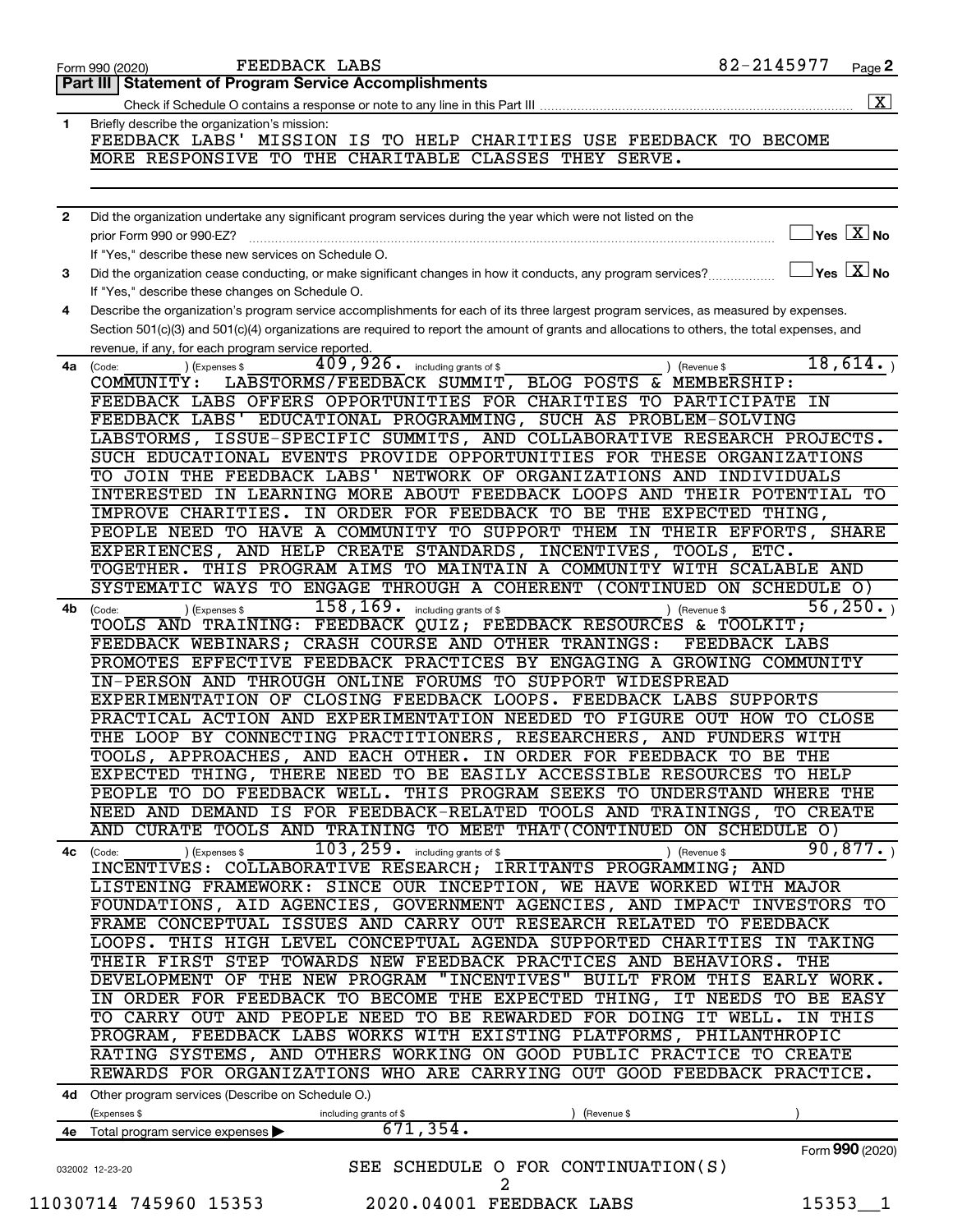| Form 990 (2020) | FEEDBACK LAB                                     |  |
|-----------------|--------------------------------------------------|--|
|                 | <b>Part IV   Checklist of Required Schedules</b> |  |

FEEDBACK LABS

|    |                                                                                                                                          |                          | Yes                     | No                           |
|----|------------------------------------------------------------------------------------------------------------------------------------------|--------------------------|-------------------------|------------------------------|
| 1. | Is the organization described in section 501(c)(3) or 4947(a)(1) (other than a private foundation)?                                      | 1                        | х                       |                              |
| 2  |                                                                                                                                          | $\mathbf{2}$             | $\overline{\textbf{x}}$ |                              |
| 3  | Did the organization engage in direct or indirect political campaign activities on behalf of or in opposition to candidates for          | 3                        |                         | x                            |
|    | Section 501(c)(3) organizations. Did the organization engage in lobbying activities, or have a section 501(h) election in effect         |                          |                         |                              |
| 4  |                                                                                                                                          | 4                        |                         | х                            |
| 5  | Is the organization a section 501(c)(4), 501(c)(5), or 501(c)(6) organization that receives membership dues, assessments, or             |                          |                         |                              |
|    |                                                                                                                                          | 5                        |                         | x                            |
| 6  | Did the organization maintain any donor advised funds or any similar funds or accounts for which donors have the right to                |                          |                         |                              |
|    | provide advice on the distribution or investment of amounts in such funds or accounts? If "Yes," complete Schedule D, Part I             | 6                        |                         | x                            |
| 7  | Did the organization receive or hold a conservation easement, including easements to preserve open space,                                |                          |                         |                              |
|    |                                                                                                                                          | $\overline{\phantom{a}}$ |                         | х                            |
| 8  | Did the organization maintain collections of works of art, historical treasures, or other similar assets? If "Yes," complete             |                          |                         |                              |
|    | Schedule D, Part III <b>www.community.community.community.community.community.community.com</b>                                          | 8                        |                         | x                            |
| 9  | Did the organization report an amount in Part X, line 21, for escrow or custodial account liability, serve as a custodian for            |                          |                         |                              |
|    | amounts not listed in Part X; or provide credit counseling, debt management, credit repair, or debt negotiation services?                |                          |                         | х                            |
|    |                                                                                                                                          | 9                        |                         |                              |
| 10 | Did the organization, directly or through a related organization, hold assets in donor-restricted endowments                             |                          |                         | x                            |
| 11 | If the organization's answer to any of the following questions is "Yes," then complete Schedule D, Parts VI, VII, VIII, IX, or X         | 10                       |                         |                              |
|    | as applicable.                                                                                                                           |                          |                         |                              |
|    | a Did the organization report an amount for land, buildings, and equipment in Part X, line 10? If "Yes," complete Schedule D,<br>Part VI | 11a                      |                         | x                            |
|    | <b>b</b> Did the organization report an amount for investments - other securities in Part X, line 12, that is 5% or more of its total    |                          |                         | х                            |
|    | c Did the organization report an amount for investments - program related in Part X, line 13, that is 5% or more of its total            | 11b                      |                         |                              |
|    |                                                                                                                                          | 11c                      |                         | x                            |
|    | d Did the organization report an amount for other assets in Part X, line 15, that is 5% or more of its total assets reported in          |                          |                         |                              |
|    |                                                                                                                                          | 11d                      |                         | х<br>$\overline{\texttt{x}}$ |
|    |                                                                                                                                          | 11e                      |                         |                              |
| f  | Did the organization's separate or consolidated financial statements for the tax year include a footnote that addresses                  |                          |                         |                              |
|    | the organization's liability for uncertain tax positions under FIN 48 (ASC 740)? If "Yes," complete Schedule D, Part X                   | 11f                      | х                       |                              |
|    | 12a Did the organization obtain separate, independent audited financial statements for the tax year? If "Yes," complete                  | 12a                      | х                       |                              |
|    | <b>b</b> Was the organization included in consolidated, independent audited financial statements for the tax year?                       |                          |                         |                              |
|    | If "Yes," and if the organization answered "No" to line 12a, then completing Schedule D, Parts XI and XII is optional                    | 12 <sub>b</sub>          |                         | х                            |
| 13 |                                                                                                                                          | 13                       |                         | $\overline{\texttt{x}}$      |
|    |                                                                                                                                          | 14a                      |                         | X                            |
|    | <b>b</b> Did the organization have aggregate revenues or expenses of more than \$10,000 from grantmaking, fundraising, business,         |                          |                         |                              |
|    | investment, and program service activities outside the United States, or aggregate foreign investments valued at \$100,000               |                          |                         | х                            |
|    |                                                                                                                                          | 14b                      |                         |                              |
| 15 | Did the organization report on Part IX, column (A), line 3, more than \$5,000 of grants or other assistance to or for any                |                          |                         | х                            |
|    |                                                                                                                                          | 15                       |                         |                              |
| 16 | Did the organization report on Part IX, column (A), line 3, more than \$5,000 of aggregate grants or other assistance to                 | 16                       |                         | х                            |
| 17 | Did the organization report a total of more than \$15,000 of expenses for professional fundraising services on Part IX,                  |                          |                         |                              |
|    |                                                                                                                                          | 17                       |                         | х                            |
| 18 | Did the organization report more than \$15,000 total of fundraising event gross income and contributions on Part VIII, lines             |                          |                         |                              |
|    |                                                                                                                                          | 18                       |                         | х                            |
| 19 | Did the organization report more than \$15,000 of gross income from gaming activities on Part VIII, line 9a? If "Yes,"                   | 19                       |                         | х                            |
|    |                                                                                                                                          | <b>20a</b>               |                         | $\overline{\mathbf{X}}$      |
|    |                                                                                                                                          | 20 <sub>b</sub>          |                         |                              |
| 21 | Did the organization report more than \$5,000 of grants or other assistance to any domestic organization or                              |                          |                         |                              |
|    |                                                                                                                                          | 21                       |                         | x                            |
|    | 032003 12-23-20                                                                                                                          |                          |                         | Form 990 (2020)              |

032003 12-23-20

11030714 745960 15353 2020.04001 FEEDBACK LABS 1535311 3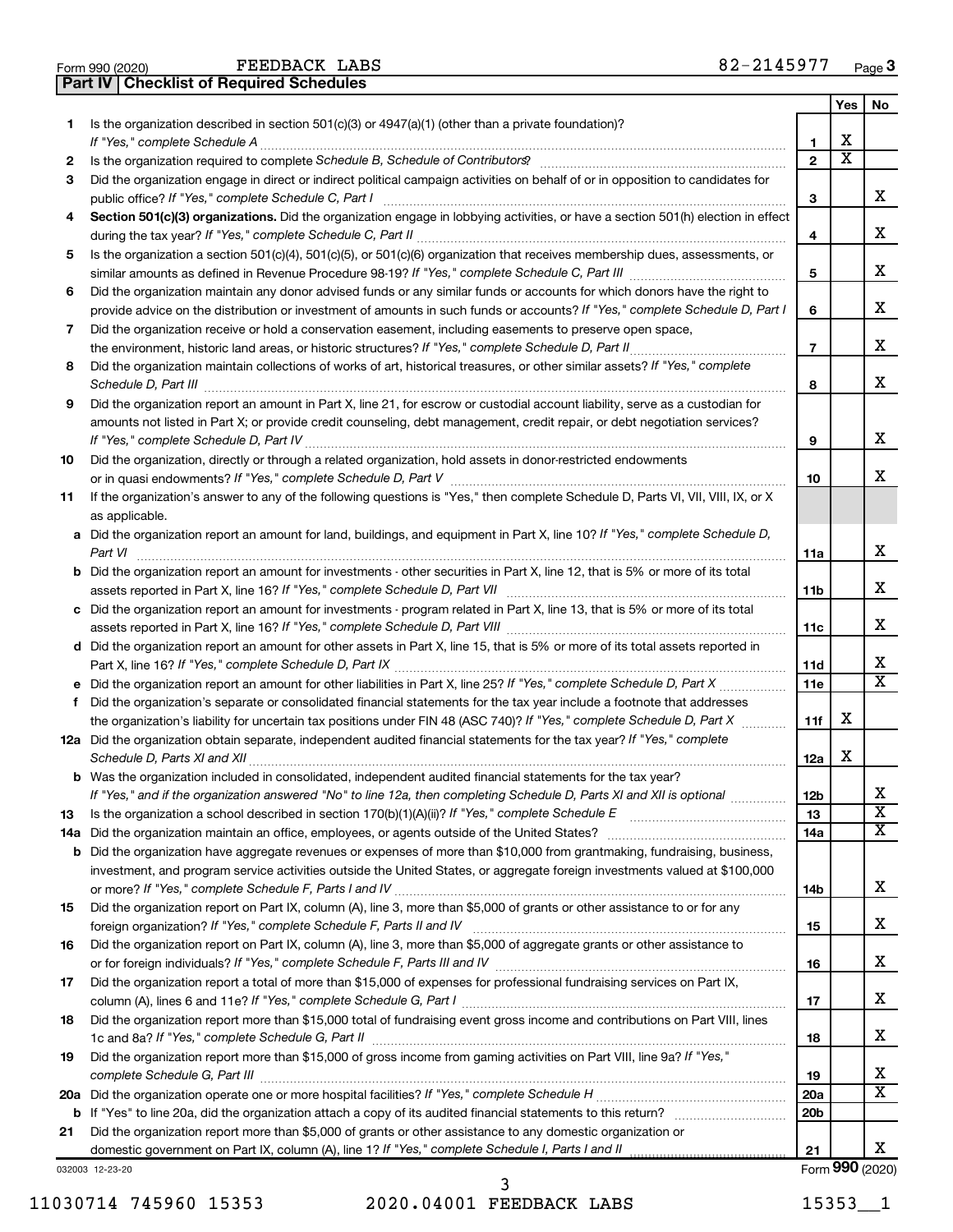|  | Form 990 (2020) |
|--|-----------------|
|  |                 |

FEEDBACK LABS

*(continued)* **Part IV Checklist of Required Schedules**

|        |                                                                                                                                            |                 | Yes | No                           |
|--------|--------------------------------------------------------------------------------------------------------------------------------------------|-----------------|-----|------------------------------|
| 22     | Did the organization report more than \$5,000 of grants or other assistance to or for domestic individuals on                              |                 |     |                              |
|        | Part IX, column (A), line 2? If "Yes," complete Schedule I, Parts I and III [11]] [11]] [11] [11] [11] [11] [1                             | 22              |     | x                            |
| 23     | Did the organization answer "Yes" to Part VII, Section A, line 3, 4, or 5 about compensation of the organization's current                 |                 |     |                              |
|        | and former officers, directors, trustees, key employees, and highest compensated employees? If "Yes," complete                             |                 |     |                              |
|        | Schedule J                                                                                                                                 | 23              | X   |                              |
|        | 24a Did the organization have a tax-exempt bond issue with an outstanding principal amount of more than \$100,000 as of the                |                 |     |                              |
|        | last day of the year, that was issued after December 31, 2002? If "Yes," answer lines 24b through 24d and complete                         |                 |     |                              |
|        | Schedule K. If "No," go to line 25a                                                                                                        | 24a             |     | x                            |
|        | <b>b</b> Did the organization invest any proceeds of tax-exempt bonds beyond a temporary period exception?                                 | 24 <sub>b</sub> |     |                              |
|        | c Did the organization maintain an escrow account other than a refunding escrow at any time during the year to defease                     |                 |     |                              |
|        | any tax-exempt bonds?                                                                                                                      | 24c             |     |                              |
|        |                                                                                                                                            | 24 <sub>d</sub> |     |                              |
|        | 25a Section 501(c)(3), 501(c)(4), and 501(c)(29) organizations. Did the organization engage in an excess benefit                           |                 |     |                              |
|        |                                                                                                                                            | 25a             |     | x                            |
|        | <b>b</b> Is the organization aware that it engaged in an excess benefit transaction with a disqualified person in a prior year, and        |                 |     |                              |
|        | that the transaction has not been reported on any of the organization's prior Forms 990 or 990-EZ? If "Yes," complete                      |                 |     |                              |
|        | Schedule L, Part I                                                                                                                         | 25b             |     | x                            |
| 26     | Did the organization report any amount on Part X, line 5 or 22, for receivables from or payables to any current                            |                 |     |                              |
|        | or former officer, director, trustee, key employee, creator or founder, substantial contributor, or 35%                                    |                 |     |                              |
|        | controlled entity or family member of any of these persons? If "Yes," complete Schedule L, Part II                                         | 26              |     | x                            |
| 27     | Did the organization provide a grant or other assistance to any current or former officer, director, trustee, key employee,                |                 |     |                              |
|        | creator or founder, substantial contributor or employee thereof, a grant selection committee member, or to a 35% controlled                |                 |     |                              |
|        | entity (including an employee thereof) or family member of any of these persons? If "Yes," complete Schedule L, Part III                   | 27              |     | x                            |
| 28     | Was the organization a party to a business transaction with one of the following parties (see Schedule L, Part IV                          |                 |     |                              |
|        | instructions, for applicable filing thresholds, conditions, and exceptions):                                                               |                 |     |                              |
|        | a A current or former officer, director, trustee, key employee, creator or founder, or substantial contributor? If                         |                 |     |                              |
|        |                                                                                                                                            | 28a             |     | х                            |
|        | "Yes," complete Schedule L, Part IV                                                                                                        | 28b             |     | $\overline{\mathtt{x}}$      |
|        |                                                                                                                                            |                 |     |                              |
|        | c A 35% controlled entity of one or more individuals and/or organizations described in lines 28a or 28b?If                                 |                 |     | х                            |
|        |                                                                                                                                            | 28c             |     | $\overline{\mathtt{x}}$      |
| 29     |                                                                                                                                            | 29              |     |                              |
| 30     | Did the organization receive contributions of art, historical treasures, or other similar assets, or qualified conservation                |                 |     |                              |
|        |                                                                                                                                            | 30              |     | x<br>$\overline{\mathtt{x}}$ |
| 31     | Did the organization liquidate, terminate, or dissolve and cease operations? If "Yes," complete Schedule N, Part I                         | 31              |     |                              |
| 32     | Did the organization sell, exchange, dispose of, or transfer more than 25% of its net assets? If "Yes," complete                           |                 |     |                              |
|        | Schedule N, Part II                                                                                                                        | 32              |     | X                            |
| 33     | Did the organization own 100% of an entity disregarded as separate from the organization under Regulations                                 |                 |     |                              |
|        |                                                                                                                                            | 33              |     | х                            |
| 34     | Was the organization related to any tax-exempt or taxable entity? If "Yes," complete Schedule R, Part II, III, or IV, and                  |                 |     |                              |
|        | Part V, line 1                                                                                                                             | 34              |     | x                            |
|        |                                                                                                                                            | 35a             |     | $\overline{\mathtt{x}}$      |
|        | b If "Yes" to line 35a, did the organization receive any payment from or engage in any transaction with a controlled entity                |                 |     |                              |
|        |                                                                                                                                            | 35b             |     |                              |
| 36     | Section 501(c)(3) organizations. Did the organization make any transfers to an exempt non-charitable related organization?                 |                 |     |                              |
|        |                                                                                                                                            | 36              |     | x                            |
| 37     | Did the organization conduct more than 5% of its activities through an entity that is not a related organization                           |                 |     |                              |
|        | and that is treated as a partnership for federal income tax purposes? If "Yes," complete Schedule R, Part VI                               | 37              |     | x                            |
| 38     | Did the organization complete Schedule O and provide explanations in Schedule O for Part VI, lines 11b and 19?                             |                 |     |                              |
|        |                                                                                                                                            | 38              | х   |                              |
| Part V | Statements Regarding Other IRS Filings and Tax Compliance                                                                                  |                 |     |                              |
|        |                                                                                                                                            |                 |     |                              |
|        |                                                                                                                                            |                 | Yes | No                           |
|        | 11<br>1a                                                                                                                                   |                 |     |                              |
|        | $\Omega$<br><b>b</b> Enter the number of Forms W-2G included in line 1a. Enter -0- if not applicable <i>manumerances</i><br>1 <sub>b</sub> |                 |     |                              |
|        | c Did the organization comply with backup withholding rules for reportable payments to vendors and reportable gaming                       |                 |     |                              |
|        |                                                                                                                                            | 1c              | х   |                              |
|        | 032004 12-23-20                                                                                                                            |                 |     | Form 990 (2020)              |
|        |                                                                                                                                            |                 |     |                              |

11030714 745960 15353 2020.04001 FEEDBACK LABS 1535311 4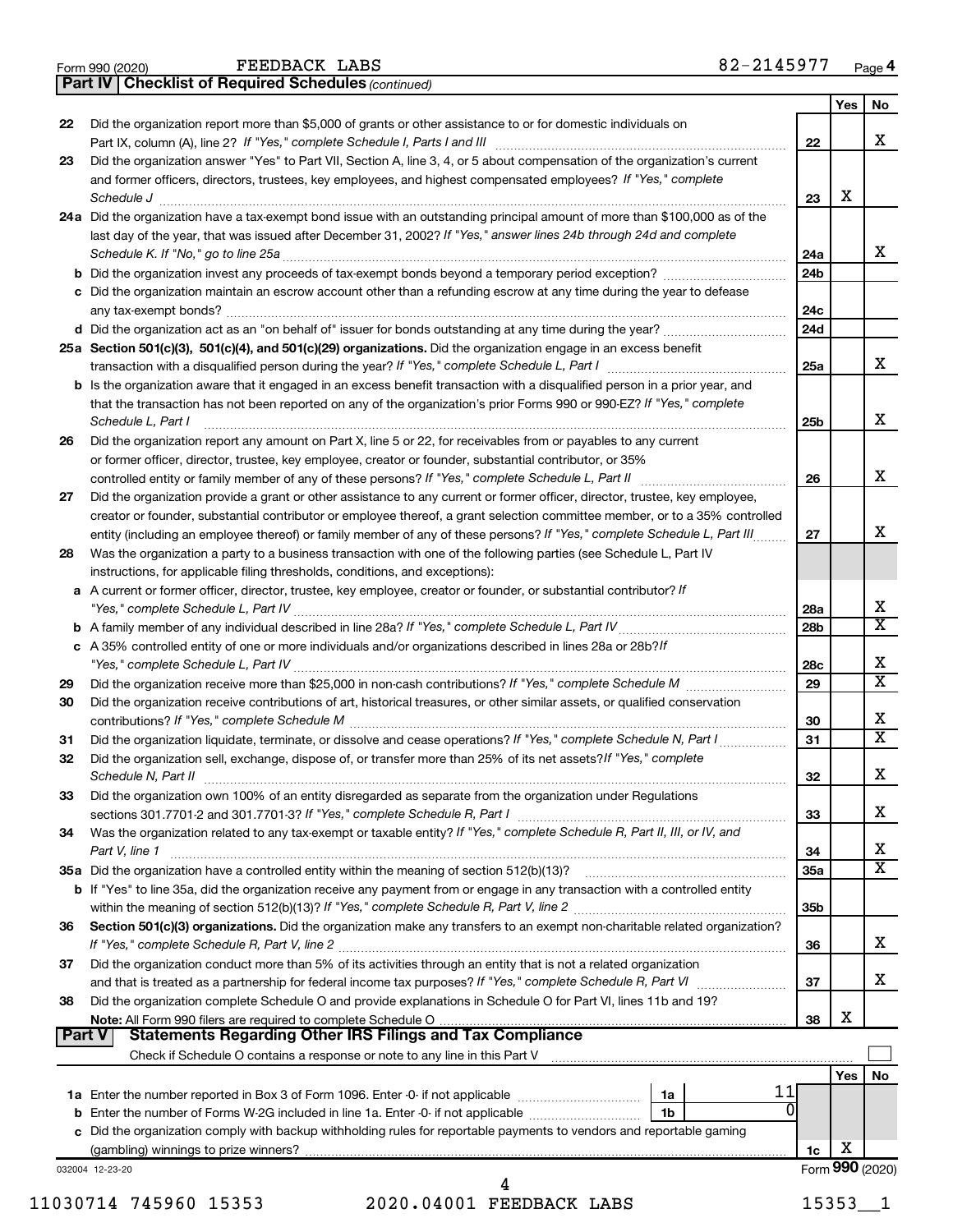| Part V | Statements Regarding Other IRS Filings and Tax Compliance (continued)                                                                                                                                                                    |                |     |    |  |  |  |
|--------|------------------------------------------------------------------------------------------------------------------------------------------------------------------------------------------------------------------------------------------|----------------|-----|----|--|--|--|
|        |                                                                                                                                                                                                                                          |                | Yes | No |  |  |  |
|        | 2a Enter the number of employees reported on Form W-3, Transmittal of Wage and Tax Statements,                                                                                                                                           |                |     |    |  |  |  |
|        | 7<br>filed for the calendar year ending with or within the year covered by this return <i>manumumumum</i><br>2a                                                                                                                          |                |     |    |  |  |  |
|        |                                                                                                                                                                                                                                          | 2 <sub>b</sub> |     | х  |  |  |  |
|        |                                                                                                                                                                                                                                          |                |     |    |  |  |  |
|        | 3a Did the organization have unrelated business gross income of \$1,000 or more during the year?                                                                                                                                         | За             |     | х  |  |  |  |
|        |                                                                                                                                                                                                                                          | 3b             |     |    |  |  |  |
|        | 4a At any time during the calendar year, did the organization have an interest in, or a signature or other authority over, a                                                                                                             |                |     |    |  |  |  |
|        | financial account in a foreign country (such as a bank account, securities account, or other financial account)?                                                                                                                         | 4a             |     | x  |  |  |  |
|        | <b>b</b> If "Yes," enter the name of the foreign country $\blacktriangleright$                                                                                                                                                           |                |     |    |  |  |  |
|        | See instructions for filing requirements for FinCEN Form 114, Report of Foreign Bank and Financial Accounts (FBAR).                                                                                                                      |                |     |    |  |  |  |
|        |                                                                                                                                                                                                                                          | 5a             |     | х  |  |  |  |
| b      |                                                                                                                                                                                                                                          | 5 <sub>b</sub> |     | х  |  |  |  |
| с      |                                                                                                                                                                                                                                          | 5 <sub>c</sub> |     |    |  |  |  |
|        | 6a Does the organization have annual gross receipts that are normally greater than \$100,000, and did the organization solicit                                                                                                           |                |     |    |  |  |  |
|        |                                                                                                                                                                                                                                          | 6a             |     | x  |  |  |  |
|        | <b>b</b> If "Yes," did the organization include with every solicitation an express statement that such contributions or gifts                                                                                                            |                |     |    |  |  |  |
|        |                                                                                                                                                                                                                                          | 6b             |     |    |  |  |  |
| 7      | Organizations that may receive deductible contributions under section 170(c).                                                                                                                                                            |                |     |    |  |  |  |
| а      | Did the organization receive a payment in excess of \$75 made partly as a contribution and partly for goods and services provided to the payor?                                                                                          | 7a             |     | x  |  |  |  |
| b      |                                                                                                                                                                                                                                          | 7b             |     |    |  |  |  |
|        | c Did the organization sell, exchange, or otherwise dispose of tangible personal property for which it was required                                                                                                                      |                |     |    |  |  |  |
|        |                                                                                                                                                                                                                                          | 7c             |     | x  |  |  |  |
|        | 7d                                                                                                                                                                                                                                       |                |     |    |  |  |  |
| е      | Did the organization receive any funds, directly or indirectly, to pay premiums on a personal benefit contract?                                                                                                                          | 7е             |     | х  |  |  |  |
| f.     | Did the organization, during the year, pay premiums, directly or indirectly, on a personal benefit contract?                                                                                                                             | 7f             |     | x  |  |  |  |
| g      | If the organization received a contribution of qualified intellectual property, did the organization file Form 8899 as required?                                                                                                         | 7g             |     |    |  |  |  |
| h      | If the organization received a contribution of cars, boats, airplanes, or other vehicles, did the organization file a Form 1098-C?                                                                                                       | 7h             |     |    |  |  |  |
| 8      | Sponsoring organizations maintaining donor advised funds. Did a donor advised fund maintained by the<br>N/A                                                                                                                              | 8              |     |    |  |  |  |
| 9      | sponsoring organization have excess business holdings at any time during the year? [111] sponsoring organization have excess business holdings at any time during the year?<br>Sponsoring organizations maintaining donor advised funds. |                |     |    |  |  |  |
| а      | N/A<br>Did the sponsoring organization make any taxable distributions under section 4966?                                                                                                                                                | 9а             |     |    |  |  |  |
| b      | N/A                                                                                                                                                                                                                                      | 9b             |     |    |  |  |  |
| 10     | Section 501(c)(7) organizations. Enter:                                                                                                                                                                                                  |                |     |    |  |  |  |
| а      | 10a                                                                                                                                                                                                                                      |                |     |    |  |  |  |
|        | 10 <sub>b</sub><br><b>b</b> Gross receipts, included on Form 990, Part VIII, line 12, for public use of club facilities <i>manument</i>                                                                                                  |                |     |    |  |  |  |
| 11     | Section 501(c)(12) organizations. Enter:                                                                                                                                                                                                 |                |     |    |  |  |  |
| а      | N/A<br>11a                                                                                                                                                                                                                               |                |     |    |  |  |  |
| b      | Gross income from other sources (Do not net amounts due or paid to other sources against                                                                                                                                                 |                |     |    |  |  |  |
|        | 11 <sub>b</sub>                                                                                                                                                                                                                          |                |     |    |  |  |  |
|        | 12a Section 4947(a)(1) non-exempt charitable trusts. Is the organization filing Form 990 in lieu of Form 1041?                                                                                                                           | 12a            |     |    |  |  |  |
| b      | If "Yes," enter the amount of tax-exempt interest received or accrued during the year $\ldots \ldots N/A$ .<br>12b                                                                                                                       |                |     |    |  |  |  |
| 13     | Section 501(c)(29) qualified nonprofit health insurance issuers.                                                                                                                                                                         |                |     |    |  |  |  |
|        | N/A                                                                                                                                                                                                                                      | 1За            |     |    |  |  |  |
|        | Note: See the instructions for additional information the organization must report on Schedule O.                                                                                                                                        |                |     |    |  |  |  |
|        | <b>b</b> Enter the amount of reserves the organization is required to maintain by the states in which the                                                                                                                                |                |     |    |  |  |  |
|        | 13 <sub>b</sub>                                                                                                                                                                                                                          |                |     |    |  |  |  |
| с      | 13 <sub>c</sub>                                                                                                                                                                                                                          |                |     | x  |  |  |  |
| 14a    | Did the organization receive any payments for indoor tanning services during the tax year?                                                                                                                                               |                |     |    |  |  |  |
| b      | If "Yes," has it filed a Form 720 to report these payments? If "No," provide an explanation on Schedule O                                                                                                                                | 14b            |     |    |  |  |  |
| 15     | Is the organization subject to the section 4960 tax on payment(s) of more than \$1,000,000 in remuneration or                                                                                                                            |                |     |    |  |  |  |
|        |                                                                                                                                                                                                                                          | 15             |     | x  |  |  |  |
|        | If "Yes," see instructions and file Form 4720, Schedule N.                                                                                                                                                                               |                |     |    |  |  |  |
| 16     | Is the organization an educational institution subject to the section 4968 excise tax on net investment income?                                                                                                                          | 16             |     | х  |  |  |  |
|        | If "Yes," complete Form 4720, Schedule O.                                                                                                                                                                                                |                |     |    |  |  |  |

Form 990 (2020) Page **5**

FEEDBACK LABS

Form (2020) **990**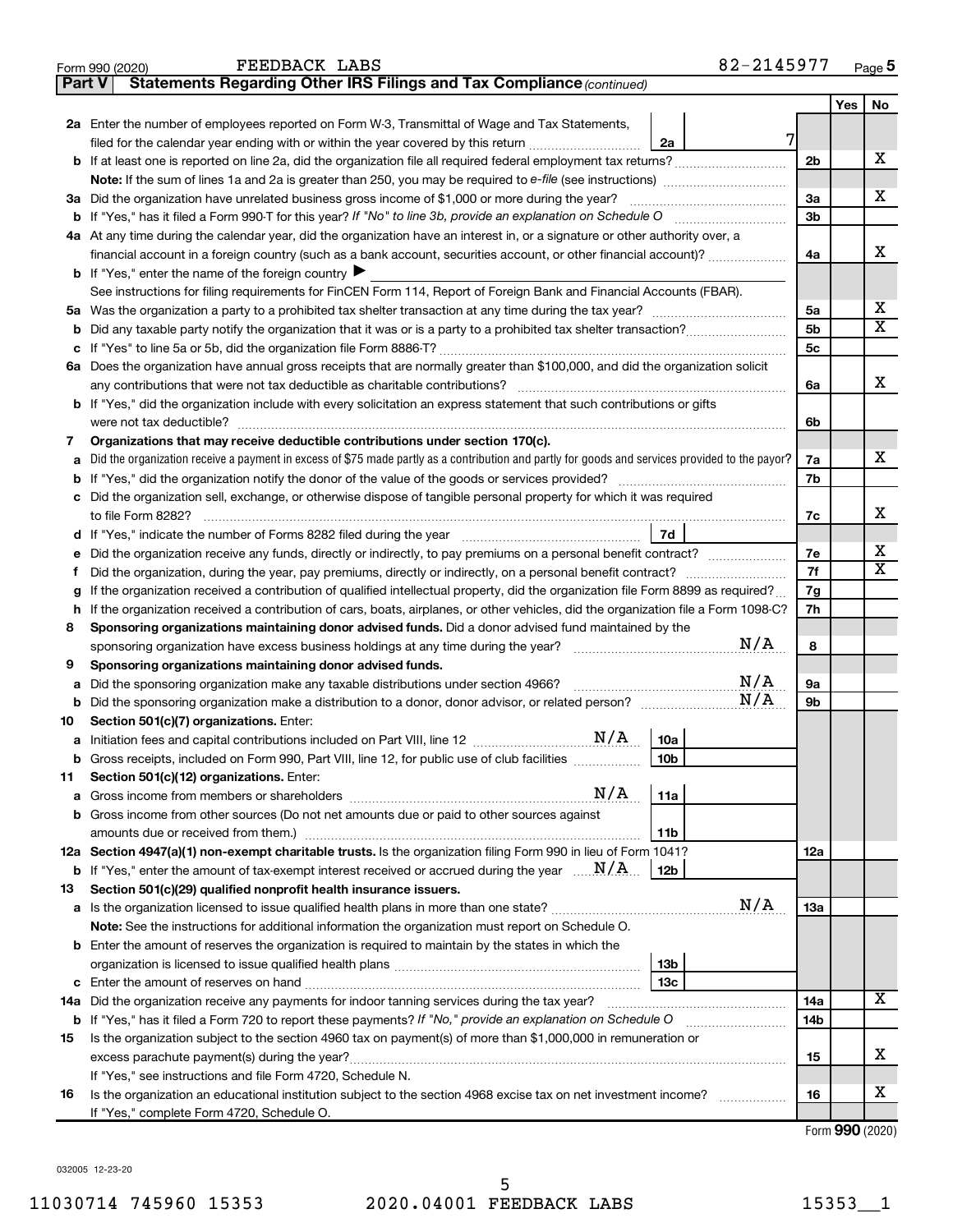|    | FEEDBACK LABS<br>Form 990 (2020)                                                                                                                                                                                                                                                                                                    |    | 82-2145977 |                 |                              | Page 6                  |
|----|-------------------------------------------------------------------------------------------------------------------------------------------------------------------------------------------------------------------------------------------------------------------------------------------------------------------------------------|----|------------|-----------------|------------------------------|-------------------------|
|    | Part VI Governance, Management, and Disclosure For each "Yes" response to lines 2 through 7b below, and for a "No" response                                                                                                                                                                                                         |    |            |                 |                              |                         |
|    | to line 8a, 8b, or 10b below, describe the circumstances, processes, or changes on Schedule O. See instructions.                                                                                                                                                                                                                    |    |            |                 |                              |                         |
|    |                                                                                                                                                                                                                                                                                                                                     |    |            |                 |                              | $\boxed{\textbf{X}}$    |
|    | <b>Section A. Governing Body and Management</b>                                                                                                                                                                                                                                                                                     |    |            |                 |                              |                         |
|    | 1a Enter the number of voting members of the governing body at the end of the tax year                                                                                                                                                                                                                                              | 1a |            | 5               | Yes                          | No                      |
|    | If there are material differences in voting rights among members of the governing body, or if the governing                                                                                                                                                                                                                         |    |            |                 |                              |                         |
|    | body delegated broad authority to an executive committee or similar committee, explain on Schedule O.                                                                                                                                                                                                                               |    |            |                 |                              |                         |
| b  | Enter the number of voting members included on line 1a, above, who are independent                                                                                                                                                                                                                                                  | 1b |            |                 |                              |                         |
| 2  | Did any officer, director, trustee, or key employee have a family relationship or a business relationship with any other                                                                                                                                                                                                            |    |            |                 |                              |                         |
|    | officer, director, trustee, or key employee?                                                                                                                                                                                                                                                                                        |    |            | 2               |                              | х                       |
| 3  | Did the organization delegate control over management duties customarily performed by or under the direct supervision                                                                                                                                                                                                               |    |            |                 |                              |                         |
|    |                                                                                                                                                                                                                                                                                                                                     |    |            | 3               |                              | х                       |
| 4  | Did the organization make any significant changes to its governing documents since the prior Form 990 was filed?                                                                                                                                                                                                                    |    |            | 4               |                              | $\overline{\textbf{x}}$ |
| 5  |                                                                                                                                                                                                                                                                                                                                     |    |            | 5               |                              | $\overline{\mathbf{X}}$ |
| 6  |                                                                                                                                                                                                                                                                                                                                     |    |            | 6               |                              | $\overline{\mathbf{X}}$ |
| 7a | Did the organization have members, stockholders, or other persons who had the power to elect or appoint one or                                                                                                                                                                                                                      |    |            |                 |                              |                         |
|    |                                                                                                                                                                                                                                                                                                                                     |    |            | 7а              |                              | X                       |
|    | <b>b</b> Are any governance decisions of the organization reserved to (or subject to approval by) members, stockholders, or                                                                                                                                                                                                         |    |            |                 |                              |                         |
|    |                                                                                                                                                                                                                                                                                                                                     |    |            | 7b              |                              | x                       |
| 8  | Did the organization contemporaneously document the meetings held or written actions undertaken during the year by the following:                                                                                                                                                                                                   |    |            |                 |                              |                         |
|    |                                                                                                                                                                                                                                                                                                                                     |    |            | 8а              | х<br>$\overline{\mathbf{x}}$ |                         |
| b  | Is there any officer, director, trustee, or key employee listed in Part VII, Section A, who cannot be reached at the                                                                                                                                                                                                                |    |            | 8b              |                              |                         |
| 9  |                                                                                                                                                                                                                                                                                                                                     |    |            | 9               |                              | x                       |
|    | <b>Section B. Policies</b> (This Section B requests information about policies not required by the Internal Revenue Code.)                                                                                                                                                                                                          |    |            |                 |                              |                         |
|    |                                                                                                                                                                                                                                                                                                                                     |    |            |                 | Yes                          | No                      |
|    |                                                                                                                                                                                                                                                                                                                                     |    |            | 10a             |                              | х                       |
|    | b If "Yes," did the organization have written policies and procedures governing the activities of such chapters, affiliates,                                                                                                                                                                                                        |    |            |                 |                              |                         |
|    |                                                                                                                                                                                                                                                                                                                                     |    |            | 10 <sub>b</sub> |                              |                         |
|    | 11a Has the organization provided a complete copy of this Form 990 to all members of its governing body before filing the form?                                                                                                                                                                                                     |    |            | 11a             | X                            |                         |
|    | <b>b</b> Describe in Schedule O the process, if any, used by the organization to review this Form 990.                                                                                                                                                                                                                              |    |            |                 |                              |                         |
|    |                                                                                                                                                                                                                                                                                                                                     |    |            | 12a             | х                            |                         |
| b  | Were officers, directors, or trustees, and key employees required to disclose annually interests that could give rise to conflicts?                                                                                                                                                                                                 |    |            | 12 <sub>b</sub> | X                            |                         |
|    | c Did the organization regularly and consistently monitor and enforce compliance with the policy? If "Yes," describe                                                                                                                                                                                                                |    |            |                 |                              |                         |
|    | in Schedule O how this was done manufactured and contact the state of the state of the state of the state of t                                                                                                                                                                                                                      |    |            | 12c             | х<br>$\overline{\texttt{x}}$ |                         |
| 13 |                                                                                                                                                                                                                                                                                                                                     |    |            | 13              | $\overline{\textbf{x}}$      |                         |
| 14 | Did the organization have a written document retention and destruction policy? [11] manuscription manuscription manuscription of the organization have a written document retention and destruction policy?                                                                                                                         |    |            | 14              |                              |                         |
| 15 | Did the process for determining compensation of the following persons include a review and approval by independent                                                                                                                                                                                                                  |    |            |                 |                              |                         |
|    | persons, comparability data, and contemporaneous substantiation of the deliberation and decision?<br>a The organization's CEO, Executive Director, or top management official manufactured content content of the organization's CEO, Executive Director, or top management official manufactured content of the state of the state |    |            | 15a             | х                            |                         |
|    |                                                                                                                                                                                                                                                                                                                                     |    |            | 15 <sub>b</sub> | X                            |                         |
|    | If "Yes" to line 15a or 15b, describe the process in Schedule O (see instructions).                                                                                                                                                                                                                                                 |    |            |                 |                              |                         |
|    | 16a Did the organization invest in, contribute assets to, or participate in a joint venture or similar arrangement with a                                                                                                                                                                                                           |    |            |                 |                              |                         |
|    | taxable entity during the year?                                                                                                                                                                                                                                                                                                     |    |            | 16a             |                              | x                       |
|    | <b>b</b> If "Yes," did the organization follow a written policy or procedure requiring the organization to evaluate its participation                                                                                                                                                                                               |    |            |                 |                              |                         |
|    | in joint venture arrangements under applicable federal tax law, and take steps to safeguard the organization's                                                                                                                                                                                                                      |    |            |                 |                              |                         |
|    | exempt status with respect to such arrangements?                                                                                                                                                                                                                                                                                    |    |            | 16b             |                              |                         |
|    | <b>Section C. Disclosure</b>                                                                                                                                                                                                                                                                                                        |    |            |                 |                              |                         |
| 17 | <b>NONE</b><br>List the states with which a copy of this Form 990 is required to be filed $\blacktriangleright$                                                                                                                                                                                                                     |    |            |                 |                              |                         |
| 18 | Section 6104 requires an organization to make its Forms 1023 (1024 or 1024-A, if applicable), 990, and 990-T (Section 501(c)(3)s only) available                                                                                                                                                                                    |    |            |                 |                              |                         |
|    | for public inspection. Indicate how you made these available. Check all that apply.                                                                                                                                                                                                                                                 |    |            |                 |                              |                         |
|    | X Own website<br>$\lfloor x \rfloor$ Upon request<br>Another's website<br>Other (explain on Schedule O)                                                                                                                                                                                                                             |    |            |                 |                              |                         |
| 19 | Describe on Schedule O whether (and if so, how) the organization made its governing documents, conflict of interest policy, and financial                                                                                                                                                                                           |    |            |                 |                              |                         |
|    | statements available to the public during the tax year.                                                                                                                                                                                                                                                                             |    |            |                 |                              |                         |
| 20 | State the name, address, and telephone number of the person who possesses the organization's books and records<br>MARGARET VANDEUSEN $-$ (410)207-6672                                                                                                                                                                              |    |            |                 |                              |                         |
|    | 20005<br>1100 13TH STREET NW, NO. 800, WASHINGTON, DC                                                                                                                                                                                                                                                                               |    |            |                 |                              |                         |
|    | 032006 12-23-20                                                                                                                                                                                                                                                                                                                     |    |            |                 | Form 990 (2020)              |                         |
|    | 6                                                                                                                                                                                                                                                                                                                                   |    |            |                 |                              |                         |
|    | 11030714 745960 15353<br>2020.04001 FEEDBACK LABS                                                                                                                                                                                                                                                                                   |    |            |                 | $15353 - 1$                  |                         |
|    |                                                                                                                                                                                                                                                                                                                                     |    |            |                 |                              |                         |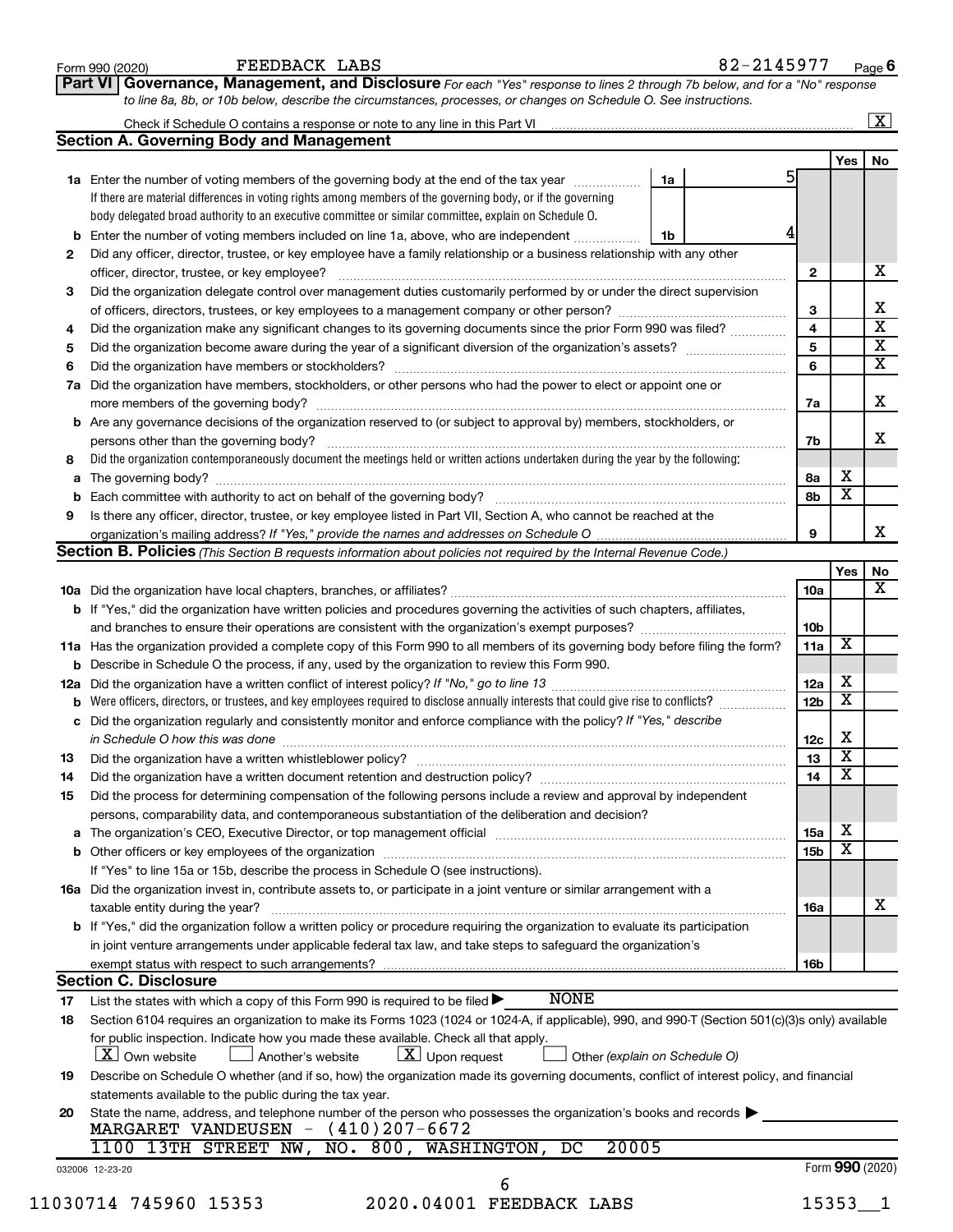| Form 990 (2020)   | FEEDBACK LABS                                                                                                                                                   | 82-2145977 | Page 7 |
|-------------------|-----------------------------------------------------------------------------------------------------------------------------------------------------------------|------------|--------|
|                   | <b>Part VIII Compensation of Officers, Directors, Trustees, Key Employees, Highest Compensated</b>                                                              |            |        |
|                   | <b>Employees, and Independent Contractors</b>                                                                                                                   |            |        |
| <b>Section A.</b> | Check if Schedule O contains a response or note to any line in this Part VII<br>Officers, Directors, Trustees, Key Employees, and Highest Compensated Employees |            |        |

**1a**  Complete this table for all persons required to be listed. Report compensation for the calendar year ending with or within the organization's tax year.

 $\bullet$  List all of the organization's current officers, directors, trustees (whether individuals or organizations), regardless of amount of compensation. Enter -0- in columns (D), (E), and (F) if no compensation was paid.

**•** List all of the organization's current key employees, if any. See instructions for definition of "key employee."

• List the organization's five *current* highest compensated employees (other than an officer, director, trustee, or key employee) who received reportable compensation (Box 5 of Form W-2 and/or Box 7 of Form 1099-MISC) of more than \$100,000 from the organization and any related organizations.

 $\bullet$  List all of the organization's former officers, key employees, and highest compensated employees who received more than \$100,000 of reportable compensation from the organization and any related organizations.

**•** List all of the organization's former directors or trustees that received, in the capacity as a former director or trustee of the organization, more than \$10,000 of reportable compensation from the organization and any related organizations.

See instructions for the order in which to list the persons above.

Check this box if neither the organization nor any related organization compensated any current officer, director, or trustee.  $\Box$ 

| (A)                       |                                                    | (C)<br>(B)                     |                                                                  |             |              |                                 |        | (D)                 | (E)                              | (F)                      |
|---------------------------|----------------------------------------------------|--------------------------------|------------------------------------------------------------------|-------------|--------------|---------------------------------|--------|---------------------|----------------------------------|--------------------------|
| Name and title            | Position<br>Average<br>(do not check more than one |                                |                                                                  |             |              |                                 |        | Reportable          | Reportable                       | Estimated                |
|                           | hours per                                          |                                | box, unless person is both an<br>officer and a director/trustee) |             |              |                                 |        | compensation        | compensation                     | amount of                |
|                           | week                                               |                                |                                                                  |             |              |                                 |        | from                | from related                     | other                    |
|                           | (list any<br>hours for                             | Individual trustee or director |                                                                  |             |              |                                 |        | the<br>organization | organizations<br>(W-2/1099-MISC) | compensation<br>from the |
|                           | related                                            |                                |                                                                  |             |              |                                 |        | (W-2/1099-MISC)     |                                  | organization             |
|                           | organizations                                      |                                |                                                                  |             |              |                                 |        |                     |                                  | and related              |
|                           | below                                              |                                | Institutional trustee                                            |             | Key employee |                                 |        |                     |                                  | organizations            |
|                           | line)                                              |                                |                                                                  | Officer     |              | Highest compensated<br>employee | Former |                     |                                  |                          |
| (1) BRITT LAKE            | 40.00                                              |                                |                                                                  |             |              |                                 |        |                     |                                  |                          |
| EX-OFFICIO DIRECTOR & CEO |                                                    | $\mathbf X$                    |                                                                  | $\mathbf X$ |              |                                 |        | 164,441.            | 0.                               | 14,988.                  |
| (2) MARGARET VAN DEUSEN   | 40.00                                              |                                |                                                                  |             |              |                                 |        |                     |                                  |                          |
| TREASURER/SECRETARY       |                                                    |                                |                                                                  | $\mathbf X$ |              |                                 |        | 79,953.             | 0.                               | 10,599.                  |
| (3) DENNIS WHITTLE        | 0.50                                               |                                |                                                                  |             |              |                                 |        |                     |                                  |                          |
| DIRECTOR (FORMER CEO)     |                                                    | $\mathbf X$                    |                                                                  |             |              |                                 |        | 2,221.              | 0.                               | 0.                       |
| (4) BENILDA SAMUELS       | 0.50                                               |                                |                                                                  |             |              |                                 |        |                     |                                  |                          |
| CHAIR                     |                                                    | $\mathbf X$                    |                                                                  | $\mathbf X$ |              |                                 |        | $\mathbf 0$         | 0.                               | $\mathbf 0$ .            |
| (5) BRYAN SIMMONS         | 0.50                                               |                                |                                                                  |             |              |                                 |        |                     |                                  |                          |
| <b>DIRECTOR</b>           |                                                    | X                              |                                                                  |             |              |                                 |        | $\mathbf 0$         | 0.                               | $\mathbf 0$ .            |
| (6) JEAN-LOUIS DARBIB     | 0.50                                               |                                |                                                                  |             |              |                                 |        |                     |                                  |                          |
| <b>DIRECTOR</b>           |                                                    | $\mathbf X$                    |                                                                  |             |              |                                 |        | $\mathbf 0$ .       | 0.                               | $0$ .                    |
|                           |                                                    |                                |                                                                  |             |              |                                 |        |                     |                                  |                          |
|                           |                                                    |                                |                                                                  |             |              |                                 |        |                     |                                  |                          |
|                           |                                                    |                                |                                                                  |             |              |                                 |        |                     |                                  |                          |
|                           |                                                    |                                |                                                                  |             |              |                                 |        |                     |                                  |                          |
|                           |                                                    |                                |                                                                  |             |              |                                 |        |                     |                                  |                          |
|                           |                                                    |                                |                                                                  |             |              |                                 |        |                     |                                  |                          |
|                           |                                                    |                                |                                                                  |             |              |                                 |        |                     |                                  |                          |
|                           |                                                    |                                |                                                                  |             |              |                                 |        |                     |                                  |                          |
|                           |                                                    |                                |                                                                  |             |              |                                 |        |                     |                                  |                          |
|                           |                                                    |                                |                                                                  |             |              |                                 |        |                     |                                  |                          |
|                           |                                                    |                                |                                                                  |             |              |                                 |        |                     |                                  |                          |
|                           |                                                    |                                |                                                                  |             |              |                                 |        |                     |                                  |                          |
|                           |                                                    |                                |                                                                  |             |              |                                 |        |                     |                                  |                          |
|                           |                                                    |                                |                                                                  |             |              |                                 |        |                     |                                  |                          |
|                           |                                                    |                                |                                                                  |             |              |                                 |        |                     |                                  |                          |
|                           |                                                    |                                |                                                                  |             |              |                                 |        |                     |                                  |                          |
|                           |                                                    |                                |                                                                  |             |              |                                 |        |                     |                                  |                          |
|                           |                                                    |                                |                                                                  |             |              |                                 |        |                     |                                  |                          |
|                           |                                                    |                                |                                                                  |             |              |                                 |        |                     |                                  |                          |
|                           |                                                    |                                |                                                                  |             |              |                                 |        |                     |                                  |                          |
|                           |                                                    |                                |                                                                  |             |              |                                 |        |                     |                                  |                          |
|                           |                                                    |                                |                                                                  |             |              |                                 |        |                     |                                  |                          |
|                           |                                                    |                                |                                                                  |             |              |                                 |        |                     |                                  | $000 - 1$                |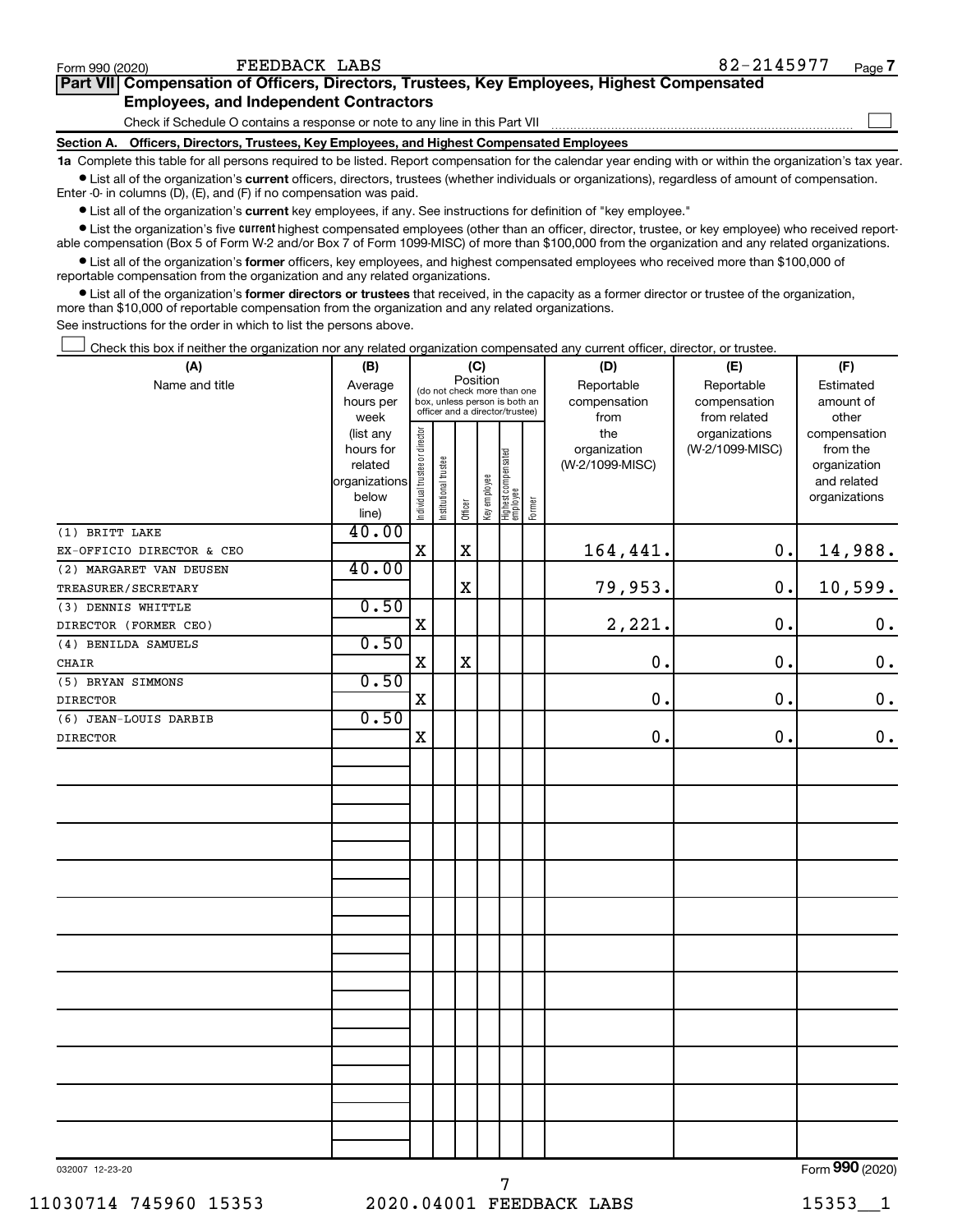|    | FEEDBACK LABS<br>Form 990 (2020)                                                                                                                                                                                                    |                                                                      |                                |                       |                 |              |                                                                                                 |        |                                                                                                | 82-2145977                       |                  |                     | Page 8                                                                   |
|----|-------------------------------------------------------------------------------------------------------------------------------------------------------------------------------------------------------------------------------------|----------------------------------------------------------------------|--------------------------------|-----------------------|-----------------|--------------|-------------------------------------------------------------------------------------------------|--------|------------------------------------------------------------------------------------------------|----------------------------------|------------------|---------------------|--------------------------------------------------------------------------|
|    | <b>Part VII</b><br>Section A. Officers, Directors, Trustees, Key Employees, and Highest Compensated Employees (continued)                                                                                                           |                                                                      |                                |                       |                 |              |                                                                                                 |        |                                                                                                |                                  |                  |                     |                                                                          |
|    | (A)<br>Name and title                                                                                                                                                                                                               | (B)<br>Average<br>hours per<br>week                                  |                                |                       | (C)<br>Position |              | (do not check more than one<br>box, unless person is both an<br>officer and a director/trustee) |        | (D)<br>(E)<br>Reportable<br>Reportable<br>compensation<br>compensation<br>from related<br>from |                                  |                  |                     | (F)<br>Estimated<br>amount of<br>other                                   |
|    |                                                                                                                                                                                                                                     | (list any<br>hours for<br>related<br>organizations<br>below<br>line) | Individual trustee or director | Institutional trustee | Officer         | Key employee | Highest compensated<br>  employee                                                               | Former | the<br>organization<br>(W-2/1099-MISC)                                                         | organizations<br>(W-2/1099-MISC) |                  |                     | compensation<br>from the<br>organization<br>and related<br>organizations |
|    |                                                                                                                                                                                                                                     |                                                                      |                                |                       |                 |              |                                                                                                 |        |                                                                                                |                                  |                  |                     |                                                                          |
|    |                                                                                                                                                                                                                                     |                                                                      |                                |                       |                 |              |                                                                                                 |        |                                                                                                |                                  |                  |                     |                                                                          |
|    |                                                                                                                                                                                                                                     |                                                                      |                                |                       |                 |              |                                                                                                 |        |                                                                                                |                                  |                  |                     |                                                                          |
|    |                                                                                                                                                                                                                                     |                                                                      |                                |                       |                 |              |                                                                                                 |        |                                                                                                |                                  |                  |                     |                                                                          |
|    | 1b Subtotal                                                                                                                                                                                                                         |                                                                      |                                |                       |                 |              |                                                                                                 |        | 246,615.                                                                                       |                                  | $\overline{0}$ . |                     | 25,587.                                                                  |
| 2  | c Total from continuation sheets to Part VII, Section A manufactured by<br>Total number of individuals (including but not limited to those listed above) who received more than \$100,000 of reportable                             |                                                                      |                                |                       |                 |              |                                                                                                 |        | $\overline{0}$ .<br>246,615.                                                                   |                                  | σ.<br>0.         |                     | $\overline{0}$ .<br>25,587.                                              |
|    | compensation from the organization $\blacktriangleright$                                                                                                                                                                            |                                                                      |                                |                       |                 |              |                                                                                                 |        |                                                                                                |                                  |                  |                     | 1<br>Yes<br>No                                                           |
| 3  | Did the organization list any former officer, director, trustee, key employee, or highest compensated employee on<br>line 1a? If "Yes," complete Schedule J for such individual manufactured content to the set of the set of the s |                                                                      |                                |                       |                 |              |                                                                                                 |        |                                                                                                |                                  |                  | 3                   | х                                                                        |
|    | For any individual listed on line 1a, is the sum of reportable compensation and other compensation from the organization<br>and related organizations greater than \$150,000? If "Yes," complete Schedule J for such individual     |                                                                      |                                |                       |                 |              |                                                                                                 |        |                                                                                                |                                  |                  | 4                   | х                                                                        |
| 5  | Did any person listed on line 1a receive or accrue compensation from any unrelated organization or individual for services<br><b>Section B. Independent Contractors</b>                                                             |                                                                      |                                |                       |                 |              |                                                                                                 |        |                                                                                                |                                  |                  | 5                   | x                                                                        |
| 1. | Complete this table for your five highest compensated independent contractors that received more than \$100,000 of compensation from                                                                                                |                                                                      |                                |                       |                 |              |                                                                                                 |        |                                                                                                |                                  |                  |                     |                                                                          |
|    | the organization. Report compensation for the calendar year ending with or within the organization's tax year.<br>(A)<br>Name and business address                                                                                  |                                                                      |                                |                       |                 |              |                                                                                                 |        | (B)<br>Description of services                                                                 |                                  |                  | (C)<br>Compensation |                                                                          |
|    |                                                                                                                                                                                                                                     |                                                                      |                                | <b>NONE</b>           |                 |              |                                                                                                 |        |                                                                                                |                                  |                  |                     |                                                                          |
|    |                                                                                                                                                                                                                                     |                                                                      |                                |                       |                 |              |                                                                                                 |        |                                                                                                |                                  |                  |                     |                                                                          |
|    |                                                                                                                                                                                                                                     |                                                                      |                                |                       |                 |              |                                                                                                 |        |                                                                                                |                                  |                  |                     |                                                                          |
|    |                                                                                                                                                                                                                                     |                                                                      |                                |                       |                 |              |                                                                                                 |        |                                                                                                |                                  |                  |                     |                                                                          |
| 2  | Total number of independent contractors (including but not limited to those listed above) who received more than<br>\$100,000 of compensation from the organization                                                                 |                                                                      |                                |                       |                 |              | 0                                                                                               |        |                                                                                                |                                  |                  |                     |                                                                          |
|    |                                                                                                                                                                                                                                     |                                                                      |                                |                       |                 |              |                                                                                                 |        |                                                                                                |                                  |                  |                     | Form 990 (2020)                                                          |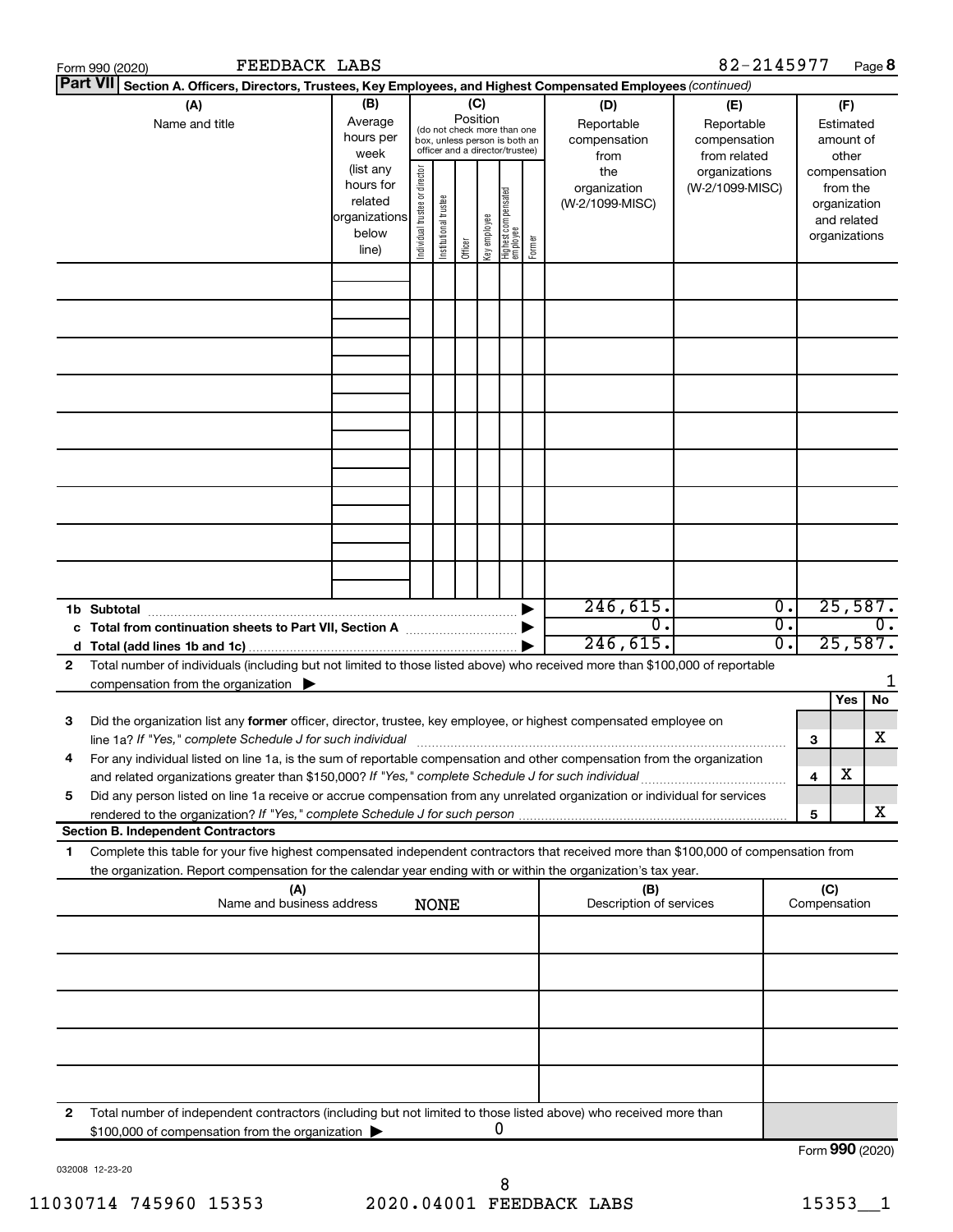|                                                           |    |        | Form 990 (2020)                                                                                                        |     | FEEDBACK LABS  |                 |                      |                     |                                                            | 82-2145977       | Page 9                                                          |
|-----------------------------------------------------------|----|--------|------------------------------------------------------------------------------------------------------------------------|-----|----------------|-----------------|----------------------|---------------------|------------------------------------------------------------|------------------|-----------------------------------------------------------------|
| <b>Part VIII</b>                                          |    |        | <b>Statement of Revenue</b>                                                                                            |     |                |                 |                      |                     |                                                            |                  |                                                                 |
|                                                           |    |        |                                                                                                                        |     |                |                 |                      |                     |                                                            |                  |                                                                 |
|                                                           |    |        |                                                                                                                        |     |                |                 |                      | Total revenue       | Related or exempt  <br>function revenue   business revenue | Unrelated        | (D)<br>Revenue excluded<br>from tax under<br>sections 512 - 514 |
|                                                           |    |        | 1 a Federated campaigns                                                                                                |     | 1a             |                 |                      |                     |                                                            |                  |                                                                 |
| Contributions, Gifts, Grants<br>and Other Similar Amounts |    |        | <b>b</b> Membership dues                                                                                               |     | 1 <sub>b</sub> |                 |                      |                     |                                                            |                  |                                                                 |
|                                                           |    |        | c Fundraising events                                                                                                   |     | 1 <sub>c</sub> |                 |                      |                     |                                                            |                  |                                                                 |
|                                                           |    |        | d Related organizations                                                                                                |     | 1 <sub>d</sub> |                 |                      |                     |                                                            |                  |                                                                 |
|                                                           |    |        | e Government grants (contributions)                                                                                    |     | 1e             |                 |                      |                     |                                                            |                  |                                                                 |
|                                                           |    |        | All other contributions, gifts, grants, and                                                                            |     |                |                 |                      |                     |                                                            |                  |                                                                 |
|                                                           |    |        | similar amounts not included above                                                                                     |     | 1f             |                 | 1,052,879.           |                     |                                                            |                  |                                                                 |
|                                                           |    |        | g Noncash contributions included in lines 1a-1f                                                                        |     | 1g \$          |                 |                      |                     |                                                            |                  |                                                                 |
|                                                           |    |        |                                                                                                                        |     |                |                 |                      | $\vert 1,052,879$ . |                                                            |                  |                                                                 |
|                                                           |    |        |                                                                                                                        |     |                |                 | <b>Business Code</b> |                     |                                                            |                  |                                                                 |
| Program Service<br>Revenue                                |    | 2 a    | <b>CONTRACTS</b>                                                                                                       |     |                |                 | 900099               | 165, 741.           | 165, 741.                                                  |                  |                                                                 |
|                                                           |    | b      | <u> 1989 - Johann Stoff, deutscher Stoffen und der Stoffen und der Stoffen und der Stoffen und der Stoffen und der</u> |     |                |                 |                      |                     |                                                            |                  |                                                                 |
|                                                           |    | c<br>d | <u> 1980 - John Stein, mars and de Brandenburg and de Brandenburg and de Brandenburg and de Brandenburg and de Br</u>  |     |                |                 |                      |                     |                                                            |                  |                                                                 |
|                                                           |    |        | the control of the control of the control of the control of the control of                                             |     |                |                 |                      |                     |                                                            |                  |                                                                 |
|                                                           |    |        | All other program service revenue                                                                                      |     |                |                 |                      |                     |                                                            |                  |                                                                 |
|                                                           |    |        |                                                                                                                        |     |                |                 |                      | 165, 741.           |                                                            |                  |                                                                 |
|                                                           | 3  |        | Investment income (including dividends, interest, and                                                                  |     |                |                 |                      |                     |                                                            |                  |                                                                 |
|                                                           |    |        |                                                                                                                        |     |                |                 |                      | 660.                |                                                            |                  | 660.                                                            |
|                                                           | 4  |        | Income from investment of tax-exempt bond proceeds                                                                     |     |                |                 |                      |                     |                                                            |                  |                                                                 |
|                                                           | 5  |        |                                                                                                                        |     |                |                 |                      |                     |                                                            |                  |                                                                 |
|                                                           |    |        |                                                                                                                        |     | (i) Real       |                 | (ii) Personal        |                     |                                                            |                  |                                                                 |
|                                                           |    | 6а     | Gross rents                                                                                                            | l6a |                |                 |                      |                     |                                                            |                  |                                                                 |
|                                                           |    |        | Less: rental expenses                                                                                                  | 6b  |                |                 |                      |                     |                                                            |                  |                                                                 |
|                                                           |    |        | Rental income or (loss)                                                                                                | 6с  |                |                 |                      |                     |                                                            |                  |                                                                 |
|                                                           |    |        | d Net rental income or (loss)                                                                                          |     | (i) Securities |                 | (ii) Other           |                     |                                                            |                  |                                                                 |
|                                                           |    |        | <b>7 a</b> Gross amount from sales of<br>assets other than inventory                                                   |     |                |                 |                      |                     |                                                            |                  |                                                                 |
|                                                           |    |        | <b>b</b> Less: cost or other basis                                                                                     | 7a  |                |                 |                      |                     |                                                            |                  |                                                                 |
|                                                           |    |        | and sales expenses                                                                                                     | 7b  |                |                 |                      |                     |                                                            |                  |                                                                 |
| venue                                                     |    |        | c Gain or (loss)                                                                                                       | 7c  |                |                 |                      |                     |                                                            |                  |                                                                 |
| ۵                                                         |    |        |                                                                                                                        |     |                |                 |                      |                     |                                                            |                  |                                                                 |
| Other <sub>R</sub>                                        |    |        | 8 a Gross income from fundraising events (not                                                                          |     |                |                 |                      |                     |                                                            |                  |                                                                 |
|                                                           |    |        | including \$                                                                                                           |     | of             |                 |                      |                     |                                                            |                  |                                                                 |
|                                                           |    |        | contributions reported on line 1c). See                                                                                |     |                |                 |                      |                     |                                                            |                  |                                                                 |
|                                                           |    |        |                                                                                                                        |     |                | 8a              |                      |                     |                                                            |                  |                                                                 |
|                                                           |    |        | b Less: direct expenses                                                                                                |     |                | 8b              |                      |                     |                                                            |                  |                                                                 |
|                                                           |    |        | c Net income or (loss) from fundraising events                                                                         |     |                |                 |                      |                     |                                                            |                  |                                                                 |
|                                                           |    |        | 9 a Gross income from gaming activities. See                                                                           |     |                |                 |                      |                     |                                                            |                  |                                                                 |
|                                                           |    |        |                                                                                                                        |     |                | 9a              |                      |                     |                                                            |                  |                                                                 |
|                                                           |    |        |                                                                                                                        |     |                | 9b              |                      |                     |                                                            |                  |                                                                 |
|                                                           |    |        | c Net income or (loss) from gaming activities<br>10 a Gross sales of inventory, less returns                           |     |                |                 |                      |                     |                                                            |                  |                                                                 |
|                                                           |    |        |                                                                                                                        |     |                |                 |                      |                     |                                                            |                  |                                                                 |
|                                                           |    |        | <b>b</b> Less: cost of goods sold                                                                                      |     |                | 10 <sub>b</sub> |                      |                     |                                                            |                  |                                                                 |
|                                                           |    |        | c Net income or (loss) from sales of inventory                                                                         |     |                |                 |                      |                     |                                                            |                  |                                                                 |
|                                                           |    |        |                                                                                                                        |     |                |                 | <b>Business Code</b> |                     |                                                            |                  |                                                                 |
| Miscellaneous<br>Revenue                                  |    |        | 11 a CURRENCY EXCHANGE GAIN                                                                                            |     |                |                 | 900099               | 3,550.              |                                                            |                  | 3,550.                                                          |
|                                                           |    | b      |                                                                                                                        |     |                |                 |                      |                     |                                                            |                  |                                                                 |
|                                                           |    | с      |                                                                                                                        |     |                |                 |                      |                     |                                                            |                  |                                                                 |
|                                                           |    |        |                                                                                                                        |     |                |                 |                      |                     |                                                            |                  |                                                                 |
|                                                           |    |        |                                                                                                                        |     |                |                 |                      | 3,550.              |                                                            |                  |                                                                 |
|                                                           | 12 |        |                                                                                                                        |     |                |                 |                      | , 222, 830.         | 165, 741.                                                  | $\overline{0}$ . | 4,210.                                                          |
| 032009 12-23-20                                           |    |        |                                                                                                                        |     |                |                 |                      |                     |                                                            |                  | Form 990 (2020)                                                 |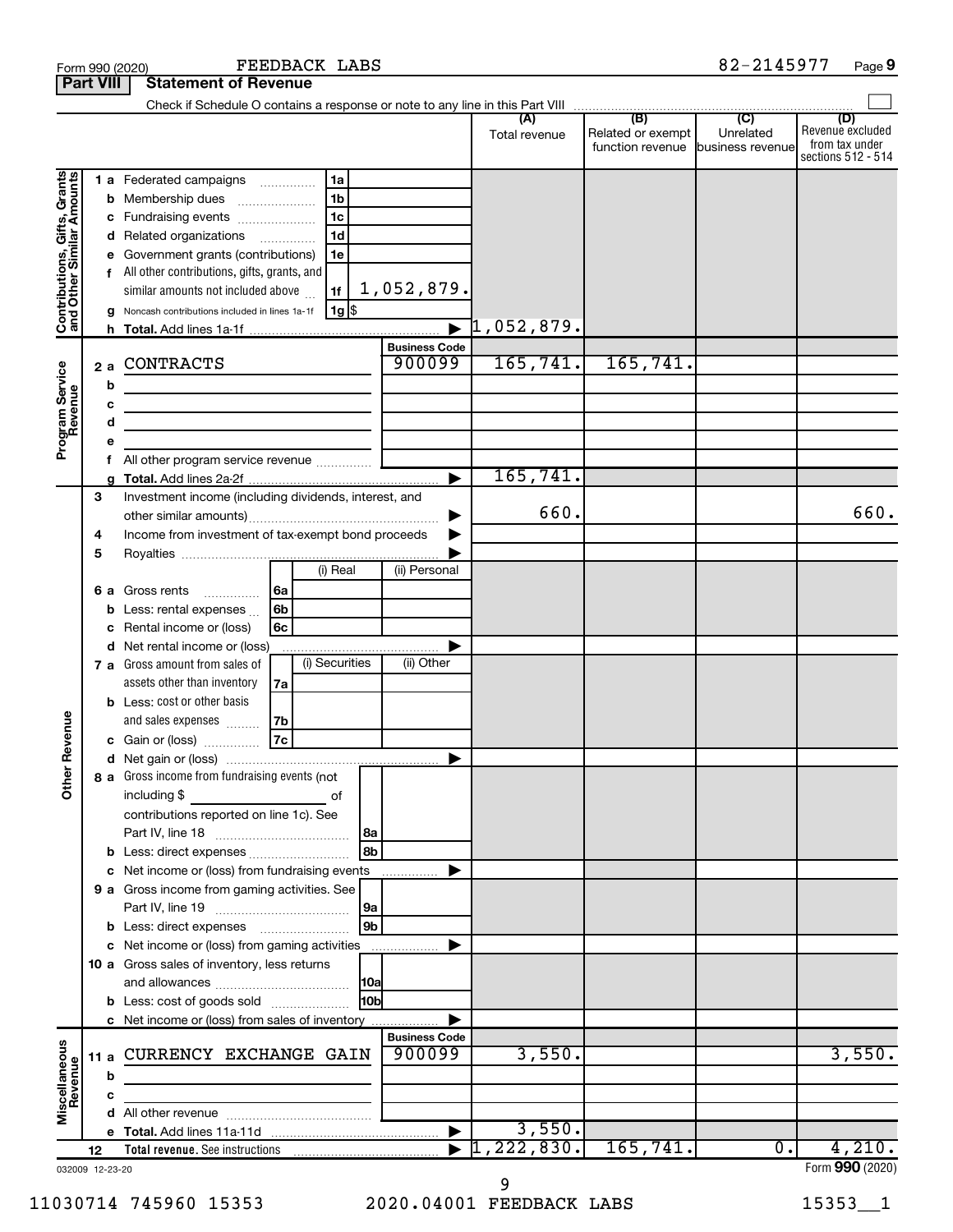#### FEEDBACK LABS

**Part IX Statement of Functional Expenses**

*Section 501(c)(3) and 501(c)(4) organizations must complete all columns. All other organizations must complete column (A).*

|              | Check if Schedule O contains a response or note to any line in this Part IX                                                                                                                                |                        |                                    |                                           |                                |  |  |  |  |  |  |  |
|--------------|------------------------------------------------------------------------------------------------------------------------------------------------------------------------------------------------------------|------------------------|------------------------------------|-------------------------------------------|--------------------------------|--|--|--|--|--|--|--|
|              | Do not include amounts reported on lines 6b,<br>7b, 8b, 9b, and 10b of Part VIII.                                                                                                                          | (A)<br>Total expenses  | (B)<br>Program service<br>expenses | (C)<br>Management and<br>general expenses | (D)<br>Fundraising<br>expenses |  |  |  |  |  |  |  |
| 1.           | Grants and other assistance to domestic organizations                                                                                                                                                      |                        |                                    |                                           |                                |  |  |  |  |  |  |  |
|              | and domestic governments. See Part IV, line 21                                                                                                                                                             |                        |                                    |                                           |                                |  |  |  |  |  |  |  |
| $\mathbf{2}$ | Grants and other assistance to domestic                                                                                                                                                                    |                        |                                    |                                           |                                |  |  |  |  |  |  |  |
|              | individuals. See Part IV, line 22                                                                                                                                                                          |                        |                                    |                                           |                                |  |  |  |  |  |  |  |
| 3            | Grants and other assistance to foreign                                                                                                                                                                     |                        |                                    |                                           |                                |  |  |  |  |  |  |  |
|              | organizations, foreign governments, and foreign                                                                                                                                                            |                        |                                    |                                           |                                |  |  |  |  |  |  |  |
|              | individuals. See Part IV, lines 15 and 16                                                                                                                                                                  |                        |                                    |                                           |                                |  |  |  |  |  |  |  |
| 4            | Benefits paid to or for members                                                                                                                                                                            |                        |                                    |                                           |                                |  |  |  |  |  |  |  |
| 5            | Compensation of current officers, directors,                                                                                                                                                               |                        |                                    |                                           |                                |  |  |  |  |  |  |  |
|              | trustees, and key employees                                                                                                                                                                                | 272, 202.              | 191,241.                           | 57,915.                                   | 23,046.                        |  |  |  |  |  |  |  |
| 6            | Compensation not included above to disqualified                                                                                                                                                            |                        |                                    |                                           |                                |  |  |  |  |  |  |  |
|              | persons (as defined under section 4958(f)(1)) and                                                                                                                                                          |                        |                                    |                                           |                                |  |  |  |  |  |  |  |
|              | persons described in section 4958(c)(3)(B)                                                                                                                                                                 |                        |                                    |                                           |                                |  |  |  |  |  |  |  |
| 7            | Other salaries and wages                                                                                                                                                                                   | 215,691.               | 214,696.                           | 874.                                      | 121.                           |  |  |  |  |  |  |  |
| 8            | Pension plan accruals and contributions (include                                                                                                                                                           |                        |                                    |                                           |                                |  |  |  |  |  |  |  |
|              | section 401(k) and 403(b) employer contributions)                                                                                                                                                          | $\frac{6,454}{27,275}$ | $\frac{6,361}{26,744}$             | 83.<br>531.                               | 10.                            |  |  |  |  |  |  |  |
| 9            |                                                                                                                                                                                                            | 36,731.                | 30,795.                            | 4,264.                                    |                                |  |  |  |  |  |  |  |
| 10           |                                                                                                                                                                                                            |                        |                                    |                                           | 1,672.                         |  |  |  |  |  |  |  |
| 11           | Fees for services (nonemployees):                                                                                                                                                                          |                        |                                    |                                           |                                |  |  |  |  |  |  |  |
| a            |                                                                                                                                                                                                            | 646.                   | 438.                               | 172.                                      | 36.                            |  |  |  |  |  |  |  |
| b            |                                                                                                                                                                                                            | 22,825.                | 1,009.                             | 21,761.                                   | $\overline{55}$ .              |  |  |  |  |  |  |  |
| c            |                                                                                                                                                                                                            |                        |                                    |                                           |                                |  |  |  |  |  |  |  |
|              | Lobbying<br>Professional fundraising services. See Part IV, line 17                                                                                                                                        |                        |                                    |                                           |                                |  |  |  |  |  |  |  |
| е<br>f       | Investment management fees                                                                                                                                                                                 |                        |                                    |                                           |                                |  |  |  |  |  |  |  |
| g            | Other. (If line 11g amount exceeds 10% of line 25,                                                                                                                                                         |                        |                                    |                                           |                                |  |  |  |  |  |  |  |
|              | column (A) amount, list line 11g expenses on Sch O.)                                                                                                                                                       | 81,472.                | 60,232.                            |                                           |                                |  |  |  |  |  |  |  |
| 12           |                                                                                                                                                                                                            | 678.                   | 396.                               | $\frac{21,240}{276}$                      | б.                             |  |  |  |  |  |  |  |
| 13           |                                                                                                                                                                                                            | 7,185.                 | 5,348.                             | 1,737.                                    | 100.                           |  |  |  |  |  |  |  |
| 14           |                                                                                                                                                                                                            | 9,375.                 | 8,168.                             | 1,038.                                    | 169.                           |  |  |  |  |  |  |  |
| 15           |                                                                                                                                                                                                            |                        |                                    |                                           |                                |  |  |  |  |  |  |  |
| 16           |                                                                                                                                                                                                            | 40, 287.               | 33,900.                            | 4,489.                                    | 1,898.                         |  |  |  |  |  |  |  |
| 17           |                                                                                                                                                                                                            | 30,693.                | 30,685.                            | $\overline{8}$ .                          |                                |  |  |  |  |  |  |  |
| 18           | Payments of travel or entertainment expenses                                                                                                                                                               |                        |                                    |                                           |                                |  |  |  |  |  |  |  |
|              | for any federal, state, or local public officials                                                                                                                                                          |                        |                                    |                                           |                                |  |  |  |  |  |  |  |
| 19           | Conferences, conventions, and meetings                                                                                                                                                                     | 44,920.                | 44,564.                            | 334.                                      | 22.                            |  |  |  |  |  |  |  |
| 20           | Interest                                                                                                                                                                                                   |                        |                                    |                                           |                                |  |  |  |  |  |  |  |
| 21           |                                                                                                                                                                                                            |                        |                                    |                                           |                                |  |  |  |  |  |  |  |
| 22           | Depreciation, depletion, and amortization                                                                                                                                                                  |                        |                                    |                                           |                                |  |  |  |  |  |  |  |
| 23           | Insurance                                                                                                                                                                                                  | 403.                   |                                    | 403.                                      |                                |  |  |  |  |  |  |  |
| 24           | Other expenses. Itemize expenses not covered<br>above (List miscellaneous expenses on line 24e. If<br>line 24e amount exceeds 10% of line 25, column (A)<br>amount, list line 24e expenses on Schedule O.) |                        |                                    |                                           |                                |  |  |  |  |  |  |  |
| a            | BOOKS, SUBS, & REFERENC                                                                                                                                                                                    | 8,486.                 | 7,602.                             | 624.                                      | 260.                           |  |  |  |  |  |  |  |
|              | PROFESSIONAL DEVELOPMEN                                                                                                                                                                                    | 6,599.                 | 5,537.                             | $1,024$ .                                 | 38.                            |  |  |  |  |  |  |  |
|              | PAYROLL SERVICE FEES                                                                                                                                                                                       | 3,384.                 | 2,594.                             | 646.                                      | 144.                           |  |  |  |  |  |  |  |
|              | <b>MISCELLANEOUS</b>                                                                                                                                                                                       | 1,722.                 | 1,044.                             | 654.                                      | 24.                            |  |  |  |  |  |  |  |
|              | e All other expenses                                                                                                                                                                                       |                        |                                    |                                           |                                |  |  |  |  |  |  |  |
| 25           | Total functional expenses. Add lines 1 through 24e                                                                                                                                                         | 817,028.               | 671, 354.                          | 118,073.                                  | 27,601.                        |  |  |  |  |  |  |  |
| 26           | Joint costs. Complete this line only if the organization                                                                                                                                                   |                        |                                    |                                           |                                |  |  |  |  |  |  |  |
|              | reported in column (B) joint costs from a combined                                                                                                                                                         |                        |                                    |                                           |                                |  |  |  |  |  |  |  |
|              | educational campaign and fundraising solicitation.                                                                                                                                                         |                        |                                    |                                           |                                |  |  |  |  |  |  |  |
|              | Check here $\blacktriangleright$<br>if following SOP 98-2 (ASC 958-720)                                                                                                                                    |                        |                                    |                                           |                                |  |  |  |  |  |  |  |

032010 12-23-20

Form (2020) **990**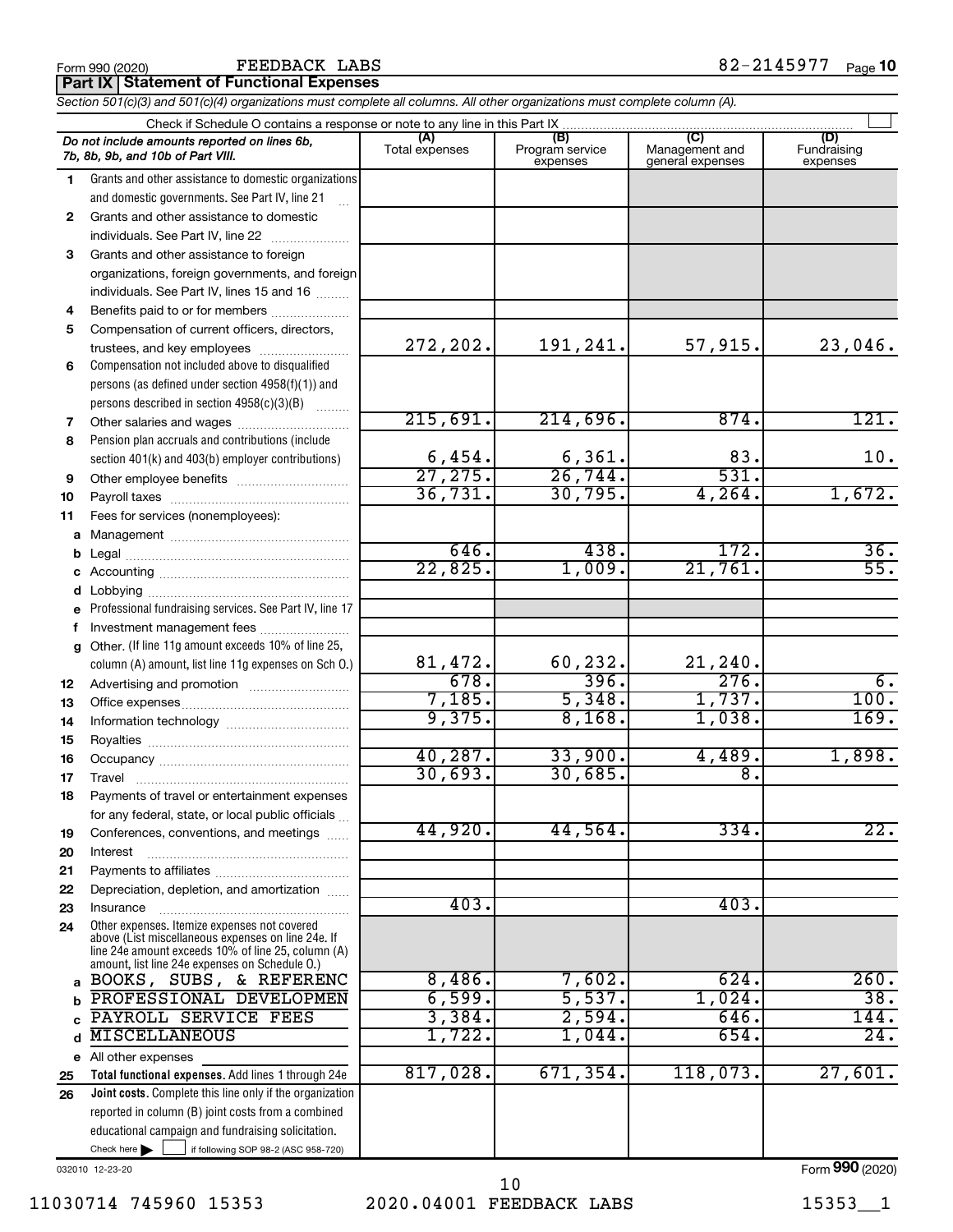|                      | 2  |                                                                                                                  | 494,778.  | $\overline{\mathbf{2}}$ | 775,200.         |
|----------------------|----|------------------------------------------------------------------------------------------------------------------|-----------|-------------------------|------------------|
|                      | 3  |                                                                                                                  | 443,198.  | $\mathbf{3}$            | 481,600.         |
|                      | 4  |                                                                                                                  |           | 4                       |                  |
|                      | 5  | Loans and other receivables from any current or former officer, director,                                        |           |                         |                  |
|                      |    | trustee, key employee, creator or founder, substantial contributor, or 35%                                       |           |                         |                  |
| Assets               |    | controlled entity or family member of any of these persons                                                       |           | 5                       |                  |
|                      | 6  | Loans and other receivables from other disqualified persons (as defined                                          |           |                         |                  |
|                      |    | under section $4958(f)(1)$ , and persons described in section $4958(c)(3)(B)$<br>$\ldots$                        |           | 6                       |                  |
|                      | 7  |                                                                                                                  |           | $\overline{7}$          |                  |
|                      | 8  |                                                                                                                  |           | 8                       |                  |
|                      | 9  | Prepaid expenses and deferred charges [11] matter continuum matter and the Prepaid expenses and deferred charges | 1,098.    | 9                       | 788.             |
|                      |    | <b>10a</b> Land, buildings, and equipment: cost or other                                                         |           |                         |                  |
|                      |    | basis. Complete Part VI of Schedule D<br>10a                                                                     |           |                         |                  |
|                      |    | 10 <sub>b</sub>                                                                                                  |           | 10 <sub>c</sub>         |                  |
|                      | 11 |                                                                                                                  |           | 11                      |                  |
|                      | 12 |                                                                                                                  |           | 12                      |                  |
|                      | 13 |                                                                                                                  |           | 13                      |                  |
|                      | 14 |                                                                                                                  |           | 14                      |                  |
|                      | 15 |                                                                                                                  |           | 15                      |                  |
|                      | 16 | <b>Total assets.</b> Add lines 1 through 15 (must equal line 33) <i></i>                                         | 954,705.  | 16                      | 1,427,016.       |
|                      | 17 |                                                                                                                  | 30,002.   | 17                      | 29,661.          |
|                      | 18 |                                                                                                                  |           | 18                      |                  |
|                      | 19 |                                                                                                                  | 26,400.   | 19                      | $\overline{0}$ . |
|                      | 20 |                                                                                                                  |           | 20                      |                  |
|                      | 21 | Escrow or custodial account liability. Complete Part IV of Schedule D                                            |           | 21                      |                  |
|                      | 22 | Loans and other payables to any current or former officer, director,                                             |           |                         |                  |
| Liabilities          |    | trustee, key employee, creator or founder, substantial contributor, or 35%                                       |           |                         |                  |
|                      |    |                                                                                                                  |           | 22                      |                  |
|                      | 23 | Secured mortgages and notes payable to unrelated third parties                                                   |           | 23                      |                  |
|                      | 24 | Unsecured notes and loans payable to unrelated third parties                                                     |           | 24                      | 93, 250.         |
|                      | 25 | Other liabilities (including federal income tax, payables to related third                                       |           |                         |                  |
|                      |    | parties, and other liabilities not included on lines 17-24). Complete Part X                                     |           |                         |                  |
|                      |    | of Schedule D                                                                                                    |           | 25                      |                  |
|                      | 26 |                                                                                                                  | 56,402.   | 26                      | 122,911.         |
|                      |    | Organizations that follow FASB ASC 958, check here $\blacktriangleright \lfloor X \rfloor$                       |           |                         |                  |
|                      |    | and complete lines 27, 28, 32, and 33.                                                                           |           |                         |                  |
| alances              | 27 |                                                                                                                  | 323, 322. | 27                      | 389,499.         |
|                      | 28 |                                                                                                                  | 574,981.  | 28                      | 914,606.         |
|                      |    | Organizations that do not follow FASB ASC 958, check here ▶ L                                                    |           |                         |                  |
|                      |    | and complete lines 29 through 33.                                                                                |           |                         |                  |
|                      | 29 |                                                                                                                  |           | 29                      |                  |
|                      | 30 | Paid-in or capital surplus, or land, building, or equipment fund                                                 |           | 30                      |                  |
| Net Assets or Fund B | 31 | Retained earnings, endowment, accumulated income, or other funds                                                 |           | 31                      |                  |
|                      | 32 |                                                                                                                  | 898, 303. | 32                      | 1,304,105.       |
|                      | 33 |                                                                                                                  | 954, 705. | 33                      | 1,427,016.       |
|                      |    |                                                                                                                  |           |                         | Form 990 (2020)  |

 $\perp$ 

**(A) (B)**

Beginning of year  $\vert$  | End of year

**1**

 $15,631.$  169,428.

**1**

FEEDBACK LABS

Check if Schedule O contains a response or note to any line in this Part X

Cash - non-interest-bearing ~~~~~~~~~~~~~~~~~~~~~~~~~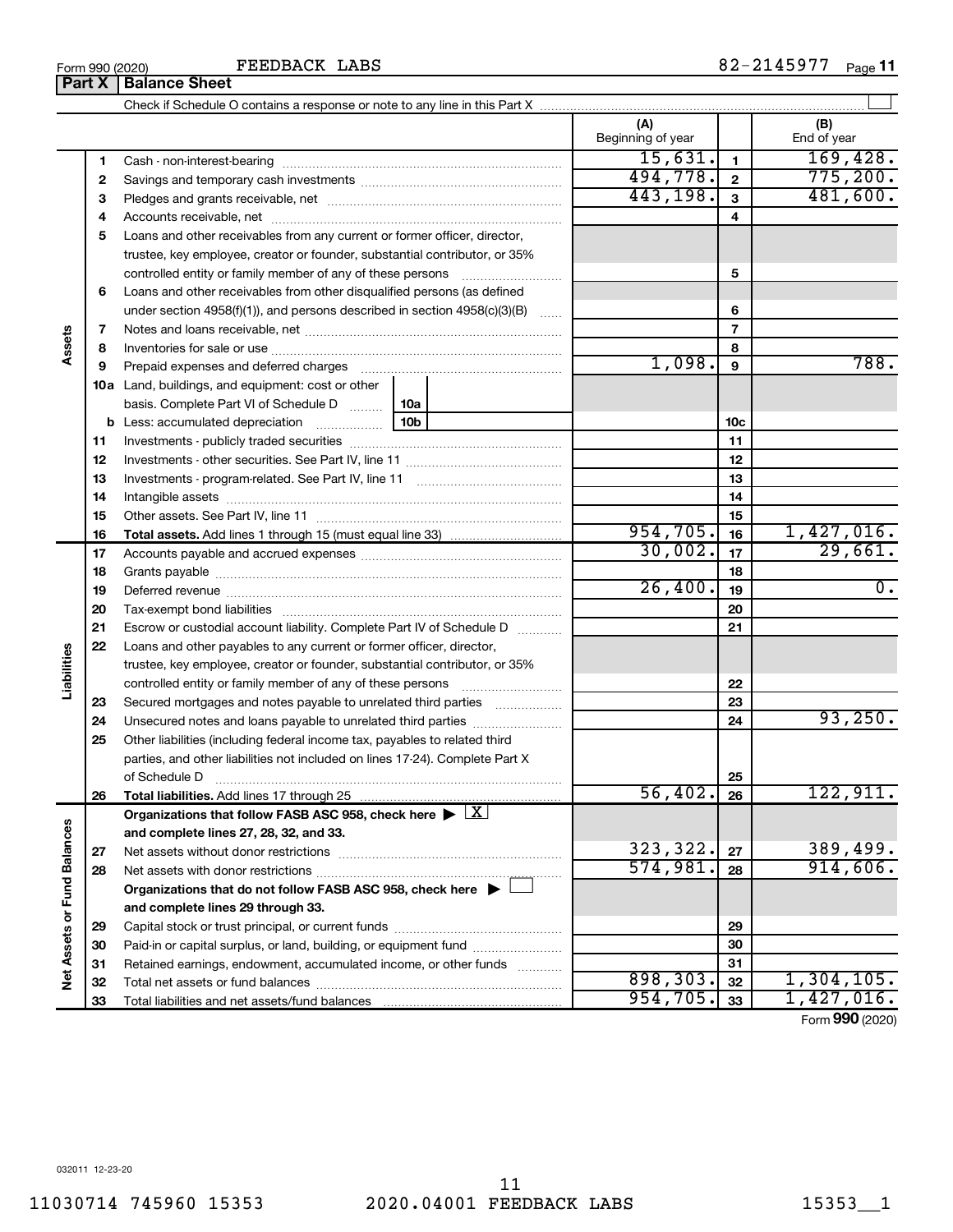|    | FEEDBACK LABS<br>Form 990 (2020)                                                                                                     | 82-2145977     |                |               | Page 12          |
|----|--------------------------------------------------------------------------------------------------------------------------------------|----------------|----------------|---------------|------------------|
|    | Part XI<br><b>Reconciliation of Net Assets</b>                                                                                       |                |                |               |                  |
|    |                                                                                                                                      |                |                |               |                  |
|    |                                                                                                                                      |                |                |               |                  |
| 1  |                                                                                                                                      | $\mathbf{1}$   | 1,222,830.     |               |                  |
| 2  |                                                                                                                                      | $\mathbf{2}$   |                |               | 817,028.         |
| З  | Revenue less expenses. Subtract line 2 from line 1                                                                                   | 3              |                |               | 405,802.         |
| 4  |                                                                                                                                      | $\overline{4}$ |                |               | 898, 303.        |
| 5  | Net unrealized gains (losses) on investments [111] www.martime.community.community.community.community.communi                       | 5              |                |               |                  |
| 6  |                                                                                                                                      | 6              |                |               |                  |
| 7  | Investment expenses www.communication.communication.com/www.communication.com/www.communication.com                                  | $\overline{7}$ |                |               |                  |
| 8  |                                                                                                                                      | 8              |                |               |                  |
| 9  | Other changes in net assets or fund balances (explain on Schedule O)                                                                 | 9              |                |               | $\overline{0}$ . |
| 10 | Net assets or fund balances at end of year. Combine lines 3 through 9 (must equal Part X, line 32,                                   |                |                |               |                  |
|    |                                                                                                                                      | 10             | 1,304,105.     |               |                  |
|    | Part XII Financial Statements and Reporting                                                                                          |                |                |               |                  |
|    |                                                                                                                                      |                |                |               |                  |
|    |                                                                                                                                      |                |                | <b>Yes</b>    | No               |
| 1  | Accounting method used to prepare the Form 990: $\Box$ Cash $\Box X$ Accrual<br>$\Box$ Other                                         |                |                |               |                  |
|    | If the organization changed its method of accounting from a prior year or checked "Other," explain in Schedule O.                    |                |                |               |                  |
|    |                                                                                                                                      |                | 2a             |               | x                |
|    | If "Yes," check a box below to indicate whether the financial statements for the year were compiled or reviewed on a                 |                |                |               |                  |
|    | separate basis, consolidated basis, or both:                                                                                         |                |                |               |                  |
|    | Separate basis<br>Consolidated basis<br>Both consolidated and separate basis                                                         |                |                |               |                  |
|    |                                                                                                                                      |                | 2 <sub>b</sub> | х             |                  |
|    | If "Yes," check a box below to indicate whether the financial statements for the year were audited on a separate basis,              |                |                |               |                  |
|    | consolidated basis, or both:                                                                                                         |                |                |               |                  |
|    | $ \mathbf{X} $ Separate basis<br>Consolidated basis<br>Both consolidated and separate basis                                          |                |                |               |                  |
|    | c If "Yes" to line 2a or 2b, does the organization have a committee that assumes responsibility for oversight of the audit,          |                |                |               |                  |
|    | review, or compilation of its financial statements and selection of an independent accountant?                                       |                | 2c             | X             |                  |
|    | If the organization changed either its oversight process or selection process during the tax year, explain on Schedule O.            |                |                |               |                  |
|    | 3a As a result of a federal award, was the organization required to undergo an audit or audits as set forth in the Single Audit      |                |                |               |                  |
|    |                                                                                                                                      |                | За             |               | x                |
|    | <b>b</b> If "Yes," did the organization undergo the required audit or audits? If the organization did not undergo the required audit |                |                |               |                  |
|    |                                                                                                                                      |                | 3b             |               |                  |
|    |                                                                                                                                      |                |                | $000 \approx$ |                  |

Form (2020) **990**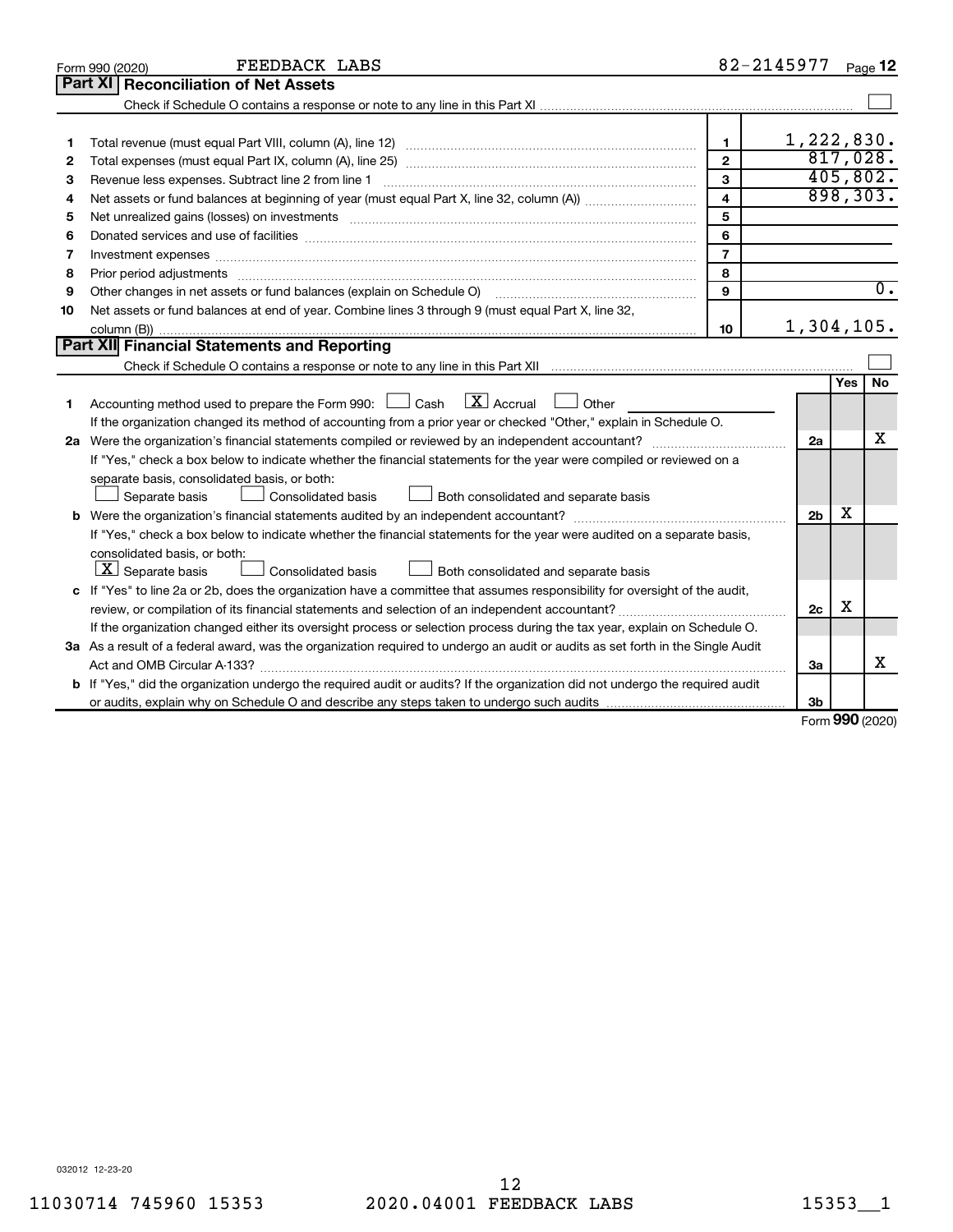**SCHEDULE A**

Department of the Treasury

# Form 990 or 990-EZ) **Public Charity Status and Public Support**<br>
Complete if the organization is a section 501(c)(3) organization or a section<br> **2020**

**4947(a)(1) nonexempt charitable trust. | Attach to Form 990 or Form 990-EZ.** 

|    | <b>Open to Public</b><br>Inspection |
|----|-------------------------------------|
| r. | entification nu                     |

OMB No. 1545-0047

|                | Internal Revenue Service<br>Inspection<br>Go to www.irs.gov/Form990 for instructions and the latest information. |                                                                                                  |  |                                                                                    |                                                                                                                                              |     |                                          |                            |  |                                       |
|----------------|------------------------------------------------------------------------------------------------------------------|--------------------------------------------------------------------------------------------------|--|------------------------------------------------------------------------------------|----------------------------------------------------------------------------------------------------------------------------------------------|-----|------------------------------------------|----------------------------|--|---------------------------------------|
|                |                                                                                                                  | Name of the organization                                                                         |  |                                                                                    |                                                                                                                                              |     |                                          |                            |  | <b>Employer identification number</b> |
|                |                                                                                                                  |                                                                                                  |  | FEEDBACK LABS                                                                      |                                                                                                                                              |     |                                          |                            |  | 82-2145977                            |
|                | Part I                                                                                                           |                                                                                                  |  |                                                                                    | Reason for Public Charity Status. (All organizations must complete this part.) See instructions.                                             |     |                                          |                            |  |                                       |
|                |                                                                                                                  |                                                                                                  |  |                                                                                    | The organization is not a private foundation because it is: (For lines 1 through 12, check only one box.)                                    |     |                                          |                            |  |                                       |
| 1.             |                                                                                                                  |                                                                                                  |  |                                                                                    | A church, convention of churches, or association of churches described in section 170(b)(1)(A)(i).                                           |     |                                          |                            |  |                                       |
| 2              |                                                                                                                  |                                                                                                  |  |                                                                                    | A school described in section 170(b)(1)(A)(ii). (Attach Schedule E (Form 990 or 990-EZ).)                                                    |     |                                          |                            |  |                                       |
| 3              |                                                                                                                  |                                                                                                  |  |                                                                                    | A hospital or a cooperative hospital service organization described in section 170(b)(1)(A)(iii).                                            |     |                                          |                            |  |                                       |
| 4              |                                                                                                                  | city, and state:                                                                                 |  |                                                                                    | A medical research organization operated in conjunction with a hospital described in section 170(b)(1)(A)(iii). Enter the hospital's name,   |     |                                          |                            |  |                                       |
| 5              |                                                                                                                  |                                                                                                  |  |                                                                                    | An organization operated for the benefit of a college or university owned or operated by a governmental unit described in                    |     |                                          |                            |  |                                       |
|                |                                                                                                                  | section 170(b)(1)(A)(iv). (Complete Part II.)                                                    |  |                                                                                    |                                                                                                                                              |     |                                          |                            |  |                                       |
| 6              |                                                                                                                  | A federal, state, or local government or governmental unit described in section 170(b)(1)(A)(v). |  |                                                                                    |                                                                                                                                              |     |                                          |                            |  |                                       |
| $\overline{7}$ | $\lfloor x \rfloor$                                                                                              |                                                                                                  |  |                                                                                    | An organization that normally receives a substantial part of its support from a governmental unit or from the general public described in    |     |                                          |                            |  |                                       |
|                |                                                                                                                  |                                                                                                  |  | section 170(b)(1)(A)(vi). (Complete Part II.)                                      |                                                                                                                                              |     |                                          |                            |  |                                       |
| 8              |                                                                                                                  |                                                                                                  |  |                                                                                    | A community trust described in section 170(b)(1)(A)(vi). (Complete Part II.)                                                                 |     |                                          |                            |  |                                       |
| 9              |                                                                                                                  |                                                                                                  |  |                                                                                    | An agricultural research organization described in section 170(b)(1)(A)(ix) operated in conjunction with a land-grant college                |     |                                          |                            |  |                                       |
|                |                                                                                                                  |                                                                                                  |  |                                                                                    | or university or a non-land-grant college of agriculture (see instructions). Enter the name, city, and state of the college or               |     |                                          |                            |  |                                       |
|                |                                                                                                                  | university:                                                                                      |  |                                                                                    |                                                                                                                                              |     |                                          |                            |  |                                       |
| 10             |                                                                                                                  |                                                                                                  |  |                                                                                    | An organization that normally receives (1) more than 33 1/3% of its support from contributions, membership fees, and gross receipts from     |     |                                          |                            |  |                                       |
|                |                                                                                                                  |                                                                                                  |  |                                                                                    | activities related to its exempt functions, subject to certain exceptions; and (2) no more than 33 1/3% of its support from gross investment |     |                                          |                            |  |                                       |
|                |                                                                                                                  |                                                                                                  |  |                                                                                    | income and unrelated business taxable income (less section 511 tax) from businesses acquired by the organization after June 30, 1975.        |     |                                          |                            |  |                                       |
|                |                                                                                                                  |                                                                                                  |  | See section 509(a)(2). (Complete Part III.)                                        |                                                                                                                                              |     |                                          |                            |  |                                       |
| 11             |                                                                                                                  |                                                                                                  |  |                                                                                    | An organization organized and operated exclusively to test for public safety. See section 509(a)(4).                                         |     |                                          |                            |  |                                       |
| 12             |                                                                                                                  |                                                                                                  |  |                                                                                    | An organization organized and operated exclusively for the benefit of, to perform the functions of, or to carry out the purposes of one or   |     |                                          |                            |  |                                       |
|                |                                                                                                                  |                                                                                                  |  |                                                                                    | more publicly supported organizations described in section 509(a)(1) or section 509(a)(2). See section 509(a)(3). Check the box in           |     |                                          |                            |  |                                       |
|                |                                                                                                                  |                                                                                                  |  |                                                                                    | lines 12a through 12d that describes the type of supporting organization and complete lines 12e, 12f, and 12g.                               |     |                                          |                            |  |                                       |
| a              |                                                                                                                  |                                                                                                  |  |                                                                                    | Type I. A supporting organization operated, supervised, or controlled by its supported organization(s), typically by giving                  |     |                                          |                            |  |                                       |
|                |                                                                                                                  |                                                                                                  |  |                                                                                    | the supported organization(s) the power to regularly appoint or elect a majority of the directors or trustees of the supporting              |     |                                          |                            |  |                                       |
|                |                                                                                                                  |                                                                                                  |  | organization. You must complete Part IV, Sections A and B.                         |                                                                                                                                              |     |                                          |                            |  |                                       |
| b              |                                                                                                                  |                                                                                                  |  |                                                                                    | Type II. A supporting organization supervised or controlled in connection with its supported organization(s), by having                      |     |                                          |                            |  |                                       |
|                |                                                                                                                  |                                                                                                  |  |                                                                                    | control or management of the supporting organization vested in the same persons that control or manage the supported                         |     |                                          |                            |  |                                       |
|                |                                                                                                                  |                                                                                                  |  | organization(s). You must complete Part IV, Sections A and C.                      |                                                                                                                                              |     |                                          |                            |  |                                       |
| c              |                                                                                                                  |                                                                                                  |  |                                                                                    | Type III functionally integrated. A supporting organization operated in connection with, and functionally integrated with,                   |     |                                          |                            |  |                                       |
|                |                                                                                                                  |                                                                                                  |  |                                                                                    | its supported organization(s) (see instructions). You must complete Part IV, Sections A, D, and E.                                           |     |                                          |                            |  |                                       |
| d              |                                                                                                                  |                                                                                                  |  |                                                                                    | Type III non-functionally integrated. A supporting organization operated in connection with its supported organization(s)                    |     |                                          |                            |  |                                       |
|                |                                                                                                                  |                                                                                                  |  |                                                                                    | that is not functionally integrated. The organization generally must satisfy a distribution requirement and an attentiveness                 |     |                                          |                            |  |                                       |
|                |                                                                                                                  |                                                                                                  |  |                                                                                    | requirement (see instructions). You must complete Part IV, Sections A and D, and Part V.                                                     |     |                                          |                            |  |                                       |
| e              |                                                                                                                  |                                                                                                  |  |                                                                                    | Check this box if the organization received a written determination from the IRS that it is a Type I, Type II, Type III                      |     |                                          |                            |  |                                       |
|                |                                                                                                                  |                                                                                                  |  |                                                                                    | functionally integrated, or Type III non-functionally integrated supporting organization.                                                    |     |                                          |                            |  |                                       |
|                |                                                                                                                  |                                                                                                  |  |                                                                                    |                                                                                                                                              |     |                                          |                            |  |                                       |
|                |                                                                                                                  | (i) Name of supported                                                                            |  | Provide the following information about the supported organization(s).<br>(ii) EIN | (iii) Type of organization                                                                                                                   |     | (iv) Is the organization listed          | (v) Amount of monetary     |  | (vi) Amount of other                  |
|                |                                                                                                                  | organization                                                                                     |  |                                                                                    | (described on lines 1-10<br>above (see instructions))                                                                                        | Yes | in your governing document?<br><b>No</b> | support (see instructions) |  | support (see instructions)            |
|                |                                                                                                                  |                                                                                                  |  |                                                                                    |                                                                                                                                              |     |                                          |                            |  |                                       |
|                |                                                                                                                  |                                                                                                  |  |                                                                                    |                                                                                                                                              |     |                                          |                            |  |                                       |
|                |                                                                                                                  |                                                                                                  |  |                                                                                    |                                                                                                                                              |     |                                          |                            |  |                                       |
|                |                                                                                                                  |                                                                                                  |  |                                                                                    |                                                                                                                                              |     |                                          |                            |  |                                       |
|                |                                                                                                                  |                                                                                                  |  |                                                                                    |                                                                                                                                              |     |                                          |                            |  |                                       |
|                |                                                                                                                  |                                                                                                  |  |                                                                                    |                                                                                                                                              |     |                                          |                            |  |                                       |
| Total          |                                                                                                                  |                                                                                                  |  |                                                                                    |                                                                                                                                              |     |                                          |                            |  |                                       |
|                |                                                                                                                  |                                                                                                  |  |                                                                                    |                                                                                                                                              |     |                                          |                            |  |                                       |

LHA For Paperwork Reduction Act Notice, see the Instructions for Form 990 or 990-EZ. 032021 01-25-21 Schedule A (Form 990 or 990-EZ) 2020 13

11030714 745960 15353 2020.04001 FEEDBACK LABS 15353 1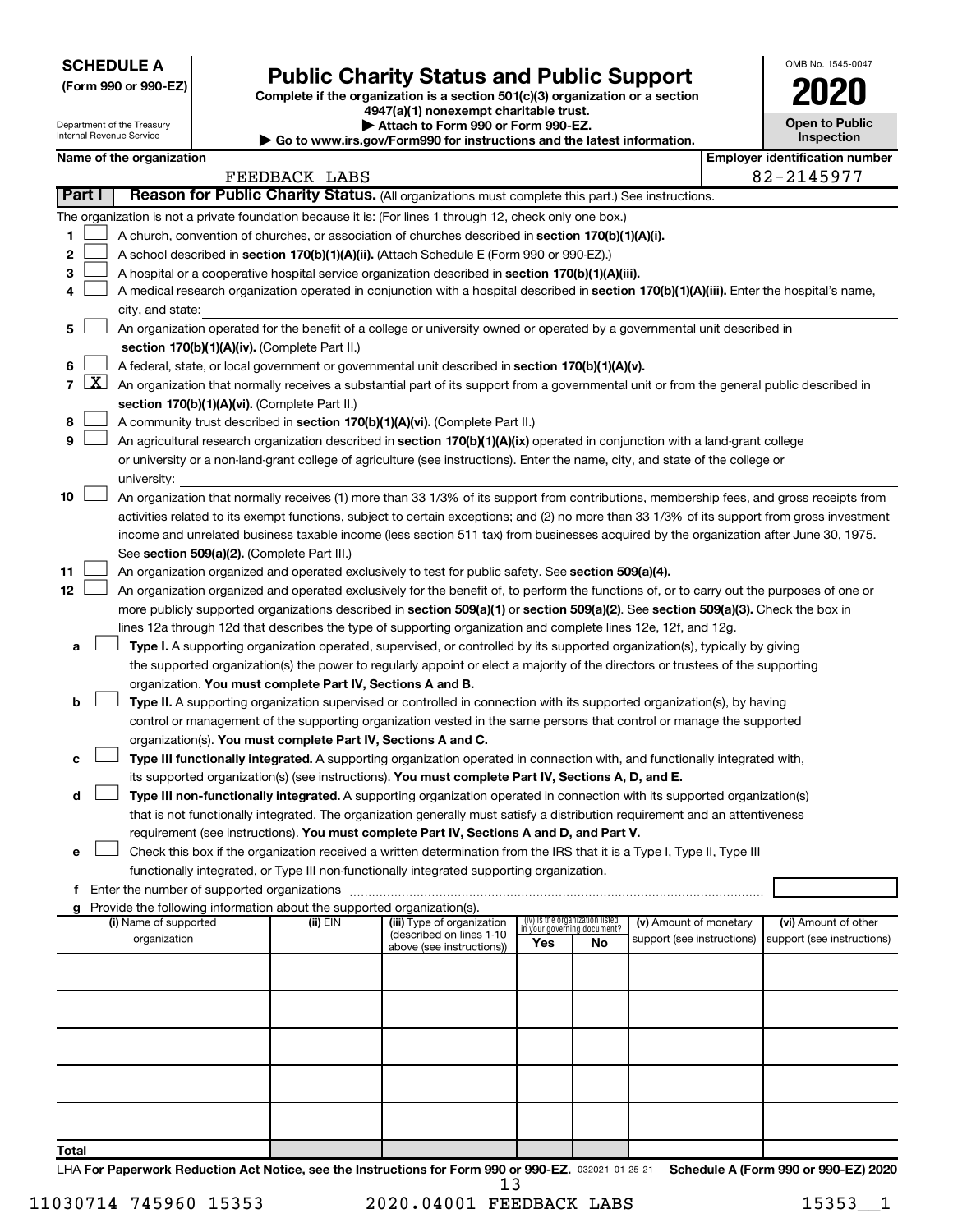#### Schedule A (Form 990 or 990-EZ) 2020 Page FEEDBACK LABS 82-2145977

82-2145977 <sub>Page 2</sub>

(Complete only if you checked the box on line 5, 7, or 8 of Part I or if the organization failed to qualify under Part III. If the organization **Part II Support Schedule for Organizations Described in Sections 170(b)(1)(A)(iv) and 170(b)(1)(A)(vi)**

fails to qualify under the tests listed below, please complete Part III.)

| Calendar year (or fiscal year beginning in)<br>(a) 2016<br>(b) 2017<br>$(c)$ 2018<br>$(d)$ 2019<br>(e) 2020<br>(f) Total<br>1 Gifts, grants, contributions, and<br>membership fees received. (Do not<br>859,731.<br>423,007.<br>734,382.<br>1,052,879.<br>include any "unusual grants.")<br>2 Tax revenues levied for the organ-<br>ization's benefit and either paid to<br>or expended on its behalf<br>3 The value of services or facilities<br>furnished by a governmental unit to<br>the organization without charge<br>$859,731.$ 423,007. 734,382.<br>1,052,879.<br>4 Total. Add lines 1 through 3<br>5 The portion of total contributions<br>by each person (other than a<br>governmental unit or publicly<br>supported organization) included<br>on line 1 that exceeds 2% of the<br>amount shown on line 11,<br>column (f)<br>6 Public support. Subtract line 5 from line 4.<br><b>Section B. Total Support</b><br>Calendar year (or fiscal year beginning in)<br>(a) 2016<br>(e) 2020<br>(b) 2017<br>$(c)$ 2018<br>$(d)$ 2019<br>(f) Total<br>859,731.<br>423,007.<br>734,382.<br>1,052,879<br>7 Amounts from line 4<br>8 Gross income from interest,<br>dividends, payments received on<br>securities loans, rents, royalties,<br>3,513.<br>660.<br>2,767.<br>and income from similar sources<br>Net income from unrelated business<br>9<br>activities, whether or not the<br>business is regularly carried on<br>10 Other income. Do not include gain<br>or loss from the sale of capital<br>12.<br>17,536.<br>3,550.<br>assets (Explain in Part VI.)<br>11 Total support. Add lines 7 through 10<br>12 <sup>2</sup><br>12 Gross receipts from related activities, etc. (see instructions)<br>13 First 5 years. If the Form 990 is for the organization's first, second, third, fourth, or fifth tax year as a section 501(c)(3)<br><b>Section C. Computation of Public Support Percentage</b><br>14<br>15<br>16a 33 1/3% support test - 2020. If the organization did not check the box on line 13, and line 14 is 33 1/3% or more, check this box and<br>stop here. The organization qualifies as a publicly supported organization manufaction manufacture content and the supported organization manufacture content and the support of the state of the state of the state of the st<br>b 33 1/3% support test - 2019. If the organization did not check a box on line 13 or 16a, and line 15 is 33 1/3% or more, check this box<br>17a 10% -facts-and-circumstances test - 2020. If the organization did not check a box on line 13, 16a, or 16b, and line 14 is 10% or more, | <b>Section A. Public Support</b>                                                                                                      |  |  |  |  |  |                                          |  |  |  |  |
|-------------------------------------------------------------------------------------------------------------------------------------------------------------------------------------------------------------------------------------------------------------------------------------------------------------------------------------------------------------------------------------------------------------------------------------------------------------------------------------------------------------------------------------------------------------------------------------------------------------------------------------------------------------------------------------------------------------------------------------------------------------------------------------------------------------------------------------------------------------------------------------------------------------------------------------------------------------------------------------------------------------------------------------------------------------------------------------------------------------------------------------------------------------------------------------------------------------------------------------------------------------------------------------------------------------------------------------------------------------------------------------------------------------------------------------------------------------------------------------------------------------------------------------------------------------------------------------------------------------------------------------------------------------------------------------------------------------------------------------------------------------------------------------------------------------------------------------------------------------------------------------------------------------------------------------------------------------------------------------------------------------------------------------------------------------------------------------------------------------------------------------------------------------------------------------------------------------------------------------------------------------------------------------------------------------------------------------------------------------------------------------------------------------------------------------------------------------------------------------------------------------------------------------------------------------------------------------------------|---------------------------------------------------------------------------------------------------------------------------------------|--|--|--|--|--|------------------------------------------|--|--|--|--|
|                                                                                                                                                                                                                                                                                                                                                                                                                                                                                                                                                                                                                                                                                                                                                                                                                                                                                                                                                                                                                                                                                                                                                                                                                                                                                                                                                                                                                                                                                                                                                                                                                                                                                                                                                                                                                                                                                                                                                                                                                                                                                                                                                                                                                                                                                                                                                                                                                                                                                                                                                                                                 |                                                                                                                                       |  |  |  |  |  |                                          |  |  |  |  |
|                                                                                                                                                                                                                                                                                                                                                                                                                                                                                                                                                                                                                                                                                                                                                                                                                                                                                                                                                                                                                                                                                                                                                                                                                                                                                                                                                                                                                                                                                                                                                                                                                                                                                                                                                                                                                                                                                                                                                                                                                                                                                                                                                                                                                                                                                                                                                                                                                                                                                                                                                                                                 |                                                                                                                                       |  |  |  |  |  |                                          |  |  |  |  |
|                                                                                                                                                                                                                                                                                                                                                                                                                                                                                                                                                                                                                                                                                                                                                                                                                                                                                                                                                                                                                                                                                                                                                                                                                                                                                                                                                                                                                                                                                                                                                                                                                                                                                                                                                                                                                                                                                                                                                                                                                                                                                                                                                                                                                                                                                                                                                                                                                                                                                                                                                                                                 |                                                                                                                                       |  |  |  |  |  |                                          |  |  |  |  |
|                                                                                                                                                                                                                                                                                                                                                                                                                                                                                                                                                                                                                                                                                                                                                                                                                                                                                                                                                                                                                                                                                                                                                                                                                                                                                                                                                                                                                                                                                                                                                                                                                                                                                                                                                                                                                                                                                                                                                                                                                                                                                                                                                                                                                                                                                                                                                                                                                                                                                                                                                                                                 |                                                                                                                                       |  |  |  |  |  | 3,069,999.                               |  |  |  |  |
|                                                                                                                                                                                                                                                                                                                                                                                                                                                                                                                                                                                                                                                                                                                                                                                                                                                                                                                                                                                                                                                                                                                                                                                                                                                                                                                                                                                                                                                                                                                                                                                                                                                                                                                                                                                                                                                                                                                                                                                                                                                                                                                                                                                                                                                                                                                                                                                                                                                                                                                                                                                                 |                                                                                                                                       |  |  |  |  |  |                                          |  |  |  |  |
|                                                                                                                                                                                                                                                                                                                                                                                                                                                                                                                                                                                                                                                                                                                                                                                                                                                                                                                                                                                                                                                                                                                                                                                                                                                                                                                                                                                                                                                                                                                                                                                                                                                                                                                                                                                                                                                                                                                                                                                                                                                                                                                                                                                                                                                                                                                                                                                                                                                                                                                                                                                                 |                                                                                                                                       |  |  |  |  |  |                                          |  |  |  |  |
|                                                                                                                                                                                                                                                                                                                                                                                                                                                                                                                                                                                                                                                                                                                                                                                                                                                                                                                                                                                                                                                                                                                                                                                                                                                                                                                                                                                                                                                                                                                                                                                                                                                                                                                                                                                                                                                                                                                                                                                                                                                                                                                                                                                                                                                                                                                                                                                                                                                                                                                                                                                                 |                                                                                                                                       |  |  |  |  |  |                                          |  |  |  |  |
|                                                                                                                                                                                                                                                                                                                                                                                                                                                                                                                                                                                                                                                                                                                                                                                                                                                                                                                                                                                                                                                                                                                                                                                                                                                                                                                                                                                                                                                                                                                                                                                                                                                                                                                                                                                                                                                                                                                                                                                                                                                                                                                                                                                                                                                                                                                                                                                                                                                                                                                                                                                                 |                                                                                                                                       |  |  |  |  |  |                                          |  |  |  |  |
|                                                                                                                                                                                                                                                                                                                                                                                                                                                                                                                                                                                                                                                                                                                                                                                                                                                                                                                                                                                                                                                                                                                                                                                                                                                                                                                                                                                                                                                                                                                                                                                                                                                                                                                                                                                                                                                                                                                                                                                                                                                                                                                                                                                                                                                                                                                                                                                                                                                                                                                                                                                                 |                                                                                                                                       |  |  |  |  |  |                                          |  |  |  |  |
|                                                                                                                                                                                                                                                                                                                                                                                                                                                                                                                                                                                                                                                                                                                                                                                                                                                                                                                                                                                                                                                                                                                                                                                                                                                                                                                                                                                                                                                                                                                                                                                                                                                                                                                                                                                                                                                                                                                                                                                                                                                                                                                                                                                                                                                                                                                                                                                                                                                                                                                                                                                                 |                                                                                                                                       |  |  |  |  |  |                                          |  |  |  |  |
|                                                                                                                                                                                                                                                                                                                                                                                                                                                                                                                                                                                                                                                                                                                                                                                                                                                                                                                                                                                                                                                                                                                                                                                                                                                                                                                                                                                                                                                                                                                                                                                                                                                                                                                                                                                                                                                                                                                                                                                                                                                                                                                                                                                                                                                                                                                                                                                                                                                                                                                                                                                                 |                                                                                                                                       |  |  |  |  |  | 3,069,999.                               |  |  |  |  |
|                                                                                                                                                                                                                                                                                                                                                                                                                                                                                                                                                                                                                                                                                                                                                                                                                                                                                                                                                                                                                                                                                                                                                                                                                                                                                                                                                                                                                                                                                                                                                                                                                                                                                                                                                                                                                                                                                                                                                                                                                                                                                                                                                                                                                                                                                                                                                                                                                                                                                                                                                                                                 |                                                                                                                                       |  |  |  |  |  |                                          |  |  |  |  |
|                                                                                                                                                                                                                                                                                                                                                                                                                                                                                                                                                                                                                                                                                                                                                                                                                                                                                                                                                                                                                                                                                                                                                                                                                                                                                                                                                                                                                                                                                                                                                                                                                                                                                                                                                                                                                                                                                                                                                                                                                                                                                                                                                                                                                                                                                                                                                                                                                                                                                                                                                                                                 |                                                                                                                                       |  |  |  |  |  |                                          |  |  |  |  |
|                                                                                                                                                                                                                                                                                                                                                                                                                                                                                                                                                                                                                                                                                                                                                                                                                                                                                                                                                                                                                                                                                                                                                                                                                                                                                                                                                                                                                                                                                                                                                                                                                                                                                                                                                                                                                                                                                                                                                                                                                                                                                                                                                                                                                                                                                                                                                                                                                                                                                                                                                                                                 |                                                                                                                                       |  |  |  |  |  |                                          |  |  |  |  |
|                                                                                                                                                                                                                                                                                                                                                                                                                                                                                                                                                                                                                                                                                                                                                                                                                                                                                                                                                                                                                                                                                                                                                                                                                                                                                                                                                                                                                                                                                                                                                                                                                                                                                                                                                                                                                                                                                                                                                                                                                                                                                                                                                                                                                                                                                                                                                                                                                                                                                                                                                                                                 |                                                                                                                                       |  |  |  |  |  |                                          |  |  |  |  |
|                                                                                                                                                                                                                                                                                                                                                                                                                                                                                                                                                                                                                                                                                                                                                                                                                                                                                                                                                                                                                                                                                                                                                                                                                                                                                                                                                                                                                                                                                                                                                                                                                                                                                                                                                                                                                                                                                                                                                                                                                                                                                                                                                                                                                                                                                                                                                                                                                                                                                                                                                                                                 |                                                                                                                                       |  |  |  |  |  |                                          |  |  |  |  |
|                                                                                                                                                                                                                                                                                                                                                                                                                                                                                                                                                                                                                                                                                                                                                                                                                                                                                                                                                                                                                                                                                                                                                                                                                                                                                                                                                                                                                                                                                                                                                                                                                                                                                                                                                                                                                                                                                                                                                                                                                                                                                                                                                                                                                                                                                                                                                                                                                                                                                                                                                                                                 |                                                                                                                                       |  |  |  |  |  |                                          |  |  |  |  |
|                                                                                                                                                                                                                                                                                                                                                                                                                                                                                                                                                                                                                                                                                                                                                                                                                                                                                                                                                                                                                                                                                                                                                                                                                                                                                                                                                                                                                                                                                                                                                                                                                                                                                                                                                                                                                                                                                                                                                                                                                                                                                                                                                                                                                                                                                                                                                                                                                                                                                                                                                                                                 |                                                                                                                                       |  |  |  |  |  | 1,281,317.                               |  |  |  |  |
|                                                                                                                                                                                                                                                                                                                                                                                                                                                                                                                                                                                                                                                                                                                                                                                                                                                                                                                                                                                                                                                                                                                                                                                                                                                                                                                                                                                                                                                                                                                                                                                                                                                                                                                                                                                                                                                                                                                                                                                                                                                                                                                                                                                                                                                                                                                                                                                                                                                                                                                                                                                                 |                                                                                                                                       |  |  |  |  |  | 1,788,682.                               |  |  |  |  |
|                                                                                                                                                                                                                                                                                                                                                                                                                                                                                                                                                                                                                                                                                                                                                                                                                                                                                                                                                                                                                                                                                                                                                                                                                                                                                                                                                                                                                                                                                                                                                                                                                                                                                                                                                                                                                                                                                                                                                                                                                                                                                                                                                                                                                                                                                                                                                                                                                                                                                                                                                                                                 |                                                                                                                                       |  |  |  |  |  |                                          |  |  |  |  |
|                                                                                                                                                                                                                                                                                                                                                                                                                                                                                                                                                                                                                                                                                                                                                                                                                                                                                                                                                                                                                                                                                                                                                                                                                                                                                                                                                                                                                                                                                                                                                                                                                                                                                                                                                                                                                                                                                                                                                                                                                                                                                                                                                                                                                                                                                                                                                                                                                                                                                                                                                                                                 |                                                                                                                                       |  |  |  |  |  |                                          |  |  |  |  |
|                                                                                                                                                                                                                                                                                                                                                                                                                                                                                                                                                                                                                                                                                                                                                                                                                                                                                                                                                                                                                                                                                                                                                                                                                                                                                                                                                                                                                                                                                                                                                                                                                                                                                                                                                                                                                                                                                                                                                                                                                                                                                                                                                                                                                                                                                                                                                                                                                                                                                                                                                                                                 |                                                                                                                                       |  |  |  |  |  | 3,069,999.                               |  |  |  |  |
|                                                                                                                                                                                                                                                                                                                                                                                                                                                                                                                                                                                                                                                                                                                                                                                                                                                                                                                                                                                                                                                                                                                                                                                                                                                                                                                                                                                                                                                                                                                                                                                                                                                                                                                                                                                                                                                                                                                                                                                                                                                                                                                                                                                                                                                                                                                                                                                                                                                                                                                                                                                                 |                                                                                                                                       |  |  |  |  |  |                                          |  |  |  |  |
|                                                                                                                                                                                                                                                                                                                                                                                                                                                                                                                                                                                                                                                                                                                                                                                                                                                                                                                                                                                                                                                                                                                                                                                                                                                                                                                                                                                                                                                                                                                                                                                                                                                                                                                                                                                                                                                                                                                                                                                                                                                                                                                                                                                                                                                                                                                                                                                                                                                                                                                                                                                                 |                                                                                                                                       |  |  |  |  |  |                                          |  |  |  |  |
|                                                                                                                                                                                                                                                                                                                                                                                                                                                                                                                                                                                                                                                                                                                                                                                                                                                                                                                                                                                                                                                                                                                                                                                                                                                                                                                                                                                                                                                                                                                                                                                                                                                                                                                                                                                                                                                                                                                                                                                                                                                                                                                                                                                                                                                                                                                                                                                                                                                                                                                                                                                                 |                                                                                                                                       |  |  |  |  |  |                                          |  |  |  |  |
|                                                                                                                                                                                                                                                                                                                                                                                                                                                                                                                                                                                                                                                                                                                                                                                                                                                                                                                                                                                                                                                                                                                                                                                                                                                                                                                                                                                                                                                                                                                                                                                                                                                                                                                                                                                                                                                                                                                                                                                                                                                                                                                                                                                                                                                                                                                                                                                                                                                                                                                                                                                                 |                                                                                                                                       |  |  |  |  |  | 6,940.                                   |  |  |  |  |
|                                                                                                                                                                                                                                                                                                                                                                                                                                                                                                                                                                                                                                                                                                                                                                                                                                                                                                                                                                                                                                                                                                                                                                                                                                                                                                                                                                                                                                                                                                                                                                                                                                                                                                                                                                                                                                                                                                                                                                                                                                                                                                                                                                                                                                                                                                                                                                                                                                                                                                                                                                                                 |                                                                                                                                       |  |  |  |  |  |                                          |  |  |  |  |
|                                                                                                                                                                                                                                                                                                                                                                                                                                                                                                                                                                                                                                                                                                                                                                                                                                                                                                                                                                                                                                                                                                                                                                                                                                                                                                                                                                                                                                                                                                                                                                                                                                                                                                                                                                                                                                                                                                                                                                                                                                                                                                                                                                                                                                                                                                                                                                                                                                                                                                                                                                                                 |                                                                                                                                       |  |  |  |  |  |                                          |  |  |  |  |
|                                                                                                                                                                                                                                                                                                                                                                                                                                                                                                                                                                                                                                                                                                                                                                                                                                                                                                                                                                                                                                                                                                                                                                                                                                                                                                                                                                                                                                                                                                                                                                                                                                                                                                                                                                                                                                                                                                                                                                                                                                                                                                                                                                                                                                                                                                                                                                                                                                                                                                                                                                                                 |                                                                                                                                       |  |  |  |  |  |                                          |  |  |  |  |
|                                                                                                                                                                                                                                                                                                                                                                                                                                                                                                                                                                                                                                                                                                                                                                                                                                                                                                                                                                                                                                                                                                                                                                                                                                                                                                                                                                                                                                                                                                                                                                                                                                                                                                                                                                                                                                                                                                                                                                                                                                                                                                                                                                                                                                                                                                                                                                                                                                                                                                                                                                                                 |                                                                                                                                       |  |  |  |  |  |                                          |  |  |  |  |
|                                                                                                                                                                                                                                                                                                                                                                                                                                                                                                                                                                                                                                                                                                                                                                                                                                                                                                                                                                                                                                                                                                                                                                                                                                                                                                                                                                                                                                                                                                                                                                                                                                                                                                                                                                                                                                                                                                                                                                                                                                                                                                                                                                                                                                                                                                                                                                                                                                                                                                                                                                                                 |                                                                                                                                       |  |  |  |  |  |                                          |  |  |  |  |
|                                                                                                                                                                                                                                                                                                                                                                                                                                                                                                                                                                                                                                                                                                                                                                                                                                                                                                                                                                                                                                                                                                                                                                                                                                                                                                                                                                                                                                                                                                                                                                                                                                                                                                                                                                                                                                                                                                                                                                                                                                                                                                                                                                                                                                                                                                                                                                                                                                                                                                                                                                                                 |                                                                                                                                       |  |  |  |  |  | 21,098.                                  |  |  |  |  |
|                                                                                                                                                                                                                                                                                                                                                                                                                                                                                                                                                                                                                                                                                                                                                                                                                                                                                                                                                                                                                                                                                                                                                                                                                                                                                                                                                                                                                                                                                                                                                                                                                                                                                                                                                                                                                                                                                                                                                                                                                                                                                                                                                                                                                                                                                                                                                                                                                                                                                                                                                                                                 |                                                                                                                                       |  |  |  |  |  | 3,098,037.                               |  |  |  |  |
|                                                                                                                                                                                                                                                                                                                                                                                                                                                                                                                                                                                                                                                                                                                                                                                                                                                                                                                                                                                                                                                                                                                                                                                                                                                                                                                                                                                                                                                                                                                                                                                                                                                                                                                                                                                                                                                                                                                                                                                                                                                                                                                                                                                                                                                                                                                                                                                                                                                                                                                                                                                                 |                                                                                                                                       |  |  |  |  |  | 600, 389.                                |  |  |  |  |
|                                                                                                                                                                                                                                                                                                                                                                                                                                                                                                                                                                                                                                                                                                                                                                                                                                                                                                                                                                                                                                                                                                                                                                                                                                                                                                                                                                                                                                                                                                                                                                                                                                                                                                                                                                                                                                                                                                                                                                                                                                                                                                                                                                                                                                                                                                                                                                                                                                                                                                                                                                                                 |                                                                                                                                       |  |  |  |  |  |                                          |  |  |  |  |
|                                                                                                                                                                                                                                                                                                                                                                                                                                                                                                                                                                                                                                                                                                                                                                                                                                                                                                                                                                                                                                                                                                                                                                                                                                                                                                                                                                                                                                                                                                                                                                                                                                                                                                                                                                                                                                                                                                                                                                                                                                                                                                                                                                                                                                                                                                                                                                                                                                                                                                                                                                                                 |                                                                                                                                       |  |  |  |  |  | $\blacktriangleright$ $\boxed{\text{X}}$ |  |  |  |  |
|                                                                                                                                                                                                                                                                                                                                                                                                                                                                                                                                                                                                                                                                                                                                                                                                                                                                                                                                                                                                                                                                                                                                                                                                                                                                                                                                                                                                                                                                                                                                                                                                                                                                                                                                                                                                                                                                                                                                                                                                                                                                                                                                                                                                                                                                                                                                                                                                                                                                                                                                                                                                 |                                                                                                                                       |  |  |  |  |  |                                          |  |  |  |  |
|                                                                                                                                                                                                                                                                                                                                                                                                                                                                                                                                                                                                                                                                                                                                                                                                                                                                                                                                                                                                                                                                                                                                                                                                                                                                                                                                                                                                                                                                                                                                                                                                                                                                                                                                                                                                                                                                                                                                                                                                                                                                                                                                                                                                                                                                                                                                                                                                                                                                                                                                                                                                 |                                                                                                                                       |  |  |  |  |  | %                                        |  |  |  |  |
|                                                                                                                                                                                                                                                                                                                                                                                                                                                                                                                                                                                                                                                                                                                                                                                                                                                                                                                                                                                                                                                                                                                                                                                                                                                                                                                                                                                                                                                                                                                                                                                                                                                                                                                                                                                                                                                                                                                                                                                                                                                                                                                                                                                                                                                                                                                                                                                                                                                                                                                                                                                                 |                                                                                                                                       |  |  |  |  |  | %                                        |  |  |  |  |
|                                                                                                                                                                                                                                                                                                                                                                                                                                                                                                                                                                                                                                                                                                                                                                                                                                                                                                                                                                                                                                                                                                                                                                                                                                                                                                                                                                                                                                                                                                                                                                                                                                                                                                                                                                                                                                                                                                                                                                                                                                                                                                                                                                                                                                                                                                                                                                                                                                                                                                                                                                                                 |                                                                                                                                       |  |  |  |  |  |                                          |  |  |  |  |
|                                                                                                                                                                                                                                                                                                                                                                                                                                                                                                                                                                                                                                                                                                                                                                                                                                                                                                                                                                                                                                                                                                                                                                                                                                                                                                                                                                                                                                                                                                                                                                                                                                                                                                                                                                                                                                                                                                                                                                                                                                                                                                                                                                                                                                                                                                                                                                                                                                                                                                                                                                                                 |                                                                                                                                       |  |  |  |  |  |                                          |  |  |  |  |
|                                                                                                                                                                                                                                                                                                                                                                                                                                                                                                                                                                                                                                                                                                                                                                                                                                                                                                                                                                                                                                                                                                                                                                                                                                                                                                                                                                                                                                                                                                                                                                                                                                                                                                                                                                                                                                                                                                                                                                                                                                                                                                                                                                                                                                                                                                                                                                                                                                                                                                                                                                                                 |                                                                                                                                       |  |  |  |  |  |                                          |  |  |  |  |
|                                                                                                                                                                                                                                                                                                                                                                                                                                                                                                                                                                                                                                                                                                                                                                                                                                                                                                                                                                                                                                                                                                                                                                                                                                                                                                                                                                                                                                                                                                                                                                                                                                                                                                                                                                                                                                                                                                                                                                                                                                                                                                                                                                                                                                                                                                                                                                                                                                                                                                                                                                                                 |                                                                                                                                       |  |  |  |  |  |                                          |  |  |  |  |
|                                                                                                                                                                                                                                                                                                                                                                                                                                                                                                                                                                                                                                                                                                                                                                                                                                                                                                                                                                                                                                                                                                                                                                                                                                                                                                                                                                                                                                                                                                                                                                                                                                                                                                                                                                                                                                                                                                                                                                                                                                                                                                                                                                                                                                                                                                                                                                                                                                                                                                                                                                                                 |                                                                                                                                       |  |  |  |  |  |                                          |  |  |  |  |
|                                                                                                                                                                                                                                                                                                                                                                                                                                                                                                                                                                                                                                                                                                                                                                                                                                                                                                                                                                                                                                                                                                                                                                                                                                                                                                                                                                                                                                                                                                                                                                                                                                                                                                                                                                                                                                                                                                                                                                                                                                                                                                                                                                                                                                                                                                                                                                                                                                                                                                                                                                                                 | and if the organization meets the facts-and-circumstances test, check this box and stop here. Explain in Part VI how the organization |  |  |  |  |  |                                          |  |  |  |  |
| meets the facts-and-circumstances test. The organization qualifies as a publicly supported organization                                                                                                                                                                                                                                                                                                                                                                                                                                                                                                                                                                                                                                                                                                                                                                                                                                                                                                                                                                                                                                                                                                                                                                                                                                                                                                                                                                                                                                                                                                                                                                                                                                                                                                                                                                                                                                                                                                                                                                                                                                                                                                                                                                                                                                                                                                                                                                                                                                                                                         |                                                                                                                                       |  |  |  |  |  |                                          |  |  |  |  |
| b 10% -facts-and-circumstances test - 2019. If the organization did not check a box on line 13, 16a, 16b, or 17a, and line 15 is 10% or                                                                                                                                                                                                                                                                                                                                                                                                                                                                                                                                                                                                                                                                                                                                                                                                                                                                                                                                                                                                                                                                                                                                                                                                                                                                                                                                                                                                                                                                                                                                                                                                                                                                                                                                                                                                                                                                                                                                                                                                                                                                                                                                                                                                                                                                                                                                                                                                                                                         |                                                                                                                                       |  |  |  |  |  |                                          |  |  |  |  |
| more, and if the organization meets the facts-and-circumstances test, check this box and stop here. Explain in Part VI how the                                                                                                                                                                                                                                                                                                                                                                                                                                                                                                                                                                                                                                                                                                                                                                                                                                                                                                                                                                                                                                                                                                                                                                                                                                                                                                                                                                                                                                                                                                                                                                                                                                                                                                                                                                                                                                                                                                                                                                                                                                                                                                                                                                                                                                                                                                                                                                                                                                                                  |                                                                                                                                       |  |  |  |  |  |                                          |  |  |  |  |
| organization meets the facts-and-circumstances test. The organization qualifies as a publicly supported organization                                                                                                                                                                                                                                                                                                                                                                                                                                                                                                                                                                                                                                                                                                                                                                                                                                                                                                                                                                                                                                                                                                                                                                                                                                                                                                                                                                                                                                                                                                                                                                                                                                                                                                                                                                                                                                                                                                                                                                                                                                                                                                                                                                                                                                                                                                                                                                                                                                                                            |                                                                                                                                       |  |  |  |  |  |                                          |  |  |  |  |
| Private foundation. If the organization did not check a box on line 13, 16a, 16b, 17a, or 17b, check this box and see instructions<br>18.                                                                                                                                                                                                                                                                                                                                                                                                                                                                                                                                                                                                                                                                                                                                                                                                                                                                                                                                                                                                                                                                                                                                                                                                                                                                                                                                                                                                                                                                                                                                                                                                                                                                                                                                                                                                                                                                                                                                                                                                                                                                                                                                                                                                                                                                                                                                                                                                                                                       |                                                                                                                                       |  |  |  |  |  |                                          |  |  |  |  |

**Schedule A (Form 990 or 990-EZ) 2020**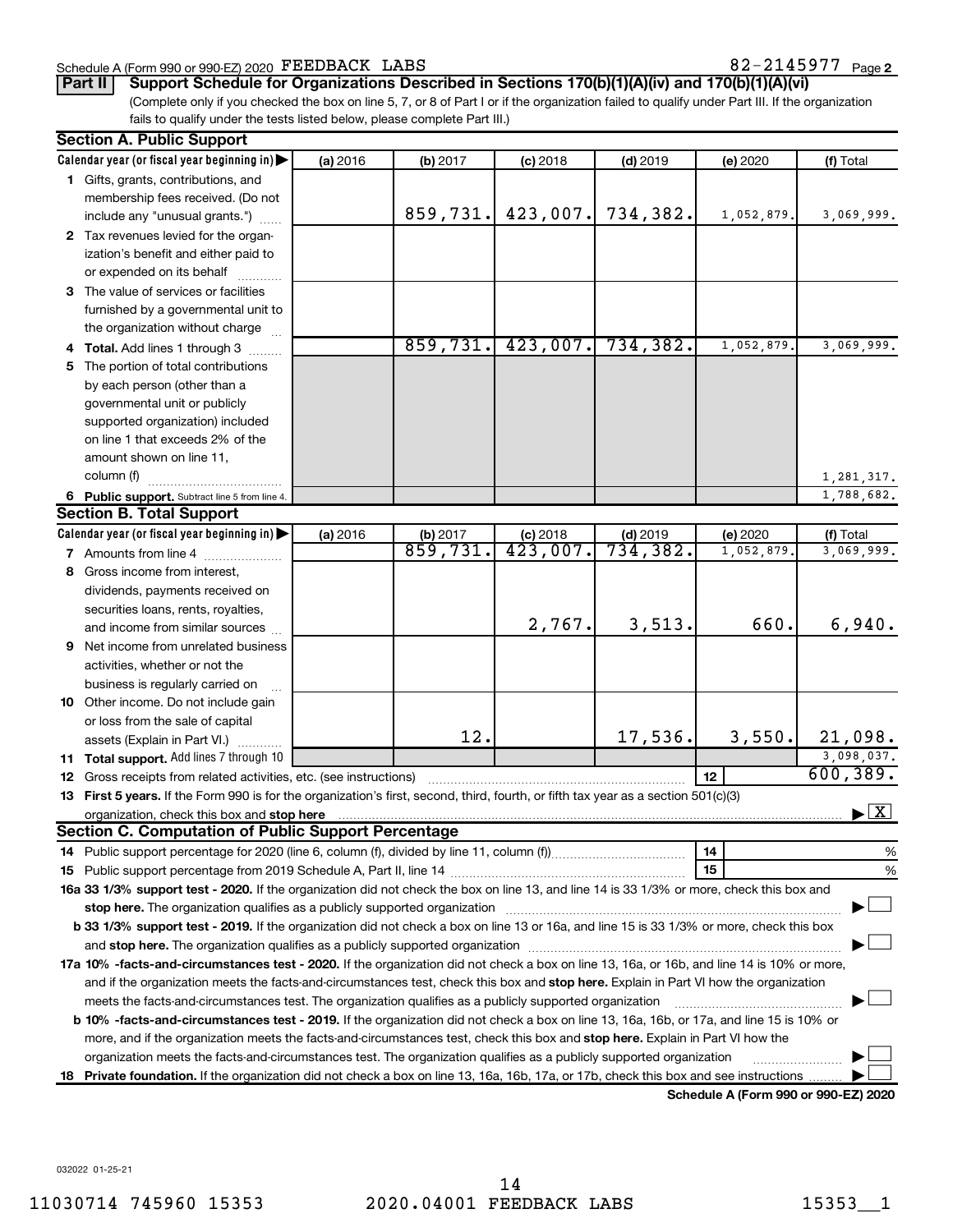#### Schedule A (Form 990 or 990-EZ) 2020 Page FEEDBACK LABS 82-2145977

#### **Part III Support Schedule for Organizations Described in Section 509(a)(2)**

(Complete only if you checked the box on line 10 of Part I or if the organization failed to qualify under Part II. If the organization fails to qualify under the tests listed below, please complete Part II.)

| <b>Section A. Public Support</b>                                                                                                                                                                                                                          |          |          |            |            |          |                                      |  |  |  |
|-----------------------------------------------------------------------------------------------------------------------------------------------------------------------------------------------------------------------------------------------------------|----------|----------|------------|------------|----------|--------------------------------------|--|--|--|
| Calendar year (or fiscal year beginning in)                                                                                                                                                                                                               | (a) 2016 | (b) 2017 | $(c)$ 2018 | $(d)$ 2019 | (e) 2020 | (f) Total                            |  |  |  |
| 1 Gifts, grants, contributions, and                                                                                                                                                                                                                       |          |          |            |            |          |                                      |  |  |  |
| membership fees received. (Do not                                                                                                                                                                                                                         |          |          |            |            |          |                                      |  |  |  |
| include any "unusual grants.")                                                                                                                                                                                                                            |          |          |            |            |          |                                      |  |  |  |
| 2 Gross receipts from admissions,<br>merchandise sold or services per-<br>formed, or facilities furnished in<br>any activity that is related to the<br>organization's tax-exempt purpose                                                                  |          |          |            |            |          |                                      |  |  |  |
| 3 Gross receipts from activities that                                                                                                                                                                                                                     |          |          |            |            |          |                                      |  |  |  |
| are not an unrelated trade or bus-                                                                                                                                                                                                                        |          |          |            |            |          |                                      |  |  |  |
| iness under section 513                                                                                                                                                                                                                                   |          |          |            |            |          |                                      |  |  |  |
| 4 Tax revenues levied for the organ-                                                                                                                                                                                                                      |          |          |            |            |          |                                      |  |  |  |
| ization's benefit and either paid to<br>or expended on its behalf<br>.                                                                                                                                                                                    |          |          |            |            |          |                                      |  |  |  |
| 5 The value of services or facilities                                                                                                                                                                                                                     |          |          |            |            |          |                                      |  |  |  |
| furnished by a governmental unit to                                                                                                                                                                                                                       |          |          |            |            |          |                                      |  |  |  |
| the organization without charge                                                                                                                                                                                                                           |          |          |            |            |          |                                      |  |  |  |
| <b>6 Total.</b> Add lines 1 through 5                                                                                                                                                                                                                     |          |          |            |            |          |                                      |  |  |  |
| 7a Amounts included on lines 1, 2, and                                                                                                                                                                                                                    |          |          |            |            |          |                                      |  |  |  |
| 3 received from disqualified persons                                                                                                                                                                                                                      |          |          |            |            |          |                                      |  |  |  |
| <b>b</b> Amounts included on lines 2 and 3 received<br>from other than disqualified persons that<br>exceed the greater of \$5,000 or 1% of the<br>amount on line 13 for the year                                                                          |          |          |            |            |          |                                      |  |  |  |
| c Add lines 7a and 7b                                                                                                                                                                                                                                     |          |          |            |            |          |                                      |  |  |  |
| 8 Public support. (Subtract line 7c from line 6.)<br><b>Section B. Total Support</b>                                                                                                                                                                      |          |          |            |            |          |                                      |  |  |  |
| Calendar year (or fiscal year beginning in)                                                                                                                                                                                                               | (a) 2016 | (b) 2017 | (c) 2018   | $(d)$ 2019 | (e) 2020 | (f) Total                            |  |  |  |
| <b>9</b> Amounts from line 6                                                                                                                                                                                                                              |          |          |            |            |          |                                      |  |  |  |
| <b>10a</b> Gross income from interest,<br>dividends, payments received on<br>securities loans, rents, royalties,<br>and income from similar sources                                                                                                       |          |          |            |            |          |                                      |  |  |  |
| <b>b</b> Unrelated business taxable income<br>(less section 511 taxes) from businesses<br>acquired after June 30, 1975                                                                                                                                    |          |          |            |            |          |                                      |  |  |  |
| c Add lines 10a and 10b                                                                                                                                                                                                                                   |          |          |            |            |          |                                      |  |  |  |
| <b>11</b> Net income from unrelated business<br>activities not included in line 10b.<br>whether or not the business is<br>regularly carried on                                                                                                            |          |          |            |            |          |                                      |  |  |  |
| 12 Other income. Do not include gain<br>or loss from the sale of capital<br>assets (Explain in Part VI.)                                                                                                                                                  |          |          |            |            |          |                                      |  |  |  |
| <b>13</b> Total support. (Add lines 9, 10c, 11, and 12.)                                                                                                                                                                                                  |          |          |            |            |          |                                      |  |  |  |
| 14 First 5 years. If the Form 990 is for the organization's first, second, third, fourth, or fifth tax year as a section 501(c)(3) organization,                                                                                                          |          |          |            |            |          |                                      |  |  |  |
|                                                                                                                                                                                                                                                           |          |          |            |            |          |                                      |  |  |  |
| <b>Section C. Computation of Public Support Percentage</b>                                                                                                                                                                                                |          |          |            |            |          |                                      |  |  |  |
|                                                                                                                                                                                                                                                           |          |          |            |            | 15       | %                                    |  |  |  |
| 16 Public support percentage from 2019 Schedule A, Part III, line 15                                                                                                                                                                                      |          |          |            |            | 16       | %                                    |  |  |  |
| Section D. Computation of Investment Income Percentage                                                                                                                                                                                                    |          |          |            |            |          |                                      |  |  |  |
|                                                                                                                                                                                                                                                           |          |          |            |            | 17<br>18 | %<br>%                               |  |  |  |
| 18 Investment income percentage from 2019 Schedule A, Part III, line 17<br>19a 33 1/3% support tests - 2020. If the organization did not check the box on line 14, and line 15 is more than 33 1/3%, and line 17 is not                                   |          |          |            |            |          |                                      |  |  |  |
|                                                                                                                                                                                                                                                           |          |          |            |            |          |                                      |  |  |  |
| more than 33 1/3%, check this box and stop here. The organization qualifies as a publicly supported organization<br>b 33 1/3% support tests - 2019. If the organization did not check a box on line 14 or line 19a, and line 16 is more than 33 1/3%, and |          |          |            |            |          |                                      |  |  |  |
| line 18 is not more than 33 1/3%, check this box and stop here. The organization qualifies as a publicly supported organization                                                                                                                           |          |          |            |            |          |                                      |  |  |  |
|                                                                                                                                                                                                                                                           |          |          |            |            |          |                                      |  |  |  |
| 032023 01-25-21                                                                                                                                                                                                                                           |          |          |            |            |          | Schedule A (Form 990 or 990-EZ) 2020 |  |  |  |
|                                                                                                                                                                                                                                                           |          |          | 15         |            |          |                                      |  |  |  |

11030714 745960 15353 2020.04001 FEEDBACK LABS 15353 1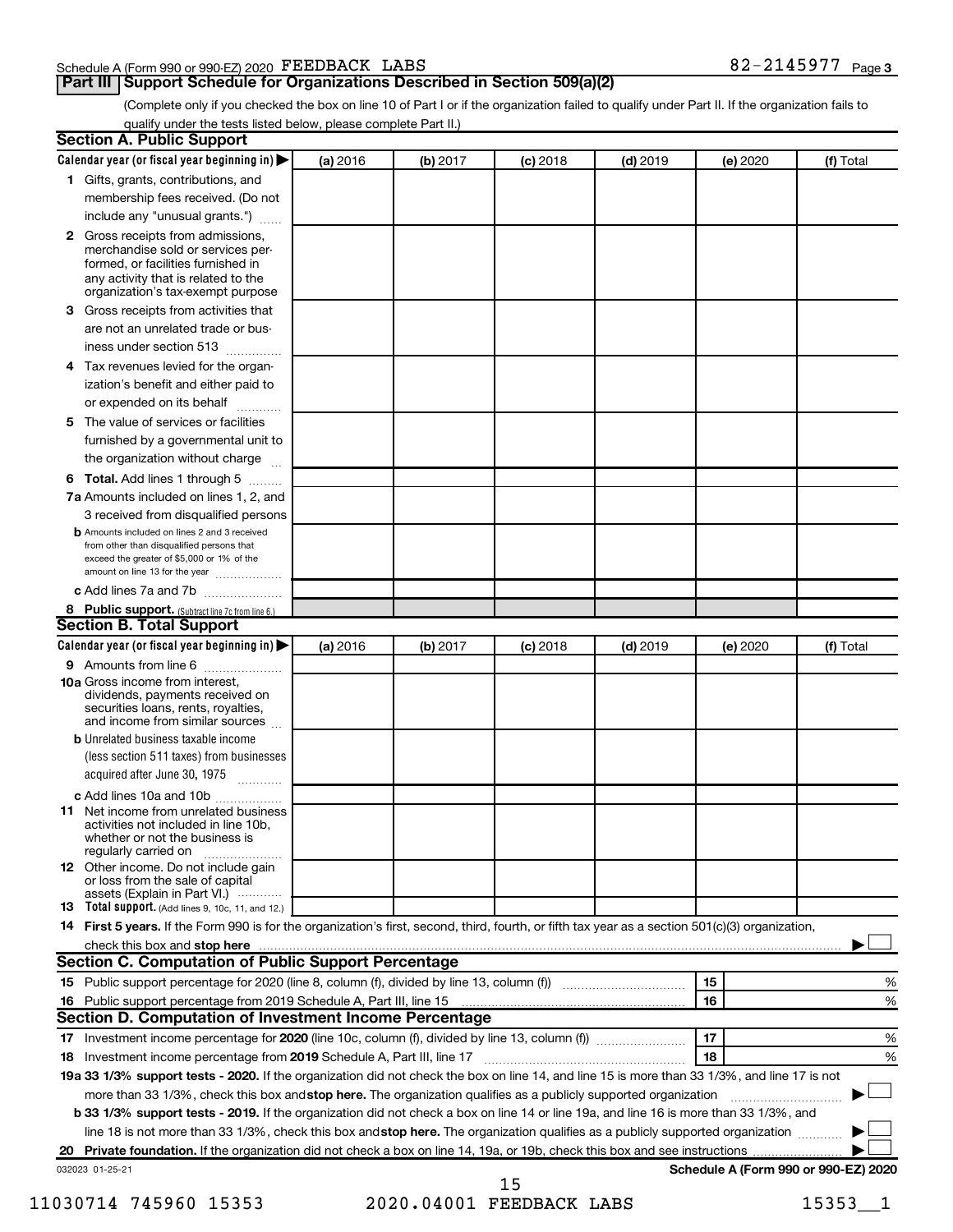**1**

**Yes No**

#### **Part IV Supporting Organizations**

(Complete only if you checked a box in line 12 on Part I. If you checked box 12a, Part I, complete Sections A and B. If you checked box 12b, Part I, complete Sections A and C. If you checked box 12c, Part I, complete Sections A, D, and E. If you checked box 12d, Part I, complete Sections A and D, and complete Part V.)

### **Section A. All Supporting Organizations**

- **1** Are all of the organization's supported organizations listed by name in the organization's governing documents? If "No," describe in Part VI how the supported organizations are designated. If designated by *class or purpose, describe the designation. If historic and continuing relationship, explain.*
- **2** Did the organization have any supported organization that does not have an IRS determination of status under section 509(a)(1) or (2)? If "Yes," explain in Part **VI** how the organization determined that the supported *organization was described in section 509(a)(1) or (2).*
- **3a** Did the organization have a supported organization described in section 501(c)(4), (5), or (6)? If "Yes," answer *lines 3b and 3c below.*
- **b** Did the organization confirm that each supported organization qualified under section 501(c)(4), (5), or (6) and satisfied the public support tests under section 509(a)(2)? If "Yes," describe in Part VI when and how the *organization made the determination.*
- **c** Did the organization ensure that all support to such organizations was used exclusively for section 170(c)(2)(B) purposes? If "Yes," explain in Part VI what controls the organization put in place to ensure such use.
- **4 a** *If* Was any supported organization not organized in the United States ("foreign supported organization")? *"Yes," and if you checked box 12a or 12b in Part I, answer lines 4b and 4c below.*
- **b** Did the organization have ultimate control and discretion in deciding whether to make grants to the foreign supported organization? If "Yes," describe in Part VI how the organization had such control and discretion *despite being controlled or supervised by or in connection with its supported organizations.*
- **c** Did the organization support any foreign supported organization that does not have an IRS determination under sections 501(c)(3) and 509(a)(1) or (2)? If "Yes," explain in Part VI what controls the organization used *to ensure that all support to the foreign supported organization was used exclusively for section 170(c)(2)(B) purposes.*
- **5a** Did the organization add, substitute, or remove any supported organizations during the tax year? If "Yes," answer lines 5b and 5c below (if applicable). Also, provide detail in **Part VI,** including (i) the names and EIN *numbers of the supported organizations added, substituted, or removed; (ii) the reasons for each such action; (iii) the authority under the organization's organizing document authorizing such action; and (iv) how the action was accomplished (such as by amendment to the organizing document).*
- **b Type I or Type II only.** Was any added or substituted supported organization part of a class already designated in the organization's organizing document?
- **c Substitutions only.**  Was the substitution the result of an event beyond the organization's control?
- **6** Did the organization provide support (whether in the form of grants or the provision of services or facilities) to **Part VI.** support or benefit one or more of the filing organization's supported organizations? If "Yes," provide detail in anyone other than (i) its supported organizations, (ii) individuals that are part of the charitable class benefited by one or more of its supported organizations, or (iii) other supporting organizations that also
- **7** Did the organization provide a grant, loan, compensation, or other similar payment to a substantial contributor regard to a substantial contributor? If "Yes," complete Part I of Schedule L (Form 990 or 990-EZ). (as defined in section 4958(c)(3)(C)), a family member of a substantial contributor, or a 35% controlled entity with
- **8** Did the organization make a loan to a disqualified person (as defined in section 4958) not described in line 7? *If "Yes," complete Part I of Schedule L (Form 990 or 990-EZ).*
- **9 a** Was the organization controlled directly or indirectly at any time during the tax year by one or more in section 509(a)(1) or (2))? If "Yes," provide detail in **Part VI.** disqualified persons, as defined in section 4946 (other than foundation managers and organizations described
- **b** Did one or more disqualified persons (as defined in line 9a) hold a controlling interest in any entity in which the supporting organization had an interest? If "Yes," provide detail in Part VI.
- **c** Did a disqualified person (as defined in line 9a) have an ownership interest in, or derive any personal benefit from, assets in which the supporting organization also had an interest? If "Yes," provide detail in Part VI.
- **10 a** Was the organization subject to the excess business holdings rules of section 4943 because of section supporting organizations)? If "Yes," answer line 10b below. 4943(f) (regarding certain Type II supporting organizations, and all Type III non-functionally integrated
	- **b** Did the organization have any excess business holdings in the tax year? (Use Schedule C, Form 4720, to *determine whether the organization had excess business holdings.)*

032024 01-25-21

11030714 745960 15353 2020.04001 FEEDBACK LABS 15353\_\_1 16

**2 3a 3b 3c 4a 4b 4c 5a 5b 5c 6 7 8 9a 9b 9c 10a 10b**

**Schedule A (Form 990 or 990-EZ) 2020**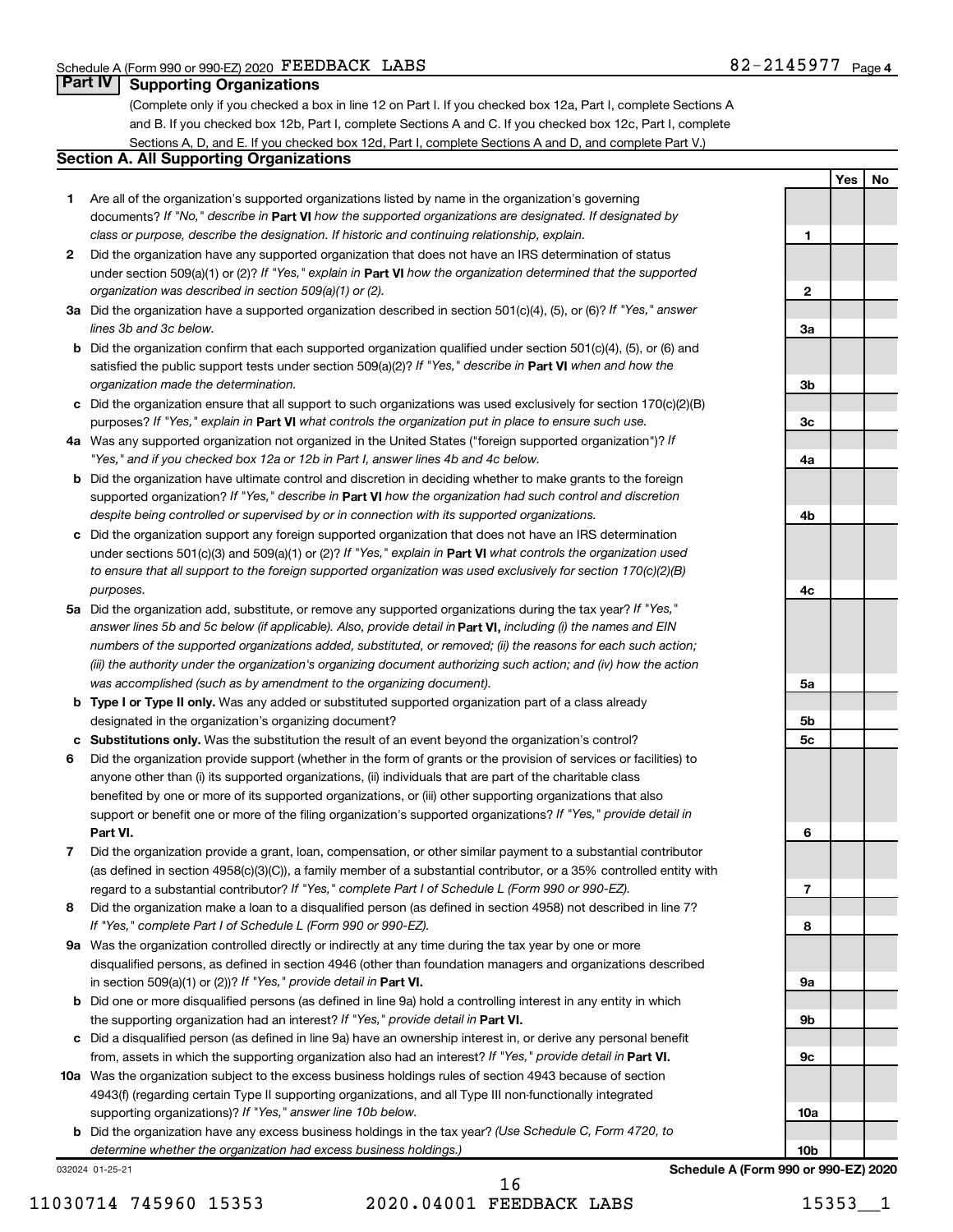|    |                                                                                                                                                                                                                                                            |                 | Yes | No |
|----|------------------------------------------------------------------------------------------------------------------------------------------------------------------------------------------------------------------------------------------------------------|-----------------|-----|----|
| 11 | Has the organization accepted a gift or contribution from any of the following persons?                                                                                                                                                                    |                 |     |    |
|    | a A person who directly or indirectly controls, either alone or together with persons described in lines 11b and                                                                                                                                           |                 |     |    |
|    | 11c below, the governing body of a supported organization?                                                                                                                                                                                                 | 11a             |     |    |
|    | <b>b</b> A family member of a person described in line 11a above?                                                                                                                                                                                          | 11 <sub>b</sub> |     |    |
|    | c A 35% controlled entity of a person described in line 11a or 11b above?If "Yes" to line 11a, 11b, or 11c, provide                                                                                                                                        |                 |     |    |
|    | detail in Part VI.                                                                                                                                                                                                                                         | 11c             |     |    |
|    | <b>Section B. Type I Supporting Organizations</b>                                                                                                                                                                                                          |                 |     |    |
|    |                                                                                                                                                                                                                                                            |                 | Yes | No |
| 1  | Did the governing body, members of the governing body, officers acting in their official capacity, or membership of one or                                                                                                                                 |                 |     |    |
|    | more supported organizations have the power to regularly appoint or elect at least a majority of the organization's officers,                                                                                                                              |                 |     |    |
|    | directors, or trustees at all times during the tax year? If "No," describe in Part VI how the supported organization(s)                                                                                                                                    |                 |     |    |
|    | effectively operated, supervised, or controlled the organization's activities. If the organization had more than one supported<br>organization, describe how the powers to appoint and/or remove officers, directors, or trustees were allocated among the |                 |     |    |
|    | supported organizations and what conditions or restrictions, if any, applied to such powers during the tax year.                                                                                                                                           | 1               |     |    |
| 2  | Did the organization operate for the benefit of any supported organization other than the supported                                                                                                                                                        |                 |     |    |
|    | organization(s) that operated, supervised, or controlled the supporting organization? If "Yes," explain in                                                                                                                                                 |                 |     |    |
|    | Part VI how providing such benefit carried out the purposes of the supported organization(s) that operated,                                                                                                                                                |                 |     |    |
|    | supervised, or controlled the supporting organization.                                                                                                                                                                                                     | $\mathbf{2}$    |     |    |
|    | <b>Section C. Type II Supporting Organizations</b>                                                                                                                                                                                                         |                 |     |    |
|    |                                                                                                                                                                                                                                                            |                 | Yes | No |
| 1  | Were a majority of the organization's directors or trustees during the tax year also a majority of the directors                                                                                                                                           |                 |     |    |
|    | or trustees of each of the organization's supported organization(s)? If "No," describe in Part VI how control                                                                                                                                              |                 |     |    |
|    | or management of the supporting organization was vested in the same persons that controlled or managed                                                                                                                                                     |                 |     |    |
|    | the supported organization(s).                                                                                                                                                                                                                             | 1               |     |    |
|    | <b>Section D. All Type III Supporting Organizations</b>                                                                                                                                                                                                    |                 |     |    |
|    |                                                                                                                                                                                                                                                            |                 | Yes | No |
| 1  | Did the organization provide to each of its supported organizations, by the last day of the fifth month of the                                                                                                                                             |                 |     |    |
|    | organization's tax year, (i) a written notice describing the type and amount of support provided during the prior tax                                                                                                                                      |                 |     |    |
|    | year, (ii) a copy of the Form 990 that was most recently filed as of the date of notification, and (iii) copies of the                                                                                                                                     |                 |     |    |
|    | organization's governing documents in effect on the date of notification, to the extent not previously provided?                                                                                                                                           | 1               |     |    |
| 2  | Were any of the organization's officers, directors, or trustees either (i) appointed or elected by the supported                                                                                                                                           |                 |     |    |
|    | organization(s) or (ii) serving on the governing body of a supported organization? If "No," explain in Part VI how                                                                                                                                         |                 |     |    |
|    | the organization maintained a close and continuous working relationship with the supported organization(s).                                                                                                                                                | 2               |     |    |
| 3  | By reason of the relationship described in line 2, above, did the organization's supported organizations have a                                                                                                                                            |                 |     |    |
|    | significant voice in the organization's investment policies and in directing the use of the organization's                                                                                                                                                 |                 |     |    |
|    | income or assets at all times during the tax year? If "Yes," describe in Part VI the role the organization's                                                                                                                                               |                 |     |    |
|    | supported organizations played in this regard.                                                                                                                                                                                                             | 3               |     |    |
|    | Section E. Type III Functionally Integrated Supporting Organizations                                                                                                                                                                                       |                 |     |    |
| 1  | Check the box next to the method that the organization used to satisfy the Integral Part Test during the yealsee instructions).                                                                                                                            |                 |     |    |
| a  | The organization satisfied the Activities Test. Complete line 2 below.                                                                                                                                                                                     |                 |     |    |
| b  | The organization is the parent of each of its supported organizations. Complete line 3 below.                                                                                                                                                              |                 |     |    |
| c  | The organization supported a governmental entity. Describe in Part VI how you supported a governmental entity (see instructions).                                                                                                                          |                 |     |    |
| 2  | Activities Test. Answer lines 2a and 2b below.                                                                                                                                                                                                             |                 | Yes | No |
| а  | Did substantially all of the organization's activities during the tax year directly further the exempt purposes of                                                                                                                                         |                 |     |    |
|    | the supported organization(s) to which the organization was responsive? If "Yes," then in Part VI identify                                                                                                                                                 |                 |     |    |
|    | those supported organizations and explain how these activities directly furthered their exempt purposes,                                                                                                                                                   |                 |     |    |
|    | how the organization was responsive to those supported organizations, and how the organization determined                                                                                                                                                  |                 |     |    |
|    | that these activities constituted substantially all of its activities.                                                                                                                                                                                     | 2a              |     |    |
| b  | Did the activities described in line 2a, above, constitute activities that, but for the organization's involvement,                                                                                                                                        |                 |     |    |
|    | one or more of the organization's supported organization(s) would have been engaged in? If "Yes," explain in                                                                                                                                               |                 |     |    |
|    | <b>Part VI</b> the reasons for the organization's position that its supported organization(s) would have engaged in                                                                                                                                        |                 |     |    |
|    | these activities but for the organization's involvement.                                                                                                                                                                                                   | 2b              |     |    |
| З  | Parent of Supported Organizations. Answer lines 3a and 3b below.                                                                                                                                                                                           |                 |     |    |
| а  | Did the organization have the power to regularly appoint or elect a majority of the officers, directors, or                                                                                                                                                |                 |     |    |
|    | trustees of each of the supported organizations? If "Yes" or "No" provide details in Part VI.                                                                                                                                                              | За              |     |    |
|    | <b>b</b> Did the organization exercise a substantial degree of direction over the policies, programs, and activities of each                                                                                                                               |                 |     |    |
|    | of its supported organizations? If "Yes," describe in Part VI the role played by the organization in this regard.                                                                                                                                          | 3b              |     |    |
|    | Schedule A (Form 990 or 990-EZ) 2020<br>032025 01-25-21                                                                                                                                                                                                    |                 |     |    |

<sup>11030714 745960 15353 2020.04001</sup> FEEDBACK LABS 15353 1 17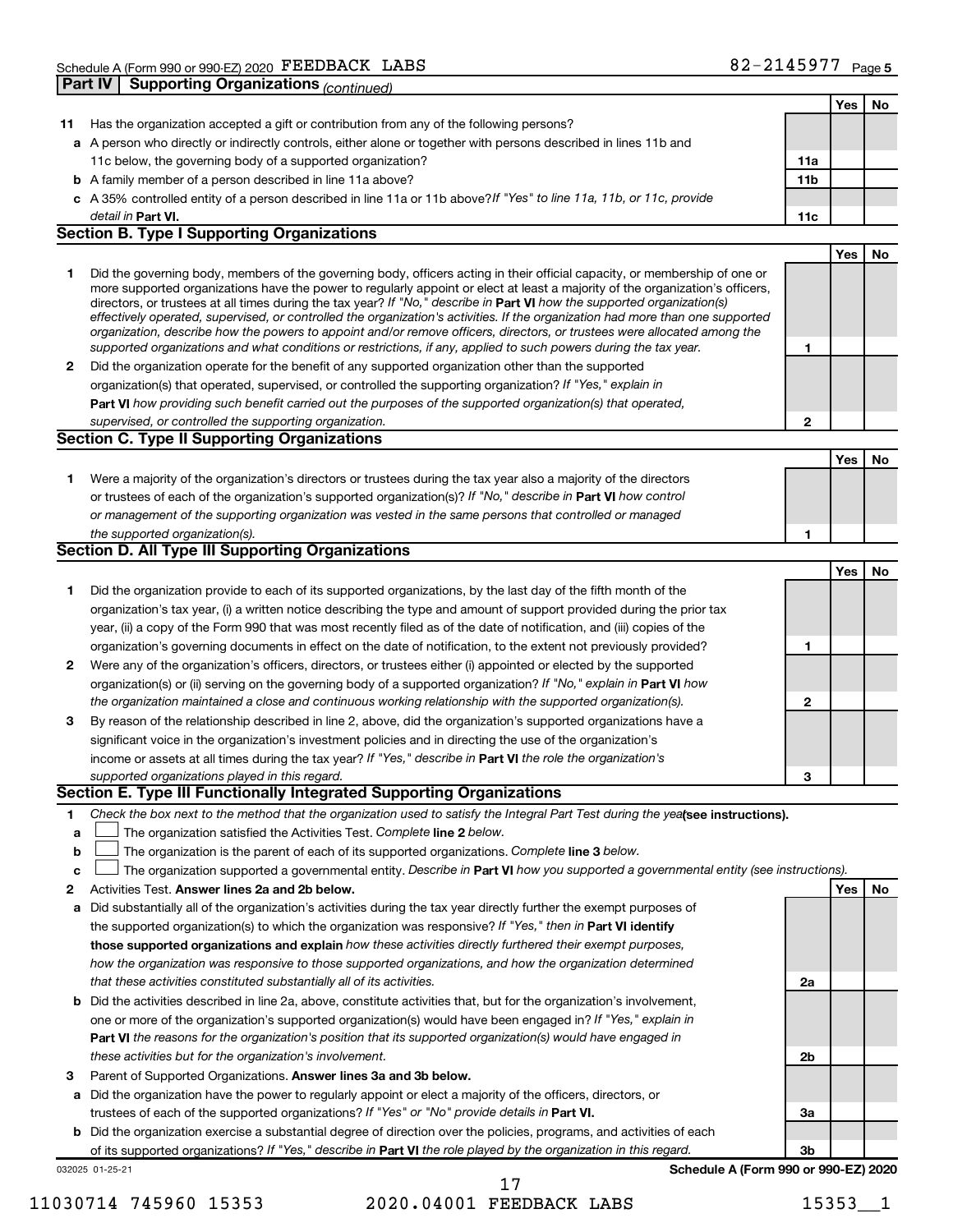Schedule A (Form 990 or 990-EZ) 2020 Page FEEDBACK LABS 82-2145977

**Part V Type III Non-Functionally Integrated 509(a)(3) Supporting Organizations** 

1 **Letter See instructions.** Check here if the organization satisfied the Integral Part Test as a qualifying trust on Nov. 20, 1970 (*explain in* Part **VI**). See instructions. All other Type III non-functionally integrated supporting organizations must complete Sections A through E.

|   | Section A - Adjusted Net Income                                             |                | (A) Prior Year | (B) Current Year<br>(optional) |
|---|-----------------------------------------------------------------------------|----------------|----------------|--------------------------------|
| 1 | Net short-term capital gain                                                 | 1              |                |                                |
| 2 | Recoveries of prior-year distributions                                      | $\mathbf{2}$   |                |                                |
| 3 | Other gross income (see instructions)                                       | 3              |                |                                |
| 4 | Add lines 1 through 3.                                                      | 4              |                |                                |
| 5 | Depreciation and depletion                                                  | 5              |                |                                |
| 6 | Portion of operating expenses paid or incurred for production or            |                |                |                                |
|   | collection of gross income or for management, conservation, or              |                |                |                                |
|   | maintenance of property held for production of income (see instructions)    | 6              |                |                                |
| 7 | Other expenses (see instructions)                                           | $\overline{7}$ |                |                                |
| 8 | Adjusted Net Income (subtract lines 5, 6, and 7 from line 4)                | 8              |                |                                |
|   | <b>Section B - Minimum Asset Amount</b>                                     |                | (A) Prior Year | (B) Current Year<br>(optional) |
| 1 | Aggregate fair market value of all non-exempt-use assets (see               |                |                |                                |
|   | instructions for short tax year or assets held for part of year):           |                |                |                                |
|   | a Average monthly value of securities                                       | 1a             |                |                                |
|   | <b>b</b> Average monthly cash balances                                      | 1 <sub>b</sub> |                |                                |
|   | c Fair market value of other non-exempt-use assets                          | 1c             |                |                                |
|   | d Total (add lines 1a, 1b, and 1c)                                          | 1d             |                |                                |
|   | e Discount claimed for blockage or other factors                            |                |                |                                |
|   | (explain in detail in <b>Part VI</b> ):                                     |                |                |                                |
| 2 | Acquisition indebtedness applicable to non-exempt-use assets                | $\mathbf{2}$   |                |                                |
| 3 | Subtract line 2 from line 1d.                                               | 3              |                |                                |
| 4 | Cash deemed held for exempt use. Enter 0.015 of line 3 (for greater amount, |                |                |                                |
|   | see instructions).                                                          | 4              |                |                                |
| 5 | Net value of non-exempt-use assets (subtract line 4 from line 3)            | 5              |                |                                |
| 6 | Multiply line 5 by 0.035.                                                   | 6              |                |                                |
| 7 | Recoveries of prior-year distributions                                      | $\overline{7}$ |                |                                |
| 8 | <b>Minimum Asset Amount (add line 7 to line 6)</b>                          | 8              |                |                                |
|   | <b>Section C - Distributable Amount</b>                                     |                |                | <b>Current Year</b>            |
| 1 | Adjusted net income for prior year (from Section A, line 8, column A)       | 1              |                |                                |
| 2 | Enter 0.85 of line 1.                                                       | $\mathbf{2}$   |                |                                |
| 3 | Minimum asset amount for prior year (from Section B, line 8, column A)      | 3              |                |                                |
| 4 | Enter greater of line 2 or line 3.                                          | 4              |                |                                |
| 5 | Income tax imposed in prior year                                            | 5              |                |                                |
| 6 | <b>Distributable Amount.</b> Subtract line 5 from line 4, unless subject to |                |                |                                |
|   | emergency temporary reduction (see instructions).                           | 6              |                |                                |
|   |                                                                             |                |                |                                |

**7** Check here if the current year is the organization's first as a non-functionally integrated Type III supporting organization (see † instructions).

**Schedule A (Form 990 or 990-EZ) 2020**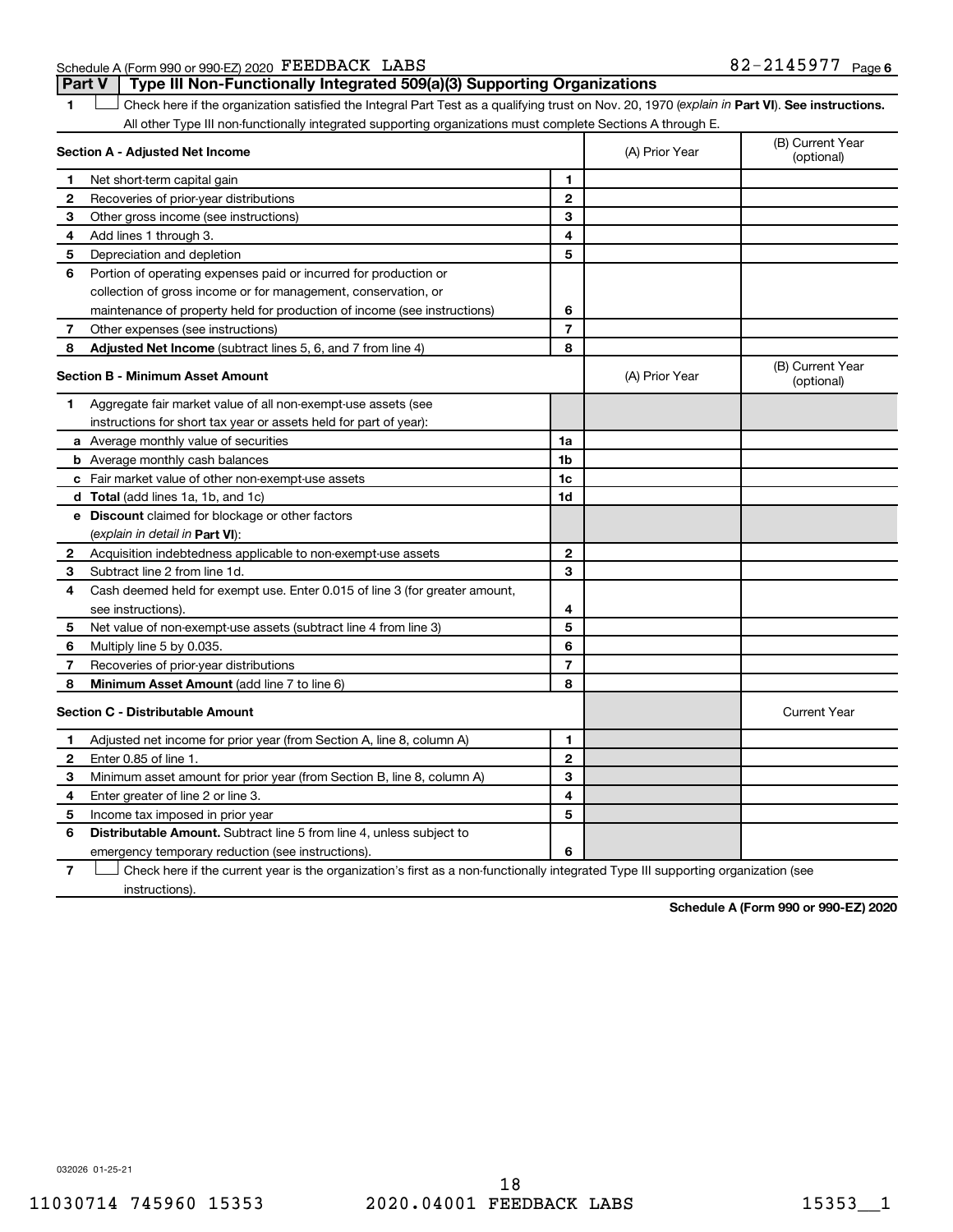|    | Type III Non-Functionally Integrated 509(a)(3) Supporting Organizations (continued)<br><b>Part V</b> |                                    |                                               |                                                  |  |  |  |  |  |  |  |
|----|------------------------------------------------------------------------------------------------------|------------------------------------|-----------------------------------------------|--------------------------------------------------|--|--|--|--|--|--|--|
|    | <b>Section D - Distributions</b>                                                                     |                                    |                                               | <b>Current Year</b>                              |  |  |  |  |  |  |  |
| 1  | Amounts paid to supported organizations to accomplish exempt purposes                                |                                    | 1                                             |                                                  |  |  |  |  |  |  |  |
| 2  | Amounts paid to perform activity that directly furthers exempt purposes of supported                 |                                    |                                               |                                                  |  |  |  |  |  |  |  |
|    | organizations, in excess of income from activity                                                     |                                    | 2                                             |                                                  |  |  |  |  |  |  |  |
| 3  | Administrative expenses paid to accomplish exempt purposes of supported organizations                |                                    | 3                                             |                                                  |  |  |  |  |  |  |  |
| 4  | Amounts paid to acquire exempt-use assets                                                            |                                    | 4                                             |                                                  |  |  |  |  |  |  |  |
| 5  | Qualified set-aside amounts (prior IRS approval required - provide details in Part VI)               |                                    | 5                                             |                                                  |  |  |  |  |  |  |  |
| 6  | Other distributions ( <i>describe in Part VI</i> ). See instructions.                                |                                    | 6                                             |                                                  |  |  |  |  |  |  |  |
| 7  | Total annual distributions. Add lines 1 through 6.                                                   |                                    | 7                                             |                                                  |  |  |  |  |  |  |  |
| 8  | Distributions to attentive supported organizations to which the organization is responsive           |                                    |                                               |                                                  |  |  |  |  |  |  |  |
|    | ( <i>provide details in Part VI</i> ). See instructions.                                             |                                    | 8                                             |                                                  |  |  |  |  |  |  |  |
| 9  | Distributable amount for 2020 from Section C, line 6                                                 |                                    | 9                                             |                                                  |  |  |  |  |  |  |  |
| 10 | Line 8 amount divided by line 9 amount                                                               |                                    | 10                                            |                                                  |  |  |  |  |  |  |  |
|    | <b>Section E - Distribution Allocations (see instructions)</b>                                       | (i)<br><b>Excess Distributions</b> | (ii)<br><b>Underdistributions</b><br>Pre-2020 | (iii)<br><b>Distributable</b><br>Amount for 2020 |  |  |  |  |  |  |  |
| 1  | Distributable amount for 2020 from Section C, line 6                                                 |                                    |                                               |                                                  |  |  |  |  |  |  |  |
| 2  | Underdistributions, if any, for years prior to 2020 (reason-                                         |                                    |                                               |                                                  |  |  |  |  |  |  |  |
|    | able cause required - explain in Part VI). See instructions.                                         |                                    |                                               |                                                  |  |  |  |  |  |  |  |
| 3  | Excess distributions carryover, if any, to 2020                                                      |                                    |                                               |                                                  |  |  |  |  |  |  |  |
|    | a From 2015                                                                                          |                                    |                                               |                                                  |  |  |  |  |  |  |  |
|    | $b$ From 2016                                                                                        |                                    |                                               |                                                  |  |  |  |  |  |  |  |
|    | c From 2017                                                                                          |                                    |                                               |                                                  |  |  |  |  |  |  |  |
|    | d From 2018                                                                                          |                                    |                                               |                                                  |  |  |  |  |  |  |  |
|    | e From 2019                                                                                          |                                    |                                               |                                                  |  |  |  |  |  |  |  |
|    | f Total of lines 3a through 3e                                                                       |                                    |                                               |                                                  |  |  |  |  |  |  |  |
|    | g Applied to underdistributions of prior years                                                       |                                    |                                               |                                                  |  |  |  |  |  |  |  |
|    | <b>h</b> Applied to 2020 distributable amount                                                        |                                    |                                               |                                                  |  |  |  |  |  |  |  |
|    | Carryover from 2015 not applied (see instructions)                                                   |                                    |                                               |                                                  |  |  |  |  |  |  |  |
|    | Remainder. Subtract lines 3g, 3h, and 3i from line 3f.                                               |                                    |                                               |                                                  |  |  |  |  |  |  |  |
| 4  | Distributions for 2020 from Section D,                                                               |                                    |                                               |                                                  |  |  |  |  |  |  |  |
|    | line $7:$                                                                                            |                                    |                                               |                                                  |  |  |  |  |  |  |  |
|    | a Applied to underdistributions of prior years                                                       |                                    |                                               |                                                  |  |  |  |  |  |  |  |
|    | <b>b</b> Applied to 2020 distributable amount                                                        |                                    |                                               |                                                  |  |  |  |  |  |  |  |
|    | <b>c</b> Remainder. Subtract lines 4a and 4b from line 4.                                            |                                    |                                               |                                                  |  |  |  |  |  |  |  |
| 5  | Remaining underdistributions for years prior to 2020, if                                             |                                    |                                               |                                                  |  |  |  |  |  |  |  |
|    | any. Subtract lines 3g and 4a from line 2. For result greater                                        |                                    |                                               |                                                  |  |  |  |  |  |  |  |
|    | than zero, explain in Part VI. See instructions.                                                     |                                    |                                               |                                                  |  |  |  |  |  |  |  |
| 6  | Remaining underdistributions for 2020. Subtract lines 3h                                             |                                    |                                               |                                                  |  |  |  |  |  |  |  |
|    | and 4b from line 1. For result greater than zero, explain in                                         |                                    |                                               |                                                  |  |  |  |  |  |  |  |
|    | <b>Part VI.</b> See instructions.                                                                    |                                    |                                               |                                                  |  |  |  |  |  |  |  |
| 7  | Excess distributions carryover to 2021. Add lines 3j                                                 |                                    |                                               |                                                  |  |  |  |  |  |  |  |
|    | and 4c.                                                                                              |                                    |                                               |                                                  |  |  |  |  |  |  |  |
| 8  | Breakdown of line 7:                                                                                 |                                    |                                               |                                                  |  |  |  |  |  |  |  |
|    | a Excess from 2016                                                                                   |                                    |                                               |                                                  |  |  |  |  |  |  |  |
|    | <b>b</b> Excess from 2017                                                                            |                                    |                                               |                                                  |  |  |  |  |  |  |  |
|    | c Excess from 2018                                                                                   |                                    |                                               |                                                  |  |  |  |  |  |  |  |
|    | d Excess from 2019                                                                                   |                                    |                                               |                                                  |  |  |  |  |  |  |  |
|    | e Excess from 2020                                                                                   |                                    |                                               |                                                  |  |  |  |  |  |  |  |

**Schedule A (Form 990 or 990-EZ) 2020**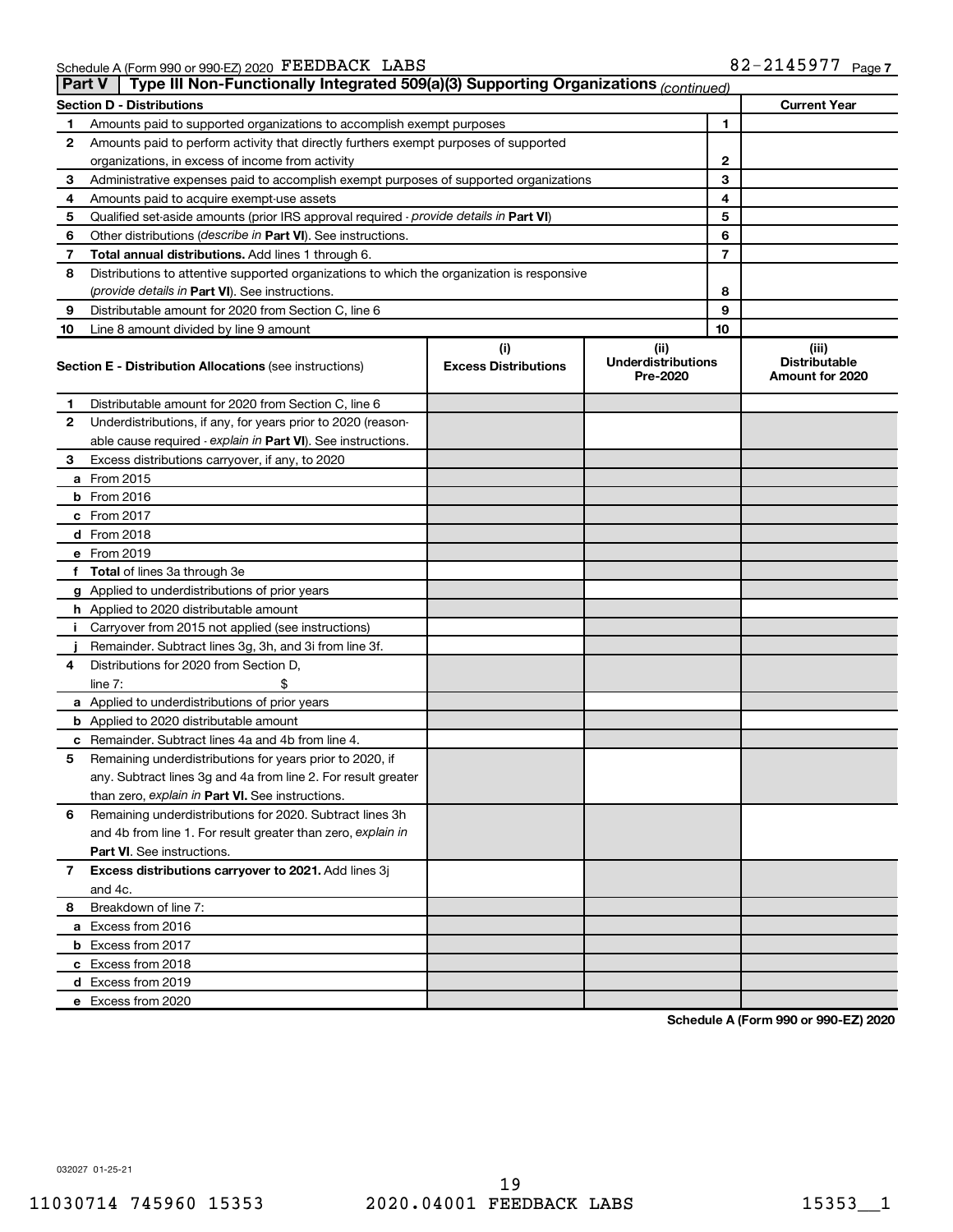Part VI | Supplemental Information. Provide the explanations required by Part II, line 10; Part II, line 17a or 17b; Part III, line 12; Part IV, Section A, lines 1, 2, 3b, 3c, 4b, 4c, 5a, 6, 9a, 9b, 9c, 11a, 11b, and 11c; Part IV, Section B, lines 1 and 2; Part IV, Section C, line 1; Part IV, Section D, lines 2 and 3; Part IV, Section E, lines 1c, 2a, 2b, 3a, and 3b; Part V, line 1; Part V, Section B, line 1e; Part V, Section D, lines 5, 6, and 8; and Part V, Section E, lines 2, 5, and 6. Also complete this part for any additional information. (See instructions.)

#### PART II, SHORT YEAR EXPLANATION:

#### THE 2017 COLUMN WAS A SHORT YEAR COVERING THE PERIOD

07/06/2017--12/31/2017.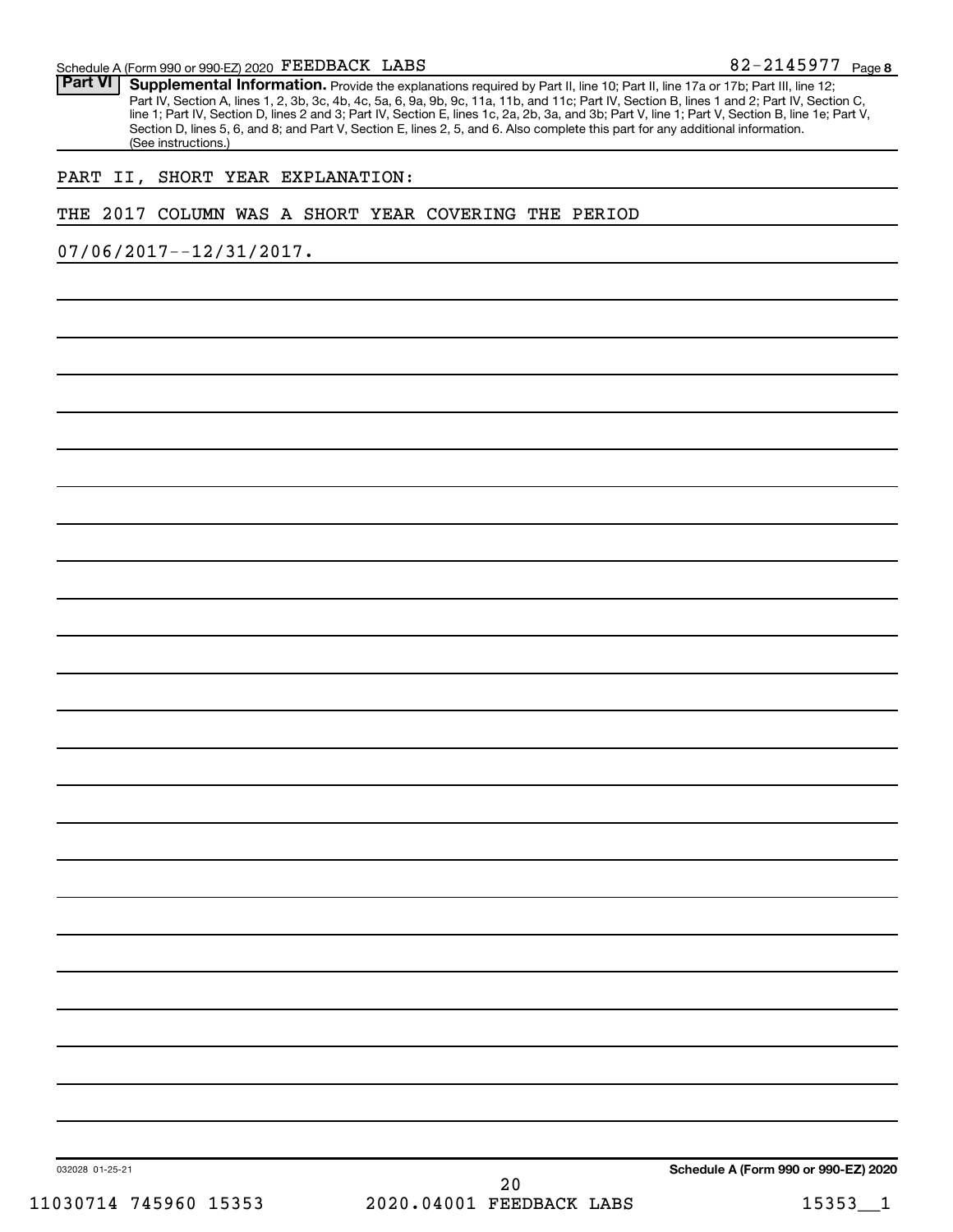Department of the Treasury Internal Revenue Service **(Form 990, 990-EZ,**

Name of the organization

**Organization type** (check one):

#### \*\* PUBLIC DISCLOSURE COPY \*\*

## **Schedule B Schedule of Contributors**

**or 990-PF) | Attach to Form 990, Form 990-EZ, or Form 990-PF. | Go to www.irs.gov/Form990 for the latest information.** OMB No. 1545-0047

**2020**

**Employer identification number**

|  | 2-2145977 |  |
|--|-----------|--|
|  |           |  |

| FEEDBACK LABS | 82-2145977 |
|---------------|------------|
|               |            |

| Filers of:         | Section:                                                                  |
|--------------------|---------------------------------------------------------------------------|
| Form 990 or 990-EZ | $\boxed{\textbf{X}}$ 501(c)( 3) (enter number) organization               |
|                    | 4947(a)(1) nonexempt charitable trust not treated as a private foundation |
|                    | 527 political organization                                                |
| Form 990-PF        | 501(c)(3) exempt private foundation                                       |
|                    | 4947(a)(1) nonexempt charitable trust treated as a private foundation     |
|                    | 501(c)(3) taxable private foundation                                      |

Check if your organization is covered by the General Rule or a Special Rule.

**Note:**  Only a section 501(c)(7), (8), or (10) organization can check boxes for both the General Rule and a Special Rule. See instructions.

#### **General Rule**

**K** For an organization filing Form 990, 990-EZ, or 990-PF that received, during the year, contributions totaling \$5,000 or more (in money or property) from any one contributor. Complete Parts I and II. See instructions for determining a contributor's total contributions.

#### **Special Rules**

 $\Box$ 

any one contributor, during the year, total contributions of the greater of (1) \$5,000; or (2) 2% of the amount on (i) Form 990, Part VIII, line 1h; For an organization described in section 501(c)(3) filing Form 990 or 990-EZ that met the 33 1/3% support test of the regulations under sections 509(a)(1) and 170(b)(1)(A)(vi), that checked Schedule A (Form 990 or 990-EZ), Part II, line 13, 16a, or 16b, and that received from or (ii) Form 990-EZ, line 1. Complete Parts I and II.  $\Box$ 

For an organization described in section 501(c)(7), (8), or (10) filing Form 990 or 990-EZ that received from any one contributor, during the year, total contributions of more than \$1,000 exclusively for religious, charitable, scientific, literary, or educational purposes, or for the prevention of cruelty to children or animals. Complete Parts I (entering "N/A" in column (b) instead of the contributor name and address), II, and III.  $\Box$ 

purpose. Don't complete any of the parts unless the General Rule applies to this organization because it received nonexclusively year, contributions exclusively for religious, charitable, etc., purposes, but no such contributions totaled more than \$1,000. If this box is checked, enter here the total contributions that were received during the year for an exclusively religious, charitable, etc., For an organization described in section 501(c)(7), (8), or (10) filing Form 990 or 990-EZ that received from any one contributor, during the religious, charitable, etc., contributions totaling \$5,000 or more during the year  $~\ldots\ldots\ldots\ldots\ldots\ldots\ldots\ldots\blacktriangleright~$ \$

**Caution:**  An organization that isn't covered by the General Rule and/or the Special Rules doesn't file Schedule B (Form 990, 990-EZ, or 990-PF),  **must** but it answer "No" on Part IV, line 2, of its Form 990; or check the box on line H of its Form 990-EZ or on its Form 990-PF, Part I, line 2, to certify that it doesn't meet the filing requirements of Schedule B (Form 990, 990-EZ, or 990-PF).

**For Paperwork Reduction Act Notice, see the instructions for Form 990, 990-EZ, or 990-PF. Schedule B (Form 990, 990-EZ, or 990-PF) (2020)** LHA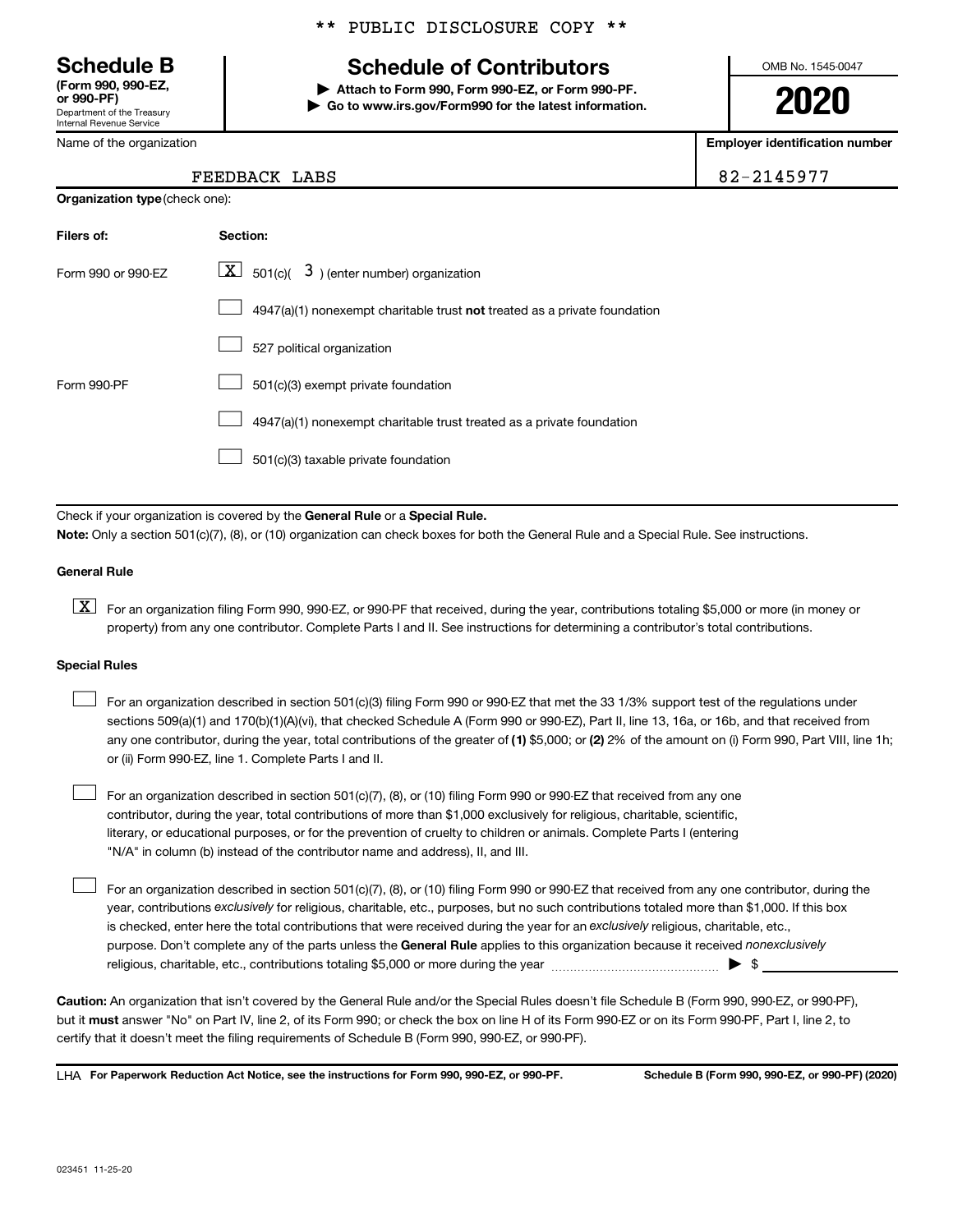#### Schedule B (Form 990, 990-EZ, or 990-PF) (2020)

Name of organization

**Employer identification number**

### FEEDBACK LABS 82-2145977

| Part I          | Contributors (see instructions). Use duplicate copies of Part I if additional space is needed. |                                                |                                                                                                                                     |  |  |  |  |
|-----------------|------------------------------------------------------------------------------------------------|------------------------------------------------|-------------------------------------------------------------------------------------------------------------------------------------|--|--|--|--|
| (a)             | (b)                                                                                            | (c)                                            | (d)                                                                                                                                 |  |  |  |  |
| No.<br>1        | Name, address, and ZIP + 4                                                                     | <b>Total contributions</b><br>900,000.<br>$\$$ | Type of contribution<br>$\overline{\mathbf{X}}$<br>Person<br>Payroll<br>Noncash<br>(Complete Part II for<br>noncash contributions.) |  |  |  |  |
| (a)<br>No.      | (b)<br>Name, address, and ZIP + 4                                                              | (c)<br><b>Total contributions</b>              | (d)<br>Type of contribution                                                                                                         |  |  |  |  |
| 2               |                                                                                                | 52, 200.<br>$\$$                               | $\overline{\mathbf{X}}$<br>Person<br>Payroll<br>Noncash<br>(Complete Part II for<br>noncash contributions.)                         |  |  |  |  |
| (a)<br>No.      | (b)<br>Name, address, and ZIP + 4                                                              | (c)<br><b>Total contributions</b>              | (d)<br>Type of contribution                                                                                                         |  |  |  |  |
| 3               |                                                                                                | 20,000.<br>$\$$                                | $\overline{\mathbf{X}}$<br>Person<br>Payroll<br>Noncash<br>(Complete Part II for<br>noncash contributions.)                         |  |  |  |  |
| (a)<br>No.      | (b)<br>Name, address, and ZIP + 4                                                              | (c)<br><b>Total contributions</b>              | (d)<br>Type of contribution                                                                                                         |  |  |  |  |
| 4               |                                                                                                | 10,000.<br>$\$$                                | $\overline{\mathbf{X}}$<br>Person<br>Payroll<br>Noncash<br>(Complete Part II for<br>noncash contributions.)                         |  |  |  |  |
| (a)<br>No.      | (b)<br>Name, address, and ZIP + 4                                                              | (c)<br><b>Total contributions</b>              | (d)<br>Type of contribution                                                                                                         |  |  |  |  |
| 5               |                                                                                                | 10,000.<br>$\$$                                | $\overline{\textbf{x}}$<br>Person<br>Payroll<br>Noncash<br>(Complete Part II for<br>noncash contributions.)                         |  |  |  |  |
| (a)<br>No.      | (b)<br>Name, address, and ZIP + 4                                                              | (c)<br><b>Total contributions</b>              | (d)<br>Type of contribution                                                                                                         |  |  |  |  |
|                 |                                                                                                | \$                                             | Person<br>Payroll<br>Noncash<br>(Complete Part II for<br>noncash contributions.)                                                    |  |  |  |  |
| 023452 11-25-20 |                                                                                                |                                                | Schedule B (Form 990, 990-EZ, or 990-PF) (2020)                                                                                     |  |  |  |  |

11030714 745960 15353 2020.04001 FEEDBACK LABS 1535311 22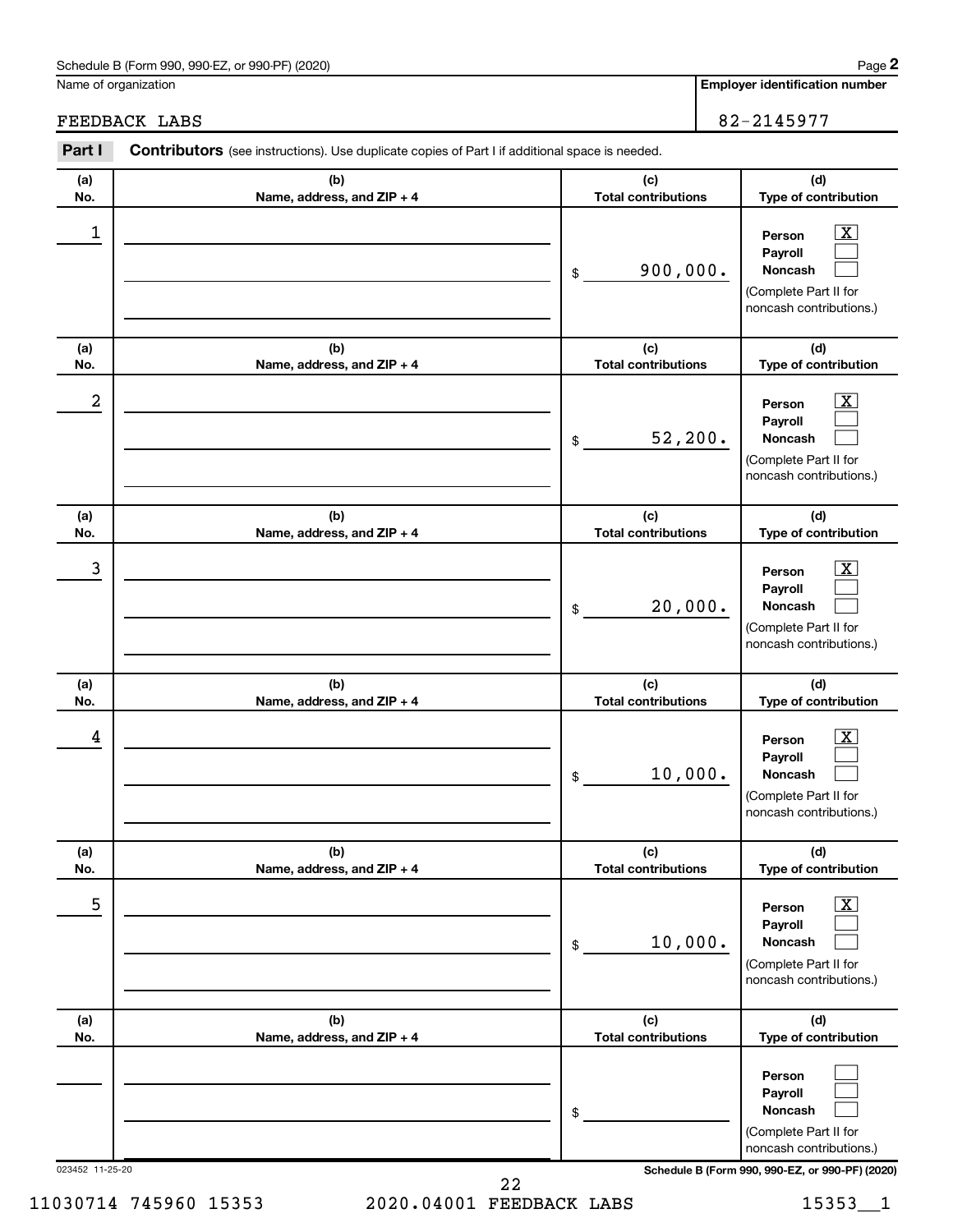| Schedule B (Form 990, 990-EZ, or 990-PF) (2020) | Paɑe |
|-------------------------------------------------|------|
|-------------------------------------------------|------|

Name of organization

**Employer identification number**

FEEDBACK LABS 82-2145977

# Part II Noncash Property (see instructions). Use duplicate copies of Part II if additional space is needed.

| (a)<br>No.<br>from<br>Part I | (b)<br>Description of noncash property given | (c)<br>FMV (or estimate)<br>(See instructions.) | (d)<br>Date received |
|------------------------------|----------------------------------------------|-------------------------------------------------|----------------------|
|                              |                                              | \$                                              |                      |
| (a)<br>No.<br>from<br>Part I | (b)<br>Description of noncash property given | (c)<br>FMV (or estimate)<br>(See instructions.) | (d)<br>Date received |
|                              |                                              | \$                                              |                      |
| (a)<br>No.<br>from<br>Part I | (b)<br>Description of noncash property given | (c)<br>FMV (or estimate)<br>(See instructions.) | (d)<br>Date received |
|                              |                                              | \$                                              |                      |
| (a)<br>No.<br>from<br>Part I | (b)<br>Description of noncash property given | (c)<br>FMV (or estimate)<br>(See instructions.) | (d)<br>Date received |
|                              |                                              | \$                                              |                      |
| (a)<br>No.<br>from<br>Part I | (b)<br>Description of noncash property given | (c)<br>FMV (or estimate)<br>(See instructions.) | (d)<br>Date received |
|                              |                                              | $$\tilde{\phantom{a}}$$                         |                      |
| (a)<br>No.<br>from<br>Part I | (b)<br>Description of noncash property given | (c)<br>FMV (or estimate)<br>(See instructions.) | (d)<br>Date received |
|                              |                                              | \$                                              |                      |

11030714 745960 15353 2020.04001 FEEDBACK LABS 153531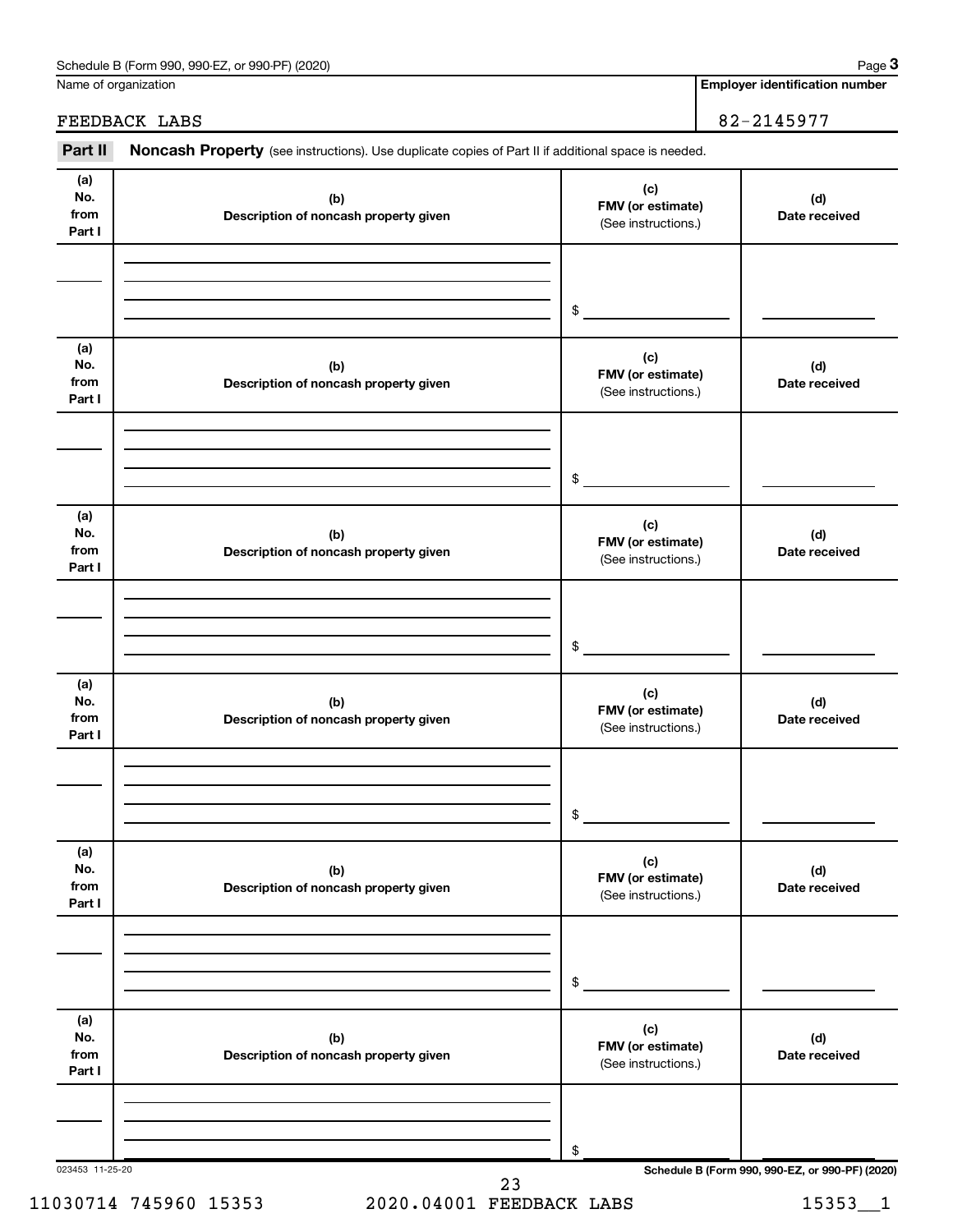| Name of organization        |                                                                                                                                                                                                                                                                                                                                                                                                                                                                                                                  |                      | <b>Employer identification number</b>           |
|-----------------------------|------------------------------------------------------------------------------------------------------------------------------------------------------------------------------------------------------------------------------------------------------------------------------------------------------------------------------------------------------------------------------------------------------------------------------------------------------------------------------------------------------------------|----------------------|-------------------------------------------------|
|                             | FEEDBACK LABS                                                                                                                                                                                                                                                                                                                                                                                                                                                                                                    |                      | 82-2145977                                      |
| Part III                    | Exclusively religious, charitable, etc., contributions to organizations described in section 501(c)(7), (8), or (10) that total more than \$1,000 for the year<br>from any one contributor. Complete columns (a) through (e) and the following line entry. For organizations<br>completing Part III, enter the total of exclusively religious, charitable, etc., contributions of \$1,000 or less for the year. (Enter this info. once.) ▶ \$<br>Use duplicate copies of Part III if additional space is needed. |                      |                                                 |
| $(a)$ No.<br>from<br>Part I | (b) Purpose of gift                                                                                                                                                                                                                                                                                                                                                                                                                                                                                              | (c) Use of gift      | (d) Description of how gift is held             |
|                             |                                                                                                                                                                                                                                                                                                                                                                                                                                                                                                                  |                      |                                                 |
|                             |                                                                                                                                                                                                                                                                                                                                                                                                                                                                                                                  | (e) Transfer of gift |                                                 |
|                             | Transferee's name, address, and $ZIP + 4$                                                                                                                                                                                                                                                                                                                                                                                                                                                                        |                      | Relationship of transferor to transferee        |
| (a) No.<br>from             | (b) Purpose of gift                                                                                                                                                                                                                                                                                                                                                                                                                                                                                              | (c) Use of gift      | (d) Description of how gift is held             |
| Part I                      |                                                                                                                                                                                                                                                                                                                                                                                                                                                                                                                  |                      |                                                 |
|                             |                                                                                                                                                                                                                                                                                                                                                                                                                                                                                                                  | (e) Transfer of gift |                                                 |
|                             | Transferee's name, address, and $ZIP + 4$                                                                                                                                                                                                                                                                                                                                                                                                                                                                        |                      | Relationship of transferor to transferee        |
| $(a)$ No.<br>from<br>Part I | (b) Purpose of gift                                                                                                                                                                                                                                                                                                                                                                                                                                                                                              | (c) Use of gift      | (d) Description of how gift is held             |
|                             |                                                                                                                                                                                                                                                                                                                                                                                                                                                                                                                  |                      |                                                 |
|                             |                                                                                                                                                                                                                                                                                                                                                                                                                                                                                                                  | (e) Transfer of gift |                                                 |
|                             | Transferee's name, address, and ZIP + 4                                                                                                                                                                                                                                                                                                                                                                                                                                                                          |                      | Relationship of transferor to transferee        |
| (a) No.<br>from<br>Part I   | (b) Purpose of gift                                                                                                                                                                                                                                                                                                                                                                                                                                                                                              | (c) Use of gift      | (d) Description of how gift is held             |
|                             |                                                                                                                                                                                                                                                                                                                                                                                                                                                                                                                  |                      |                                                 |
|                             |                                                                                                                                                                                                                                                                                                                                                                                                                                                                                                                  | (e) Transfer of gift |                                                 |
|                             | Transferee's name, address, and ZIP + 4                                                                                                                                                                                                                                                                                                                                                                                                                                                                          |                      | Relationship of transferor to transferee        |
|                             |                                                                                                                                                                                                                                                                                                                                                                                                                                                                                                                  |                      |                                                 |
| 023454 11-25-20             |                                                                                                                                                                                                                                                                                                                                                                                                                                                                                                                  | 24                   | Schedule B (Form 990, 990-EZ, or 990-PF) (2020) |

11030714 745960 15353 2020.04001 FEEDBACK LABS 15353\_\_1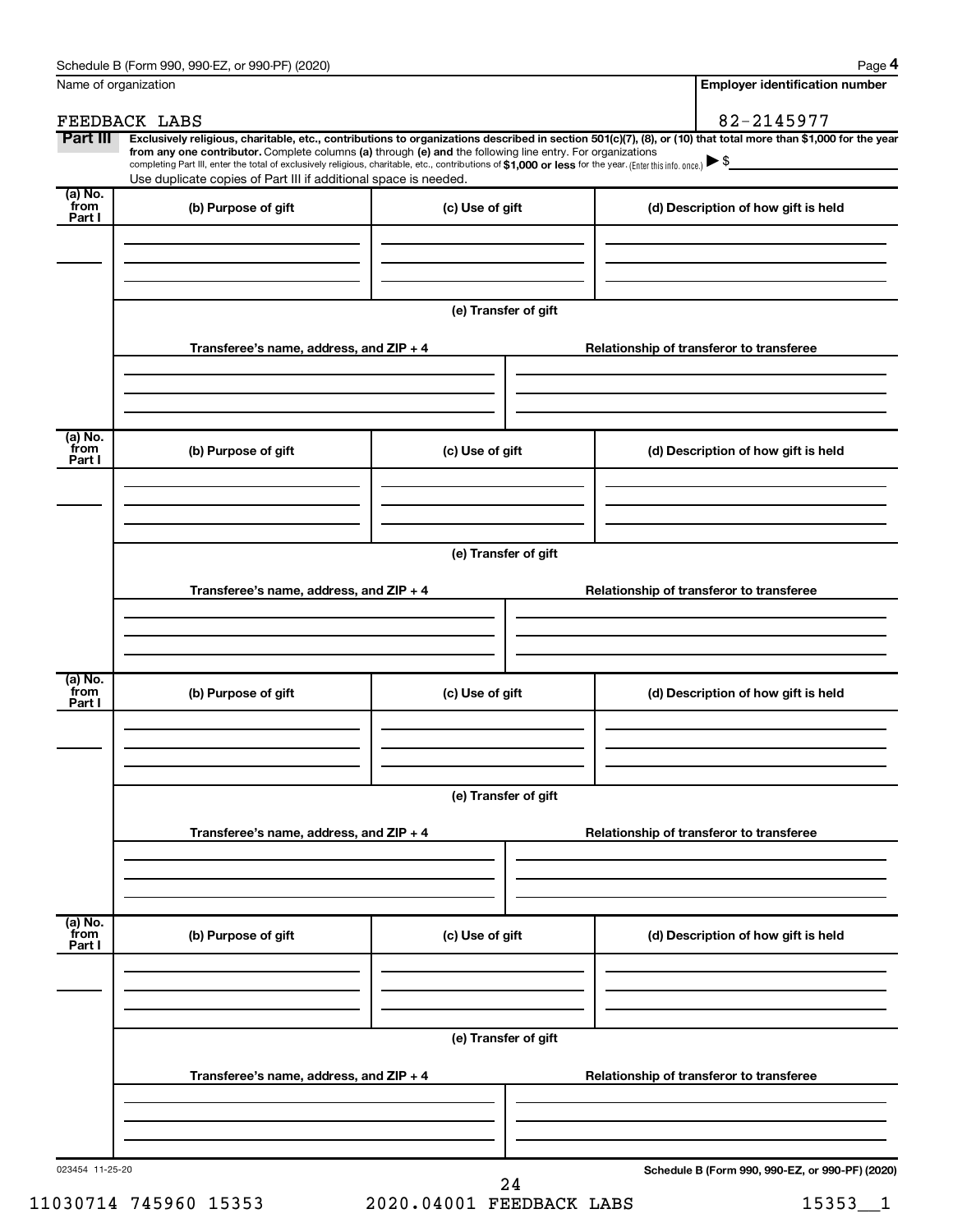# **SCHEDULE D Supplemental Financial Statements**<br> **Form 990 2020**<br> **Part IV** line 6.7.8.9.10, 11a, 11b, 11d, 11d, 11d, 11d, 11d, 12a, 0r, 12b

**(Form 990) | Complete if the organization answered "Yes" on Form 990, Part IV, line 6, 7, 8, 9, 10, 11a, 11b, 11c, 11d, 11e, 11f, 12a, or 12b.**

**| Attach to Form 990. |Go to www.irs.gov/Form990 for instructions and the latest information.**



Department of the Treasury Internal Revenue Service

| <b>FEEDBACK</b><br>T ADC<br>פסעת<br>$\sim$ $\sim$ |
|---------------------------------------------------|
|---------------------------------------------------|

**Name of the organization Employer identification number**

| Part I       | Organizations Maintaining Donor Advised Funds or Other Similar Funds or Accounts. Complete if the                                                                                                                              |                         |                                                    |
|--------------|--------------------------------------------------------------------------------------------------------------------------------------------------------------------------------------------------------------------------------|-------------------------|----------------------------------------------------|
|              | organization answered "Yes" on Form 990, Part IV, line 6.                                                                                                                                                                      | (a) Donor advised funds | (b) Funds and other accounts                       |
| 1.           |                                                                                                                                                                                                                                |                         |                                                    |
| 2            | Aggregate value of contributions to (during year)                                                                                                                                                                              |                         |                                                    |
| З            | Aggregate value of grants from (during year)                                                                                                                                                                                   |                         |                                                    |
| 4            |                                                                                                                                                                                                                                |                         |                                                    |
| 5            | Did the organization inform all donors and donor advisors in writing that the assets held in donor advised funds                                                                                                               |                         |                                                    |
|              |                                                                                                                                                                                                                                |                         | Yes<br>No                                          |
| 6            | Did the organization inform all grantees, donors, and donor advisors in writing that grant funds can be used only                                                                                                              |                         |                                                    |
|              | for charitable purposes and not for the benefit of the donor or donor advisor, or for any other purpose conferring                                                                                                             |                         |                                                    |
|              |                                                                                                                                                                                                                                |                         | Yes<br>No                                          |
| Part II      | Conservation Easements. Complete if the organization answered "Yes" on Form 990, Part IV, line 7.                                                                                                                              |                         |                                                    |
| 1            | Purpose(s) of conservation easements held by the organization (check all that apply).                                                                                                                                          |                         |                                                    |
|              | Preservation of land for public use (for example, recreation or education)                                                                                                                                                     |                         | Preservation of a historically important land area |
|              | Protection of natural habitat                                                                                                                                                                                                  |                         | Preservation of a certified historic structure     |
|              | Preservation of open space                                                                                                                                                                                                     |                         |                                                    |
| 2            | Complete lines 2a through 2d if the organization held a qualified conservation contribution in the form of a conservation easement on the last                                                                                 |                         |                                                    |
|              | day of the tax year.                                                                                                                                                                                                           |                         | Held at the End of the Tax Year                    |
| а            |                                                                                                                                                                                                                                |                         | 2a                                                 |
|              |                                                                                                                                                                                                                                |                         | 2 <sub>b</sub>                                     |
|              |                                                                                                                                                                                                                                |                         | 2c                                                 |
| d            | Number of conservation easements included in (c) acquired after 7/25/06, and not on a historic structure                                                                                                                       |                         |                                                    |
|              | listed in the National Register [111] in the National Register [11] in the National Register [11] in the National Register [11] in the National Register [11] in the National Register [11] in the National Register [11] in t |                         | 2d                                                 |
| 3            | Number of conservation easements modified, transferred, released, extinguished, or terminated by the organization during the tax                                                                                               |                         |                                                    |
|              | $year \blacktriangleright$                                                                                                                                                                                                     |                         |                                                    |
| 4            | Number of states where property subject to conservation easement is located >                                                                                                                                                  |                         |                                                    |
| 5            | Does the organization have a written policy regarding the periodic monitoring, inspection, handling of                                                                                                                         |                         |                                                    |
|              | violations, and enforcement of the conservation easements it holds?                                                                                                                                                            |                         | Yes<br><b>No</b>                                   |
| 6            | Staff and volunteer hours devoted to monitoring, inspecting, handling of violations, and enforcing conservation easements during the year                                                                                      |                         |                                                    |
|              |                                                                                                                                                                                                                                |                         |                                                    |
| 7            | Amount of expenses incurred in monitoring, inspecting, handling of violations, and enforcing conservation easements during the year                                                                                            |                         |                                                    |
|              | $\blacktriangleright$ \$                                                                                                                                                                                                       |                         |                                                    |
| 8            | Does each conservation easement reported on line 2(d) above satisfy the requirements of section 170(h)(4)(B)(i)                                                                                                                |                         |                                                    |
|              |                                                                                                                                                                                                                                |                         | Yes<br><b>No</b>                                   |
| 9            | In Part XIII, describe how the organization reports conservation easements in its revenue and expense statement and                                                                                                            |                         |                                                    |
|              | balance sheet, and include, if applicable, the text of the footnote to the organization's financial statements that describes the                                                                                              |                         |                                                    |
|              | organization's accounting for conservation easements.                                                                                                                                                                          |                         |                                                    |
|              | Organizations Maintaining Collections of Art, Historical Treasures, or Other Similar Assets.<br>Part III                                                                                                                       |                         |                                                    |
|              | Complete if the organization answered "Yes" on Form 990, Part IV, line 8.                                                                                                                                                      |                         |                                                    |
|              | 1a If the organization elected, as permitted under FASB ASC 958, not to report in its revenue statement and balance sheet works                                                                                                |                         |                                                    |
|              | of art, historical treasures, or other similar assets held for public exhibition, education, or research in furtherance of public                                                                                              |                         |                                                    |
|              | service, provide in Part XIII the text of the footnote to its financial statements that describes these items.                                                                                                                 |                         |                                                    |
| b            | If the organization elected, as permitted under FASB ASC 958, to report in its revenue statement and balance sheet works of                                                                                                    |                         |                                                    |
|              | art, historical treasures, or other similar assets held for public exhibition, education, or research in furtherance of public service,                                                                                        |                         |                                                    |
|              | provide the following amounts relating to these items:                                                                                                                                                                         |                         |                                                    |
|              |                                                                                                                                                                                                                                |                         | - \$                                               |
|              | (ii) Assets included in Form 990, Part X                                                                                                                                                                                       |                         | $\blacktriangleright$ \$                           |
| $\mathbf{2}$ | If the organization received or held works of art, historical treasures, or other similar assets for financial gain, provide                                                                                                   |                         |                                                    |
|              | the following amounts required to be reported under FASB ASC 958 relating to these items:                                                                                                                                      |                         |                                                    |
| а            |                                                                                                                                                                                                                                |                         | - \$                                               |
|              |                                                                                                                                                                                                                                |                         | $\blacktriangleright$ s                            |
|              | LHA For Paperwork Reduction Act Notice, see the Instructions for Form 990.                                                                                                                                                     |                         | Schedule D (Form 990) 2020                         |
|              | 032051 12-01-20                                                                                                                                                                                                                |                         |                                                    |

11030714 745960 15353 2020.04001 FEEDBACK LABS 15353 1 25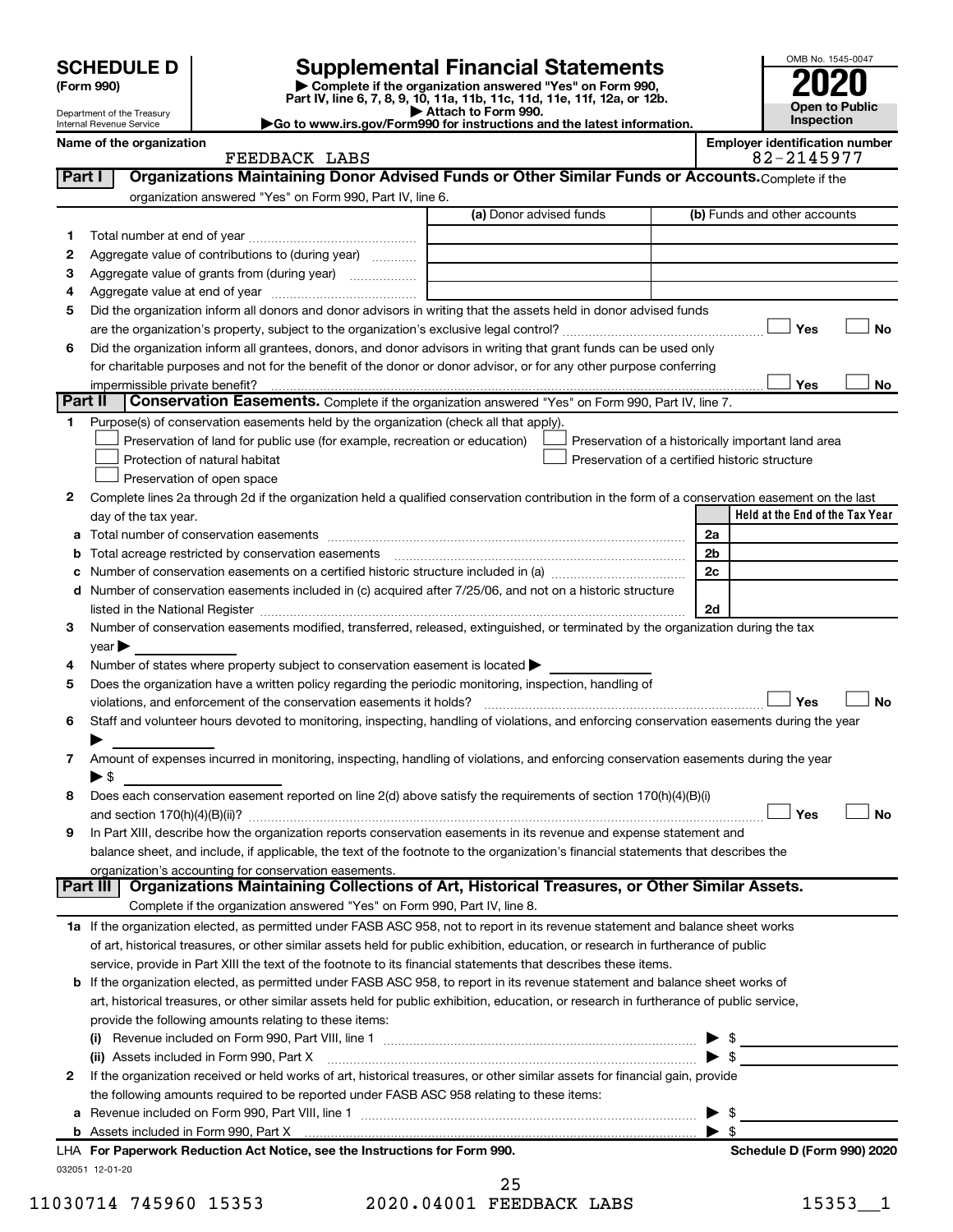| Part III<br>Organizations Maintaining Collections of Art, Historical Treasures, or Other Similar Assets (continued)<br>Using the organization's acquisition, accession, and other records, check any of the following that make significant use of its<br>3<br>collection items (check all that apply):<br>Public exhibition<br>Loan or exchange program<br>a<br>Other<br>Scholarly research<br>b<br>Preservation for future generations<br>c<br>Provide a description of the organization's collections and explain how they further the organization's exempt purpose in Part XIII.<br>4<br>During the year, did the organization solicit or receive donations of art, historical treasures, or other similar assets<br>5<br>Yes<br>No<br>Part IV<br><b>Escrow and Custodial Arrangements.</b> Complete if the organization answered "Yes" on Form 990, Part IV, line 9, or<br>reported an amount on Form 990, Part X, line 21.<br>1a Is the organization an agent, trustee, custodian or other intermediary for contributions or other assets not included<br>Yes<br><b>No</b><br>b If "Yes," explain the arrangement in Part XIII and complete the following table:<br>Amount<br>c Beginning balance measurements and the contract of the contract of the contract of the contract of the contract of the contract of the contract of the contract of the contract of the contract of the contract of the contr<br>1c<br>1d<br>e Distributions during the year manufactured and continuum control of the control of the control of the state of the control of the control of the control of the control of the control of the control of the control of the<br>1e<br>1f<br>Ending balance measurements are all the contract of the contract of the contract of the contract of the contract of the contract of the contract of the contract of the contract of the contract of the contract of the contra<br>t.<br>2a Did the organization include an amount on Form 990, Part X, line 21, for escrow or custodial account liability?<br>Yes<br>No<br><b>b</b> If "Yes," explain the arrangement in Part XIII. Check here if the explanation has been provided on Part XIII<br><b>Part V</b><br><b>Endowment Funds.</b> Complete if the organization answered "Yes" on Form 990, Part IV, line 10.<br>(c) Two years back $\vert$ (d) Three years back $\vert$ (e) Four years back<br>(a) Current year<br>(b) Prior year<br>1a Beginning of year balance<br>b<br>Net investment earnings, gains, and losses<br>e Other expenditures for facilities<br>and programs<br>g<br>Provide the estimated percentage of the current year end balance (line 1g, column (a)) held as:<br>2<br>Board designated or quasi-endowment<br>%<br>а<br>Permanent endowment<br>%<br>b<br>Term endowment $\blacktriangleright$<br>%<br>с<br>The percentages on lines 2a, 2b, and 2c should equal 100%.<br>3a Are there endowment funds not in the possession of the organization that are held and administered for the organization<br>Yes<br>No<br>by:<br>(i)<br>3a(i)<br>3a(ii)<br>3b<br>Describe in Part XIII the intended uses of the organization's endowment funds.<br>4<br>Land, Buildings, and Equipment.<br>Part VI<br>Complete if the organization answered "Yes" on Form 990, Part IV, line 11a. See Form 990, Part X, line 10.<br>Description of property<br>(a) Cost or other<br>(b) Cost or other<br>(c) Accumulated<br>(d) Book value<br>basis (investment)<br>depreciation<br>basis (other)<br>ο.<br>Total. Add lines 1a through 1e. (Column (d) must equal Form 990, Part X, column (B), line 10c.)<br>Schodule D (Form 000) 2020 | FEEDBACK LABS<br>Schedule D (Form 990) 2020 |  |  |  | 82-2145977 Page 2 |  |  |
|------------------------------------------------------------------------------------------------------------------------------------------------------------------------------------------------------------------------------------------------------------------------------------------------------------------------------------------------------------------------------------------------------------------------------------------------------------------------------------------------------------------------------------------------------------------------------------------------------------------------------------------------------------------------------------------------------------------------------------------------------------------------------------------------------------------------------------------------------------------------------------------------------------------------------------------------------------------------------------------------------------------------------------------------------------------------------------------------------------------------------------------------------------------------------------------------------------------------------------------------------------------------------------------------------------------------------------------------------------------------------------------------------------------------------------------------------------------------------------------------------------------------------------------------------------------------------------------------------------------------------------------------------------------------------------------------------------------------------------------------------------------------------------------------------------------------------------------------------------------------------------------------------------------------------------------------------------------------------------------------------------------------------------------------------------------------------------------------------------------------------------------------------------------------------------------------------------------------------------------------------------------------------------------------------------------------------------------------------------------------------------------------------------------------------------------------------------------------------------------------------------------------------------------------------------------------------------------------------------------------------------------------------------------------------------------------------------------------------------------------------------------------------------------------------------------------------------------------------------------------------------------------------------------------------------------------------------------------------------------------------------------------------------------------------------------------------------------------------------------------------------------------------------------------------------------------------------------------------------------------------------------------------------------------------------------------------------------------------------------------------------------------------------------------------------------------------------------------------------------------------------------------------------------------------------------------------------------------------------------------------------|---------------------------------------------|--|--|--|-------------------|--|--|
|                                                                                                                                                                                                                                                                                                                                                                                                                                                                                                                                                                                                                                                                                                                                                                                                                                                                                                                                                                                                                                                                                                                                                                                                                                                                                                                                                                                                                                                                                                                                                                                                                                                                                                                                                                                                                                                                                                                                                                                                                                                                                                                                                                                                                                                                                                                                                                                                                                                                                                                                                                                                                                                                                                                                                                                                                                                                                                                                                                                                                                                                                                                                                                                                                                                                                                                                                                                                                                                                                                                                                                                                                                    |                                             |  |  |  |                   |  |  |
|                                                                                                                                                                                                                                                                                                                                                                                                                                                                                                                                                                                                                                                                                                                                                                                                                                                                                                                                                                                                                                                                                                                                                                                                                                                                                                                                                                                                                                                                                                                                                                                                                                                                                                                                                                                                                                                                                                                                                                                                                                                                                                                                                                                                                                                                                                                                                                                                                                                                                                                                                                                                                                                                                                                                                                                                                                                                                                                                                                                                                                                                                                                                                                                                                                                                                                                                                                                                                                                                                                                                                                                                                                    |                                             |  |  |  |                   |  |  |
|                                                                                                                                                                                                                                                                                                                                                                                                                                                                                                                                                                                                                                                                                                                                                                                                                                                                                                                                                                                                                                                                                                                                                                                                                                                                                                                                                                                                                                                                                                                                                                                                                                                                                                                                                                                                                                                                                                                                                                                                                                                                                                                                                                                                                                                                                                                                                                                                                                                                                                                                                                                                                                                                                                                                                                                                                                                                                                                                                                                                                                                                                                                                                                                                                                                                                                                                                                                                                                                                                                                                                                                                                                    |                                             |  |  |  |                   |  |  |
|                                                                                                                                                                                                                                                                                                                                                                                                                                                                                                                                                                                                                                                                                                                                                                                                                                                                                                                                                                                                                                                                                                                                                                                                                                                                                                                                                                                                                                                                                                                                                                                                                                                                                                                                                                                                                                                                                                                                                                                                                                                                                                                                                                                                                                                                                                                                                                                                                                                                                                                                                                                                                                                                                                                                                                                                                                                                                                                                                                                                                                                                                                                                                                                                                                                                                                                                                                                                                                                                                                                                                                                                                                    |                                             |  |  |  |                   |  |  |
|                                                                                                                                                                                                                                                                                                                                                                                                                                                                                                                                                                                                                                                                                                                                                                                                                                                                                                                                                                                                                                                                                                                                                                                                                                                                                                                                                                                                                                                                                                                                                                                                                                                                                                                                                                                                                                                                                                                                                                                                                                                                                                                                                                                                                                                                                                                                                                                                                                                                                                                                                                                                                                                                                                                                                                                                                                                                                                                                                                                                                                                                                                                                                                                                                                                                                                                                                                                                                                                                                                                                                                                                                                    |                                             |  |  |  |                   |  |  |
|                                                                                                                                                                                                                                                                                                                                                                                                                                                                                                                                                                                                                                                                                                                                                                                                                                                                                                                                                                                                                                                                                                                                                                                                                                                                                                                                                                                                                                                                                                                                                                                                                                                                                                                                                                                                                                                                                                                                                                                                                                                                                                                                                                                                                                                                                                                                                                                                                                                                                                                                                                                                                                                                                                                                                                                                                                                                                                                                                                                                                                                                                                                                                                                                                                                                                                                                                                                                                                                                                                                                                                                                                                    |                                             |  |  |  |                   |  |  |
|                                                                                                                                                                                                                                                                                                                                                                                                                                                                                                                                                                                                                                                                                                                                                                                                                                                                                                                                                                                                                                                                                                                                                                                                                                                                                                                                                                                                                                                                                                                                                                                                                                                                                                                                                                                                                                                                                                                                                                                                                                                                                                                                                                                                                                                                                                                                                                                                                                                                                                                                                                                                                                                                                                                                                                                                                                                                                                                                                                                                                                                                                                                                                                                                                                                                                                                                                                                                                                                                                                                                                                                                                                    |                                             |  |  |  |                   |  |  |
|                                                                                                                                                                                                                                                                                                                                                                                                                                                                                                                                                                                                                                                                                                                                                                                                                                                                                                                                                                                                                                                                                                                                                                                                                                                                                                                                                                                                                                                                                                                                                                                                                                                                                                                                                                                                                                                                                                                                                                                                                                                                                                                                                                                                                                                                                                                                                                                                                                                                                                                                                                                                                                                                                                                                                                                                                                                                                                                                                                                                                                                                                                                                                                                                                                                                                                                                                                                                                                                                                                                                                                                                                                    |                                             |  |  |  |                   |  |  |
|                                                                                                                                                                                                                                                                                                                                                                                                                                                                                                                                                                                                                                                                                                                                                                                                                                                                                                                                                                                                                                                                                                                                                                                                                                                                                                                                                                                                                                                                                                                                                                                                                                                                                                                                                                                                                                                                                                                                                                                                                                                                                                                                                                                                                                                                                                                                                                                                                                                                                                                                                                                                                                                                                                                                                                                                                                                                                                                                                                                                                                                                                                                                                                                                                                                                                                                                                                                                                                                                                                                                                                                                                                    |                                             |  |  |  |                   |  |  |
|                                                                                                                                                                                                                                                                                                                                                                                                                                                                                                                                                                                                                                                                                                                                                                                                                                                                                                                                                                                                                                                                                                                                                                                                                                                                                                                                                                                                                                                                                                                                                                                                                                                                                                                                                                                                                                                                                                                                                                                                                                                                                                                                                                                                                                                                                                                                                                                                                                                                                                                                                                                                                                                                                                                                                                                                                                                                                                                                                                                                                                                                                                                                                                                                                                                                                                                                                                                                                                                                                                                                                                                                                                    |                                             |  |  |  |                   |  |  |
|                                                                                                                                                                                                                                                                                                                                                                                                                                                                                                                                                                                                                                                                                                                                                                                                                                                                                                                                                                                                                                                                                                                                                                                                                                                                                                                                                                                                                                                                                                                                                                                                                                                                                                                                                                                                                                                                                                                                                                                                                                                                                                                                                                                                                                                                                                                                                                                                                                                                                                                                                                                                                                                                                                                                                                                                                                                                                                                                                                                                                                                                                                                                                                                                                                                                                                                                                                                                                                                                                                                                                                                                                                    |                                             |  |  |  |                   |  |  |
|                                                                                                                                                                                                                                                                                                                                                                                                                                                                                                                                                                                                                                                                                                                                                                                                                                                                                                                                                                                                                                                                                                                                                                                                                                                                                                                                                                                                                                                                                                                                                                                                                                                                                                                                                                                                                                                                                                                                                                                                                                                                                                                                                                                                                                                                                                                                                                                                                                                                                                                                                                                                                                                                                                                                                                                                                                                                                                                                                                                                                                                                                                                                                                                                                                                                                                                                                                                                                                                                                                                                                                                                                                    |                                             |  |  |  |                   |  |  |
|                                                                                                                                                                                                                                                                                                                                                                                                                                                                                                                                                                                                                                                                                                                                                                                                                                                                                                                                                                                                                                                                                                                                                                                                                                                                                                                                                                                                                                                                                                                                                                                                                                                                                                                                                                                                                                                                                                                                                                                                                                                                                                                                                                                                                                                                                                                                                                                                                                                                                                                                                                                                                                                                                                                                                                                                                                                                                                                                                                                                                                                                                                                                                                                                                                                                                                                                                                                                                                                                                                                                                                                                                                    |                                             |  |  |  |                   |  |  |
|                                                                                                                                                                                                                                                                                                                                                                                                                                                                                                                                                                                                                                                                                                                                                                                                                                                                                                                                                                                                                                                                                                                                                                                                                                                                                                                                                                                                                                                                                                                                                                                                                                                                                                                                                                                                                                                                                                                                                                                                                                                                                                                                                                                                                                                                                                                                                                                                                                                                                                                                                                                                                                                                                                                                                                                                                                                                                                                                                                                                                                                                                                                                                                                                                                                                                                                                                                                                                                                                                                                                                                                                                                    |                                             |  |  |  |                   |  |  |
|                                                                                                                                                                                                                                                                                                                                                                                                                                                                                                                                                                                                                                                                                                                                                                                                                                                                                                                                                                                                                                                                                                                                                                                                                                                                                                                                                                                                                                                                                                                                                                                                                                                                                                                                                                                                                                                                                                                                                                                                                                                                                                                                                                                                                                                                                                                                                                                                                                                                                                                                                                                                                                                                                                                                                                                                                                                                                                                                                                                                                                                                                                                                                                                                                                                                                                                                                                                                                                                                                                                                                                                                                                    |                                             |  |  |  |                   |  |  |
|                                                                                                                                                                                                                                                                                                                                                                                                                                                                                                                                                                                                                                                                                                                                                                                                                                                                                                                                                                                                                                                                                                                                                                                                                                                                                                                                                                                                                                                                                                                                                                                                                                                                                                                                                                                                                                                                                                                                                                                                                                                                                                                                                                                                                                                                                                                                                                                                                                                                                                                                                                                                                                                                                                                                                                                                                                                                                                                                                                                                                                                                                                                                                                                                                                                                                                                                                                                                                                                                                                                                                                                                                                    |                                             |  |  |  |                   |  |  |
|                                                                                                                                                                                                                                                                                                                                                                                                                                                                                                                                                                                                                                                                                                                                                                                                                                                                                                                                                                                                                                                                                                                                                                                                                                                                                                                                                                                                                                                                                                                                                                                                                                                                                                                                                                                                                                                                                                                                                                                                                                                                                                                                                                                                                                                                                                                                                                                                                                                                                                                                                                                                                                                                                                                                                                                                                                                                                                                                                                                                                                                                                                                                                                                                                                                                                                                                                                                                                                                                                                                                                                                                                                    |                                             |  |  |  |                   |  |  |
|                                                                                                                                                                                                                                                                                                                                                                                                                                                                                                                                                                                                                                                                                                                                                                                                                                                                                                                                                                                                                                                                                                                                                                                                                                                                                                                                                                                                                                                                                                                                                                                                                                                                                                                                                                                                                                                                                                                                                                                                                                                                                                                                                                                                                                                                                                                                                                                                                                                                                                                                                                                                                                                                                                                                                                                                                                                                                                                                                                                                                                                                                                                                                                                                                                                                                                                                                                                                                                                                                                                                                                                                                                    |                                             |  |  |  |                   |  |  |
|                                                                                                                                                                                                                                                                                                                                                                                                                                                                                                                                                                                                                                                                                                                                                                                                                                                                                                                                                                                                                                                                                                                                                                                                                                                                                                                                                                                                                                                                                                                                                                                                                                                                                                                                                                                                                                                                                                                                                                                                                                                                                                                                                                                                                                                                                                                                                                                                                                                                                                                                                                                                                                                                                                                                                                                                                                                                                                                                                                                                                                                                                                                                                                                                                                                                                                                                                                                                                                                                                                                                                                                                                                    |                                             |  |  |  |                   |  |  |
|                                                                                                                                                                                                                                                                                                                                                                                                                                                                                                                                                                                                                                                                                                                                                                                                                                                                                                                                                                                                                                                                                                                                                                                                                                                                                                                                                                                                                                                                                                                                                                                                                                                                                                                                                                                                                                                                                                                                                                                                                                                                                                                                                                                                                                                                                                                                                                                                                                                                                                                                                                                                                                                                                                                                                                                                                                                                                                                                                                                                                                                                                                                                                                                                                                                                                                                                                                                                                                                                                                                                                                                                                                    |                                             |  |  |  |                   |  |  |
|                                                                                                                                                                                                                                                                                                                                                                                                                                                                                                                                                                                                                                                                                                                                                                                                                                                                                                                                                                                                                                                                                                                                                                                                                                                                                                                                                                                                                                                                                                                                                                                                                                                                                                                                                                                                                                                                                                                                                                                                                                                                                                                                                                                                                                                                                                                                                                                                                                                                                                                                                                                                                                                                                                                                                                                                                                                                                                                                                                                                                                                                                                                                                                                                                                                                                                                                                                                                                                                                                                                                                                                                                                    |                                             |  |  |  |                   |  |  |
|                                                                                                                                                                                                                                                                                                                                                                                                                                                                                                                                                                                                                                                                                                                                                                                                                                                                                                                                                                                                                                                                                                                                                                                                                                                                                                                                                                                                                                                                                                                                                                                                                                                                                                                                                                                                                                                                                                                                                                                                                                                                                                                                                                                                                                                                                                                                                                                                                                                                                                                                                                                                                                                                                                                                                                                                                                                                                                                                                                                                                                                                                                                                                                                                                                                                                                                                                                                                                                                                                                                                                                                                                                    |                                             |  |  |  |                   |  |  |
|                                                                                                                                                                                                                                                                                                                                                                                                                                                                                                                                                                                                                                                                                                                                                                                                                                                                                                                                                                                                                                                                                                                                                                                                                                                                                                                                                                                                                                                                                                                                                                                                                                                                                                                                                                                                                                                                                                                                                                                                                                                                                                                                                                                                                                                                                                                                                                                                                                                                                                                                                                                                                                                                                                                                                                                                                                                                                                                                                                                                                                                                                                                                                                                                                                                                                                                                                                                                                                                                                                                                                                                                                                    |                                             |  |  |  |                   |  |  |
|                                                                                                                                                                                                                                                                                                                                                                                                                                                                                                                                                                                                                                                                                                                                                                                                                                                                                                                                                                                                                                                                                                                                                                                                                                                                                                                                                                                                                                                                                                                                                                                                                                                                                                                                                                                                                                                                                                                                                                                                                                                                                                                                                                                                                                                                                                                                                                                                                                                                                                                                                                                                                                                                                                                                                                                                                                                                                                                                                                                                                                                                                                                                                                                                                                                                                                                                                                                                                                                                                                                                                                                                                                    |                                             |  |  |  |                   |  |  |
|                                                                                                                                                                                                                                                                                                                                                                                                                                                                                                                                                                                                                                                                                                                                                                                                                                                                                                                                                                                                                                                                                                                                                                                                                                                                                                                                                                                                                                                                                                                                                                                                                                                                                                                                                                                                                                                                                                                                                                                                                                                                                                                                                                                                                                                                                                                                                                                                                                                                                                                                                                                                                                                                                                                                                                                                                                                                                                                                                                                                                                                                                                                                                                                                                                                                                                                                                                                                                                                                                                                                                                                                                                    |                                             |  |  |  |                   |  |  |
|                                                                                                                                                                                                                                                                                                                                                                                                                                                                                                                                                                                                                                                                                                                                                                                                                                                                                                                                                                                                                                                                                                                                                                                                                                                                                                                                                                                                                                                                                                                                                                                                                                                                                                                                                                                                                                                                                                                                                                                                                                                                                                                                                                                                                                                                                                                                                                                                                                                                                                                                                                                                                                                                                                                                                                                                                                                                                                                                                                                                                                                                                                                                                                                                                                                                                                                                                                                                                                                                                                                                                                                                                                    |                                             |  |  |  |                   |  |  |
|                                                                                                                                                                                                                                                                                                                                                                                                                                                                                                                                                                                                                                                                                                                                                                                                                                                                                                                                                                                                                                                                                                                                                                                                                                                                                                                                                                                                                                                                                                                                                                                                                                                                                                                                                                                                                                                                                                                                                                                                                                                                                                                                                                                                                                                                                                                                                                                                                                                                                                                                                                                                                                                                                                                                                                                                                                                                                                                                                                                                                                                                                                                                                                                                                                                                                                                                                                                                                                                                                                                                                                                                                                    |                                             |  |  |  |                   |  |  |
|                                                                                                                                                                                                                                                                                                                                                                                                                                                                                                                                                                                                                                                                                                                                                                                                                                                                                                                                                                                                                                                                                                                                                                                                                                                                                                                                                                                                                                                                                                                                                                                                                                                                                                                                                                                                                                                                                                                                                                                                                                                                                                                                                                                                                                                                                                                                                                                                                                                                                                                                                                                                                                                                                                                                                                                                                                                                                                                                                                                                                                                                                                                                                                                                                                                                                                                                                                                                                                                                                                                                                                                                                                    |                                             |  |  |  |                   |  |  |
|                                                                                                                                                                                                                                                                                                                                                                                                                                                                                                                                                                                                                                                                                                                                                                                                                                                                                                                                                                                                                                                                                                                                                                                                                                                                                                                                                                                                                                                                                                                                                                                                                                                                                                                                                                                                                                                                                                                                                                                                                                                                                                                                                                                                                                                                                                                                                                                                                                                                                                                                                                                                                                                                                                                                                                                                                                                                                                                                                                                                                                                                                                                                                                                                                                                                                                                                                                                                                                                                                                                                                                                                                                    |                                             |  |  |  |                   |  |  |
|                                                                                                                                                                                                                                                                                                                                                                                                                                                                                                                                                                                                                                                                                                                                                                                                                                                                                                                                                                                                                                                                                                                                                                                                                                                                                                                                                                                                                                                                                                                                                                                                                                                                                                                                                                                                                                                                                                                                                                                                                                                                                                                                                                                                                                                                                                                                                                                                                                                                                                                                                                                                                                                                                                                                                                                                                                                                                                                                                                                                                                                                                                                                                                                                                                                                                                                                                                                                                                                                                                                                                                                                                                    |                                             |  |  |  |                   |  |  |
|                                                                                                                                                                                                                                                                                                                                                                                                                                                                                                                                                                                                                                                                                                                                                                                                                                                                                                                                                                                                                                                                                                                                                                                                                                                                                                                                                                                                                                                                                                                                                                                                                                                                                                                                                                                                                                                                                                                                                                                                                                                                                                                                                                                                                                                                                                                                                                                                                                                                                                                                                                                                                                                                                                                                                                                                                                                                                                                                                                                                                                                                                                                                                                                                                                                                                                                                                                                                                                                                                                                                                                                                                                    |                                             |  |  |  |                   |  |  |
|                                                                                                                                                                                                                                                                                                                                                                                                                                                                                                                                                                                                                                                                                                                                                                                                                                                                                                                                                                                                                                                                                                                                                                                                                                                                                                                                                                                                                                                                                                                                                                                                                                                                                                                                                                                                                                                                                                                                                                                                                                                                                                                                                                                                                                                                                                                                                                                                                                                                                                                                                                                                                                                                                                                                                                                                                                                                                                                                                                                                                                                                                                                                                                                                                                                                                                                                                                                                                                                                                                                                                                                                                                    |                                             |  |  |  |                   |  |  |
|                                                                                                                                                                                                                                                                                                                                                                                                                                                                                                                                                                                                                                                                                                                                                                                                                                                                                                                                                                                                                                                                                                                                                                                                                                                                                                                                                                                                                                                                                                                                                                                                                                                                                                                                                                                                                                                                                                                                                                                                                                                                                                                                                                                                                                                                                                                                                                                                                                                                                                                                                                                                                                                                                                                                                                                                                                                                                                                                                                                                                                                                                                                                                                                                                                                                                                                                                                                                                                                                                                                                                                                                                                    |                                             |  |  |  |                   |  |  |
|                                                                                                                                                                                                                                                                                                                                                                                                                                                                                                                                                                                                                                                                                                                                                                                                                                                                                                                                                                                                                                                                                                                                                                                                                                                                                                                                                                                                                                                                                                                                                                                                                                                                                                                                                                                                                                                                                                                                                                                                                                                                                                                                                                                                                                                                                                                                                                                                                                                                                                                                                                                                                                                                                                                                                                                                                                                                                                                                                                                                                                                                                                                                                                                                                                                                                                                                                                                                                                                                                                                                                                                                                                    |                                             |  |  |  |                   |  |  |
|                                                                                                                                                                                                                                                                                                                                                                                                                                                                                                                                                                                                                                                                                                                                                                                                                                                                                                                                                                                                                                                                                                                                                                                                                                                                                                                                                                                                                                                                                                                                                                                                                                                                                                                                                                                                                                                                                                                                                                                                                                                                                                                                                                                                                                                                                                                                                                                                                                                                                                                                                                                                                                                                                                                                                                                                                                                                                                                                                                                                                                                                                                                                                                                                                                                                                                                                                                                                                                                                                                                                                                                                                                    |                                             |  |  |  |                   |  |  |
|                                                                                                                                                                                                                                                                                                                                                                                                                                                                                                                                                                                                                                                                                                                                                                                                                                                                                                                                                                                                                                                                                                                                                                                                                                                                                                                                                                                                                                                                                                                                                                                                                                                                                                                                                                                                                                                                                                                                                                                                                                                                                                                                                                                                                                                                                                                                                                                                                                                                                                                                                                                                                                                                                                                                                                                                                                                                                                                                                                                                                                                                                                                                                                                                                                                                                                                                                                                                                                                                                                                                                                                                                                    |                                             |  |  |  |                   |  |  |
|                                                                                                                                                                                                                                                                                                                                                                                                                                                                                                                                                                                                                                                                                                                                                                                                                                                                                                                                                                                                                                                                                                                                                                                                                                                                                                                                                                                                                                                                                                                                                                                                                                                                                                                                                                                                                                                                                                                                                                                                                                                                                                                                                                                                                                                                                                                                                                                                                                                                                                                                                                                                                                                                                                                                                                                                                                                                                                                                                                                                                                                                                                                                                                                                                                                                                                                                                                                                                                                                                                                                                                                                                                    |                                             |  |  |  |                   |  |  |
|                                                                                                                                                                                                                                                                                                                                                                                                                                                                                                                                                                                                                                                                                                                                                                                                                                                                                                                                                                                                                                                                                                                                                                                                                                                                                                                                                                                                                                                                                                                                                                                                                                                                                                                                                                                                                                                                                                                                                                                                                                                                                                                                                                                                                                                                                                                                                                                                                                                                                                                                                                                                                                                                                                                                                                                                                                                                                                                                                                                                                                                                                                                                                                                                                                                                                                                                                                                                                                                                                                                                                                                                                                    |                                             |  |  |  |                   |  |  |
|                                                                                                                                                                                                                                                                                                                                                                                                                                                                                                                                                                                                                                                                                                                                                                                                                                                                                                                                                                                                                                                                                                                                                                                                                                                                                                                                                                                                                                                                                                                                                                                                                                                                                                                                                                                                                                                                                                                                                                                                                                                                                                                                                                                                                                                                                                                                                                                                                                                                                                                                                                                                                                                                                                                                                                                                                                                                                                                                                                                                                                                                                                                                                                                                                                                                                                                                                                                                                                                                                                                                                                                                                                    |                                             |  |  |  |                   |  |  |
|                                                                                                                                                                                                                                                                                                                                                                                                                                                                                                                                                                                                                                                                                                                                                                                                                                                                                                                                                                                                                                                                                                                                                                                                                                                                                                                                                                                                                                                                                                                                                                                                                                                                                                                                                                                                                                                                                                                                                                                                                                                                                                                                                                                                                                                                                                                                                                                                                                                                                                                                                                                                                                                                                                                                                                                                                                                                                                                                                                                                                                                                                                                                                                                                                                                                                                                                                                                                                                                                                                                                                                                                                                    |                                             |  |  |  |                   |  |  |
|                                                                                                                                                                                                                                                                                                                                                                                                                                                                                                                                                                                                                                                                                                                                                                                                                                                                                                                                                                                                                                                                                                                                                                                                                                                                                                                                                                                                                                                                                                                                                                                                                                                                                                                                                                                                                                                                                                                                                                                                                                                                                                                                                                                                                                                                                                                                                                                                                                                                                                                                                                                                                                                                                                                                                                                                                                                                                                                                                                                                                                                                                                                                                                                                                                                                                                                                                                                                                                                                                                                                                                                                                                    |                                             |  |  |  |                   |  |  |
|                                                                                                                                                                                                                                                                                                                                                                                                                                                                                                                                                                                                                                                                                                                                                                                                                                                                                                                                                                                                                                                                                                                                                                                                                                                                                                                                                                                                                                                                                                                                                                                                                                                                                                                                                                                                                                                                                                                                                                                                                                                                                                                                                                                                                                                                                                                                                                                                                                                                                                                                                                                                                                                                                                                                                                                                                                                                                                                                                                                                                                                                                                                                                                                                                                                                                                                                                                                                                                                                                                                                                                                                                                    |                                             |  |  |  |                   |  |  |
|                                                                                                                                                                                                                                                                                                                                                                                                                                                                                                                                                                                                                                                                                                                                                                                                                                                                                                                                                                                                                                                                                                                                                                                                                                                                                                                                                                                                                                                                                                                                                                                                                                                                                                                                                                                                                                                                                                                                                                                                                                                                                                                                                                                                                                                                                                                                                                                                                                                                                                                                                                                                                                                                                                                                                                                                                                                                                                                                                                                                                                                                                                                                                                                                                                                                                                                                                                                                                                                                                                                                                                                                                                    |                                             |  |  |  |                   |  |  |
|                                                                                                                                                                                                                                                                                                                                                                                                                                                                                                                                                                                                                                                                                                                                                                                                                                                                                                                                                                                                                                                                                                                                                                                                                                                                                                                                                                                                                                                                                                                                                                                                                                                                                                                                                                                                                                                                                                                                                                                                                                                                                                                                                                                                                                                                                                                                                                                                                                                                                                                                                                                                                                                                                                                                                                                                                                                                                                                                                                                                                                                                                                                                                                                                                                                                                                                                                                                                                                                                                                                                                                                                                                    |                                             |  |  |  |                   |  |  |
|                                                                                                                                                                                                                                                                                                                                                                                                                                                                                                                                                                                                                                                                                                                                                                                                                                                                                                                                                                                                                                                                                                                                                                                                                                                                                                                                                                                                                                                                                                                                                                                                                                                                                                                                                                                                                                                                                                                                                                                                                                                                                                                                                                                                                                                                                                                                                                                                                                                                                                                                                                                                                                                                                                                                                                                                                                                                                                                                                                                                                                                                                                                                                                                                                                                                                                                                                                                                                                                                                                                                                                                                                                    |                                             |  |  |  |                   |  |  |
|                                                                                                                                                                                                                                                                                                                                                                                                                                                                                                                                                                                                                                                                                                                                                                                                                                                                                                                                                                                                                                                                                                                                                                                                                                                                                                                                                                                                                                                                                                                                                                                                                                                                                                                                                                                                                                                                                                                                                                                                                                                                                                                                                                                                                                                                                                                                                                                                                                                                                                                                                                                                                                                                                                                                                                                                                                                                                                                                                                                                                                                                                                                                                                                                                                                                                                                                                                                                                                                                                                                                                                                                                                    |                                             |  |  |  |                   |  |  |
|                                                                                                                                                                                                                                                                                                                                                                                                                                                                                                                                                                                                                                                                                                                                                                                                                                                                                                                                                                                                                                                                                                                                                                                                                                                                                                                                                                                                                                                                                                                                                                                                                                                                                                                                                                                                                                                                                                                                                                                                                                                                                                                                                                                                                                                                                                                                                                                                                                                                                                                                                                                                                                                                                                                                                                                                                                                                                                                                                                                                                                                                                                                                                                                                                                                                                                                                                                                                                                                                                                                                                                                                                                    |                                             |  |  |  |                   |  |  |
|                                                                                                                                                                                                                                                                                                                                                                                                                                                                                                                                                                                                                                                                                                                                                                                                                                                                                                                                                                                                                                                                                                                                                                                                                                                                                                                                                                                                                                                                                                                                                                                                                                                                                                                                                                                                                                                                                                                                                                                                                                                                                                                                                                                                                                                                                                                                                                                                                                                                                                                                                                                                                                                                                                                                                                                                                                                                                                                                                                                                                                                                                                                                                                                                                                                                                                                                                                                                                                                                                                                                                                                                                                    |                                             |  |  |  |                   |  |  |
|                                                                                                                                                                                                                                                                                                                                                                                                                                                                                                                                                                                                                                                                                                                                                                                                                                                                                                                                                                                                                                                                                                                                                                                                                                                                                                                                                                                                                                                                                                                                                                                                                                                                                                                                                                                                                                                                                                                                                                                                                                                                                                                                                                                                                                                                                                                                                                                                                                                                                                                                                                                                                                                                                                                                                                                                                                                                                                                                                                                                                                                                                                                                                                                                                                                                                                                                                                                                                                                                                                                                                                                                                                    |                                             |  |  |  |                   |  |  |

**Schedule D (Form 990) 2020**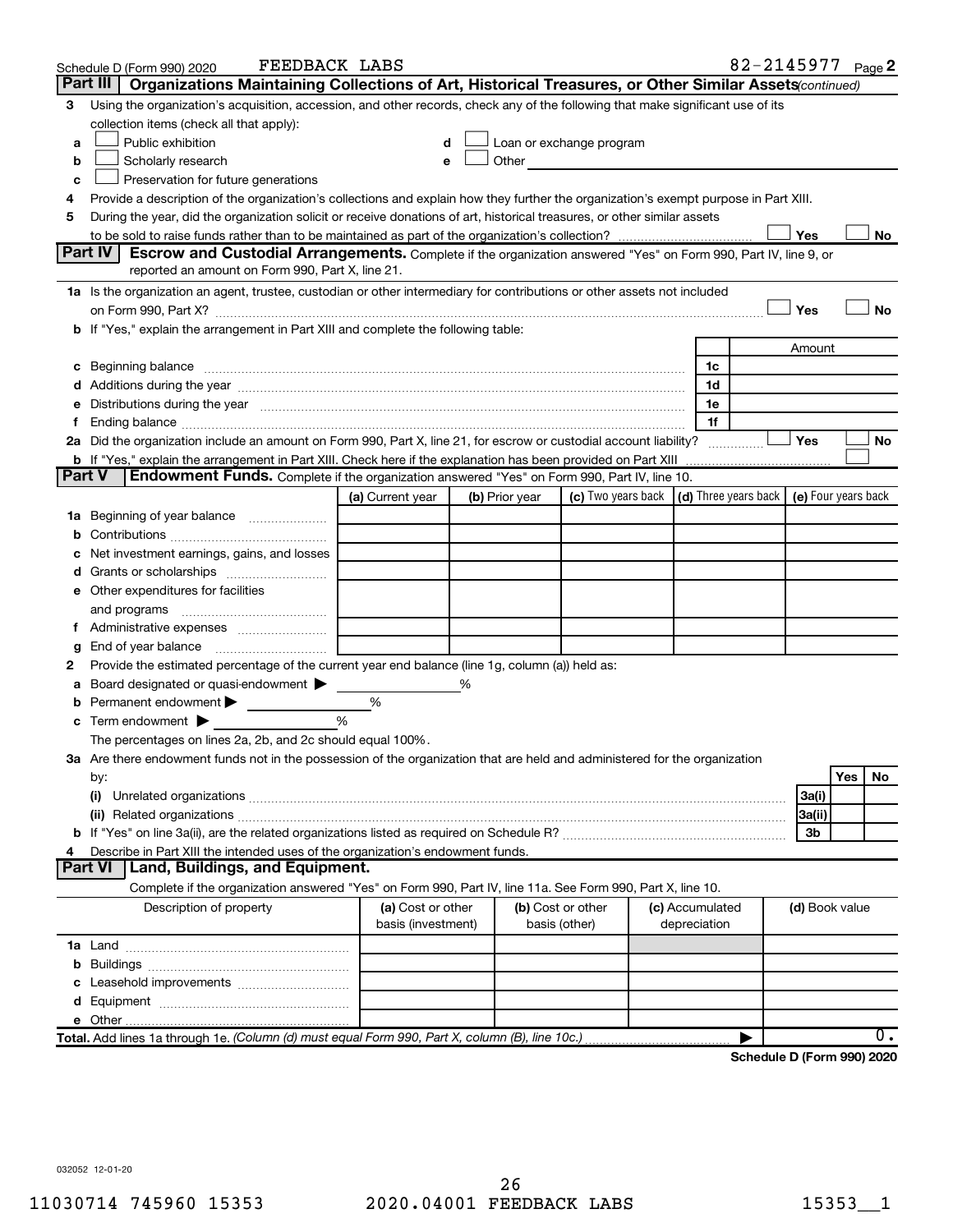FEEDBACK LABS

| Part VII Investments - Other Securities.<br>Complete if the organization answered "Yes" on Form 990, Part IV, line 11b. See Form 990, Part X, line 12. |                 |                                                           |                |
|--------------------------------------------------------------------------------------------------------------------------------------------------------|-----------------|-----------------------------------------------------------|----------------|
| (a) Description of security or category (including name of security)                                                                                   | (b) Book value  | (c) Method of valuation: Cost or end-of-year market value |                |
|                                                                                                                                                        |                 |                                                           |                |
|                                                                                                                                                        |                 |                                                           |                |
| $(3)$ Other                                                                                                                                            |                 |                                                           |                |
| (A)                                                                                                                                                    |                 |                                                           |                |
| (B)                                                                                                                                                    |                 |                                                           |                |
| (C)                                                                                                                                                    |                 |                                                           |                |
| (D)                                                                                                                                                    |                 |                                                           |                |
| (E)                                                                                                                                                    |                 |                                                           |                |
| (F)                                                                                                                                                    |                 |                                                           |                |
| (G)                                                                                                                                                    |                 |                                                           |                |
| (H)                                                                                                                                                    |                 |                                                           |                |
| Total. (Col. (b) must equal Form 990, Part X, col. (B) line 12.)                                                                                       |                 |                                                           |                |
| Part VIII Investments - Program Related.                                                                                                               |                 |                                                           |                |
| Complete if the organization answered "Yes" on Form 990, Part IV, line 11c. See Form 990, Part X, line 13.                                             |                 |                                                           |                |
| (a) Description of investment                                                                                                                          | (b) Book value  | (c) Method of valuation: Cost or end-of-year market value |                |
| (1)                                                                                                                                                    |                 |                                                           |                |
| (2)                                                                                                                                                    |                 |                                                           |                |
| (3)                                                                                                                                                    |                 |                                                           |                |
| (4)                                                                                                                                                    |                 |                                                           |                |
| (5)                                                                                                                                                    |                 |                                                           |                |
| (6)                                                                                                                                                    |                 |                                                           |                |
| (7)                                                                                                                                                    |                 |                                                           |                |
| (8)                                                                                                                                                    |                 |                                                           |                |
| (9)                                                                                                                                                    |                 |                                                           |                |
| Total. (Col. (b) must equal Form 990, Part X, col. (B) line 13.)<br>Part IX<br><b>Other Assets.</b>                                                    |                 |                                                           |                |
| Complete if the organization answered "Yes" on Form 990, Part IV, line 11d. See Form 990, Part X, line 15.                                             |                 |                                                           |                |
|                                                                                                                                                        | (a) Description |                                                           | (b) Book value |
| (1)                                                                                                                                                    |                 |                                                           |                |
| (2)                                                                                                                                                    |                 |                                                           |                |
| (3)                                                                                                                                                    |                 |                                                           |                |
| (4)                                                                                                                                                    |                 |                                                           |                |
| (5)                                                                                                                                                    |                 |                                                           |                |
| (6)                                                                                                                                                    |                 |                                                           |                |
| (7)                                                                                                                                                    |                 |                                                           |                |
| (8)                                                                                                                                                    |                 |                                                           |                |
| (9)                                                                                                                                                    |                 |                                                           |                |
| Total. (Column (b) must equal Form 990, Part X, col. (B) line 15.)                                                                                     |                 | ▶                                                         |                |
| <b>Other Liabilities.</b><br>Part X                                                                                                                    |                 |                                                           |                |
| Complete if the organization answered "Yes" on Form 990, Part IV, line 11e or 11f. See Form 990, Part X, line 25.                                      |                 |                                                           |                |
| (a) Description of liability<br>1.                                                                                                                     |                 |                                                           | (b) Book value |
| Federal income taxes<br>(1)                                                                                                                            |                 |                                                           |                |
| (2)                                                                                                                                                    |                 |                                                           |                |
| (3)                                                                                                                                                    |                 |                                                           |                |
| (4)                                                                                                                                                    |                 |                                                           |                |
| (5)                                                                                                                                                    |                 |                                                           |                |
| (6)                                                                                                                                                    |                 |                                                           |                |
| (7)                                                                                                                                                    |                 |                                                           |                |
|                                                                                                                                                        |                 |                                                           |                |
|                                                                                                                                                        |                 |                                                           |                |
| (8)<br>(9)                                                                                                                                             |                 |                                                           |                |

**2.** Liability for uncertain tax positions. In Part XIII, provide the text of the footnote to the organization's financial statements that reports the organization's liability for uncertain tax positions under FASB ASC 740. Check here if the text of the footnote has been provided in Part XIII..  $\boxed{\text{X}}$ 

**Schedule D (Form 990) 2020**

032053 12-01-20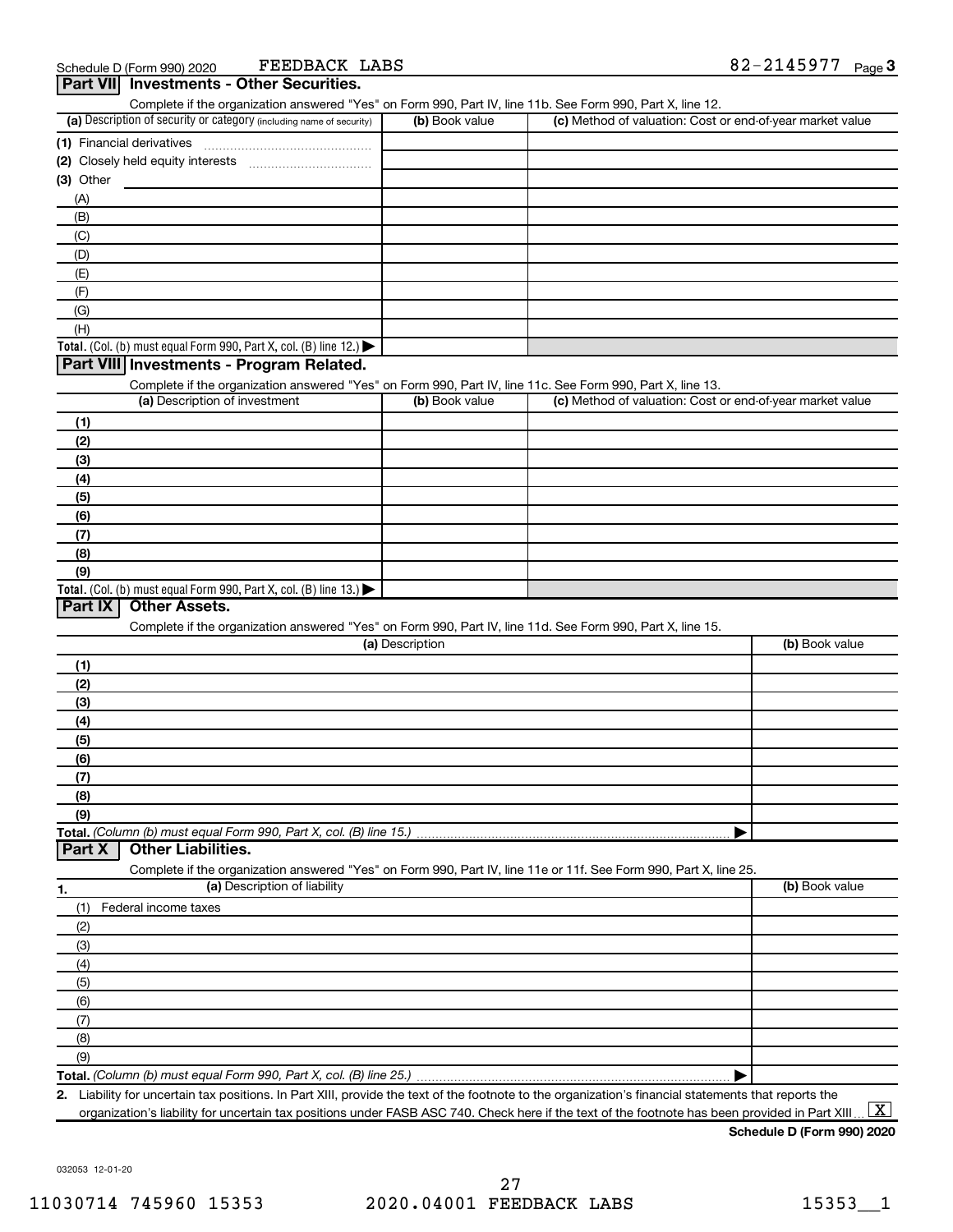|   | FEEDBACK LABS<br>Schedule D (Form 990) 2020                                                                                                                                                                                         |                |        |                | 82-2145977 Page 4         |    |
|---|-------------------------------------------------------------------------------------------------------------------------------------------------------------------------------------------------------------------------------------|----------------|--------|----------------|---------------------------|----|
|   | Reconciliation of Revenue per Audited Financial Statements With Revenue per Return.<br><b>Part XI</b>                                                                                                                               |                |        |                |                           |    |
|   | Complete if the organization answered "Yes" on Form 990, Part IV, line 12a.                                                                                                                                                         |                |        |                |                           |    |
| 1 | Total revenue, gains, and other support per audited financial statements [11] [11] Total revenue, [21] Total revenue of the support per audited financial statements                                                                |                |        | $\blacksquare$ | 1,219,883.                |    |
| 2 | Amounts included on line 1 but not on Form 990, Part VIII, line 12:                                                                                                                                                                 |                |        |                |                           |    |
| a |                                                                                                                                                                                                                                     | 2a             |        |                |                           |    |
| b |                                                                                                                                                                                                                                     | 2 <sub>b</sub> |        |                |                           |    |
| C |                                                                                                                                                                                                                                     | 2c             |        |                |                           |    |
| d |                                                                                                                                                                                                                                     | 2d             |        |                |                           |    |
| e | Add lines 2a through 2d <b>contained a contained a contained a contained a</b> contained a contact the state of the state of the state of the state of the state of the state of the state of the state of the state of the state o |                |        | 2e             |                           |    |
| 3 |                                                                                                                                                                                                                                     |                |        | 3              | 1, 219, 883.              |    |
|   | Amounts included on Form 990, Part VIII, line 12, but not on line 1:                                                                                                                                                                |                |        |                |                           |    |
| a |                                                                                                                                                                                                                                     | 4a             |        |                |                           |    |
| b |                                                                                                                                                                                                                                     | 4 <sub>b</sub> | 2,947. |                |                           |    |
|   | Add lines 4a and 4b                                                                                                                                                                                                                 |                |        | 4c             | $\frac{2,947}{1,222,830}$ |    |
| 5 |                                                                                                                                                                                                                                     |                |        | 5              |                           |    |
|   | Part XII Reconciliation of Expenses per Audited Financial Statements With Expenses per Return.                                                                                                                                      |                |        |                |                           |    |
|   | Complete if the organization answered "Yes" on Form 990, Part IV, line 12a.                                                                                                                                                         |                |        |                |                           |    |
| 1 |                                                                                                                                                                                                                                     |                |        | $\blacksquare$ | 814,081.                  |    |
| 2 | Amounts included on line 1 but not on Form 990, Part IX, line 25:                                                                                                                                                                   |                |        |                |                           |    |
| a |                                                                                                                                                                                                                                     | 2a             |        |                |                           |    |
| b |                                                                                                                                                                                                                                     | 2 <sub>b</sub> |        |                |                           |    |
| c |                                                                                                                                                                                                                                     | 2 <sub>c</sub> |        |                |                           |    |
|   |                                                                                                                                                                                                                                     | 2d             |        |                |                           |    |
| е | Add lines 2a through 2d <b>contained a contained a contained a contained a</b> contained a contained a contained a contained a contained a contained a contained a contained a contained a contained a contained a contained a cont |                |        | 2e             |                           | 0. |
| з |                                                                                                                                                                                                                                     |                |        | 3              | 814,081.                  |    |
| 4 | Amounts included on Form 990, Part IX, line 25, but not on line 1:                                                                                                                                                                  |                |        |                |                           |    |
| а |                                                                                                                                                                                                                                     | 4a             |        |                |                           |    |
| b |                                                                                                                                                                                                                                     | 4 <sub>h</sub> | 2,947. |                |                           |    |
|   | Add lines 4a and 4b                                                                                                                                                                                                                 |                |        | 4c             | 2,947.                    |    |
|   |                                                                                                                                                                                                                                     |                |        | 5              | 817,028.                  |    |
|   | Part XIII Supplemental Information.                                                                                                                                                                                                 |                |        |                |                           |    |

Provide the descriptions required for Part II, lines 3, 5, and 9; Part III, lines 1a and 4; Part IV, lines 1b and 2b; Part V, line 4; Part X, line 2; Part XI, lines 2d and 4b; and Part XII, lines 2d and 4b. Also complete this part to provide any additional information.

PART X, LINE 2:

FOR THE YEAR ENDED DECEMBER 31, 2020, THE LAB HAS DOCUMENTED ITS

CONSIDERATION OF FASB ASC 740-10, INCOME TAXES, THAT PROVIDES GUIDANCE FOR

REPORTING UNCERTAINTY IN INCOME TAXES, AND HAS DETERMINED THAT NO MATERIAL

UNCERTAIN TAX POSITIONS QUALIFY FOR EITHER RECOGNITION OR DISCLOSURE IN

THE FINANCIAL STATEMENTS.

PART XI, LINE 4B - OTHER ADJUSTMENTS:

CURRENCY EXCHANGE GAIN REPORTED AS REVENUE ON PART VIII OF  $2,947$ .

#### FORM 990 AND REPORTED AS EXPENSE ON THE FINANCIAL STATEMENTS

PART XII, LINE 4B - OTHER ADJUSTMENTS:

032054 12-01-20

**Schedule D (Form 990) 2020**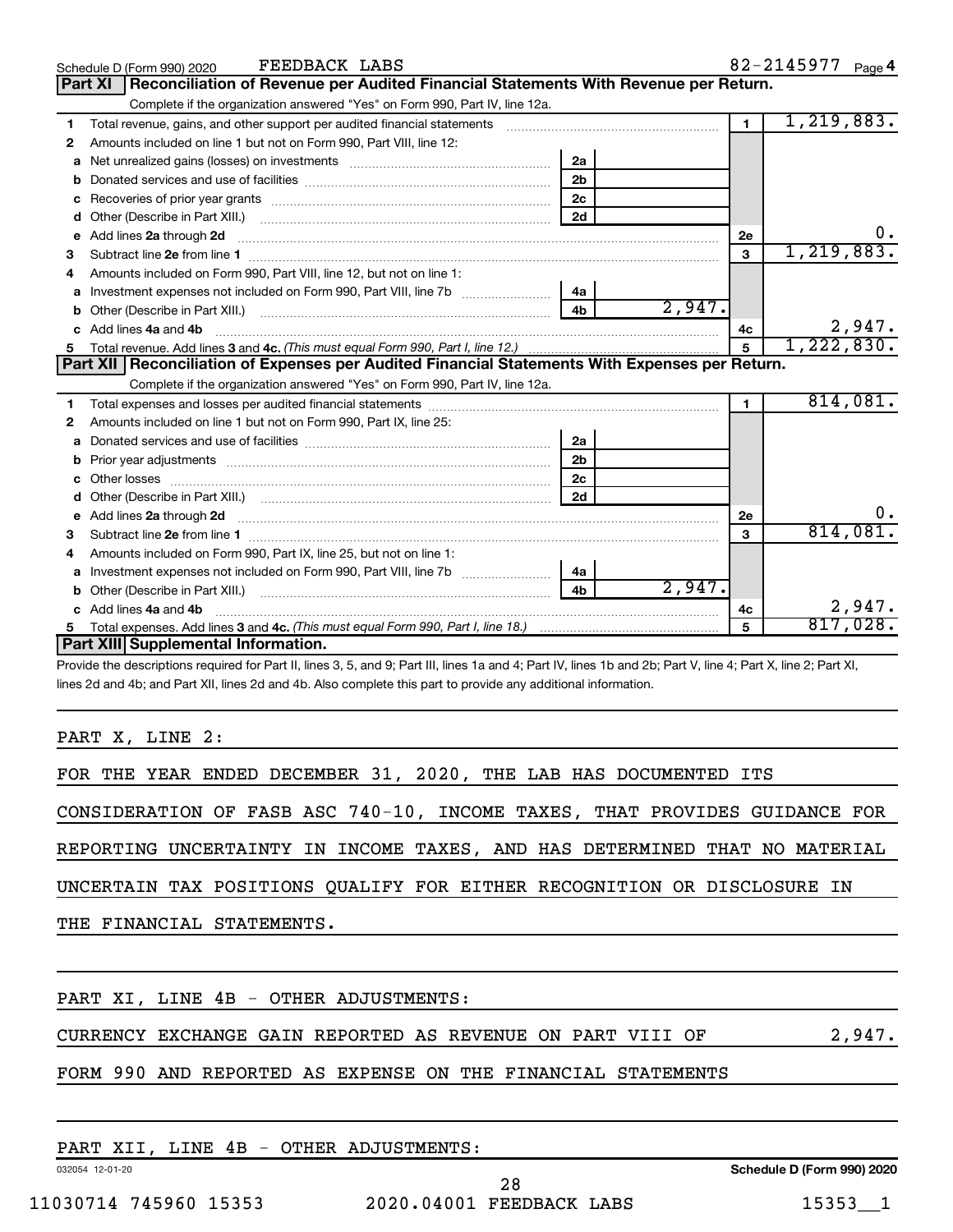| $82 - 2145977$ Page 5                                        |
|--------------------------------------------------------------|
|                                                              |
| 2,947.                                                       |
| FORM 990 AND REPORTED AS EXPENSE ON THE FINANCIAL STATEMENTS |
|                                                              |
|                                                              |
|                                                              |
|                                                              |
|                                                              |
|                                                              |
|                                                              |
|                                                              |
|                                                              |
|                                                              |
|                                                              |
|                                                              |
|                                                              |
|                                                              |
|                                                              |
|                                                              |
|                                                              |
|                                                              |
|                                                              |
|                                                              |
|                                                              |
|                                                              |
|                                                              |
|                                                              |
|                                                              |
|                                                              |
|                                                              |
|                                                              |
|                                                              |
|                                                              |
|                                                              |
|                                                              |
|                                                              |
|                                                              |
|                                                              |
|                                                              |
| Schedule D (Form 990) 2020                                   |
|                                                              |

032055 12-01-20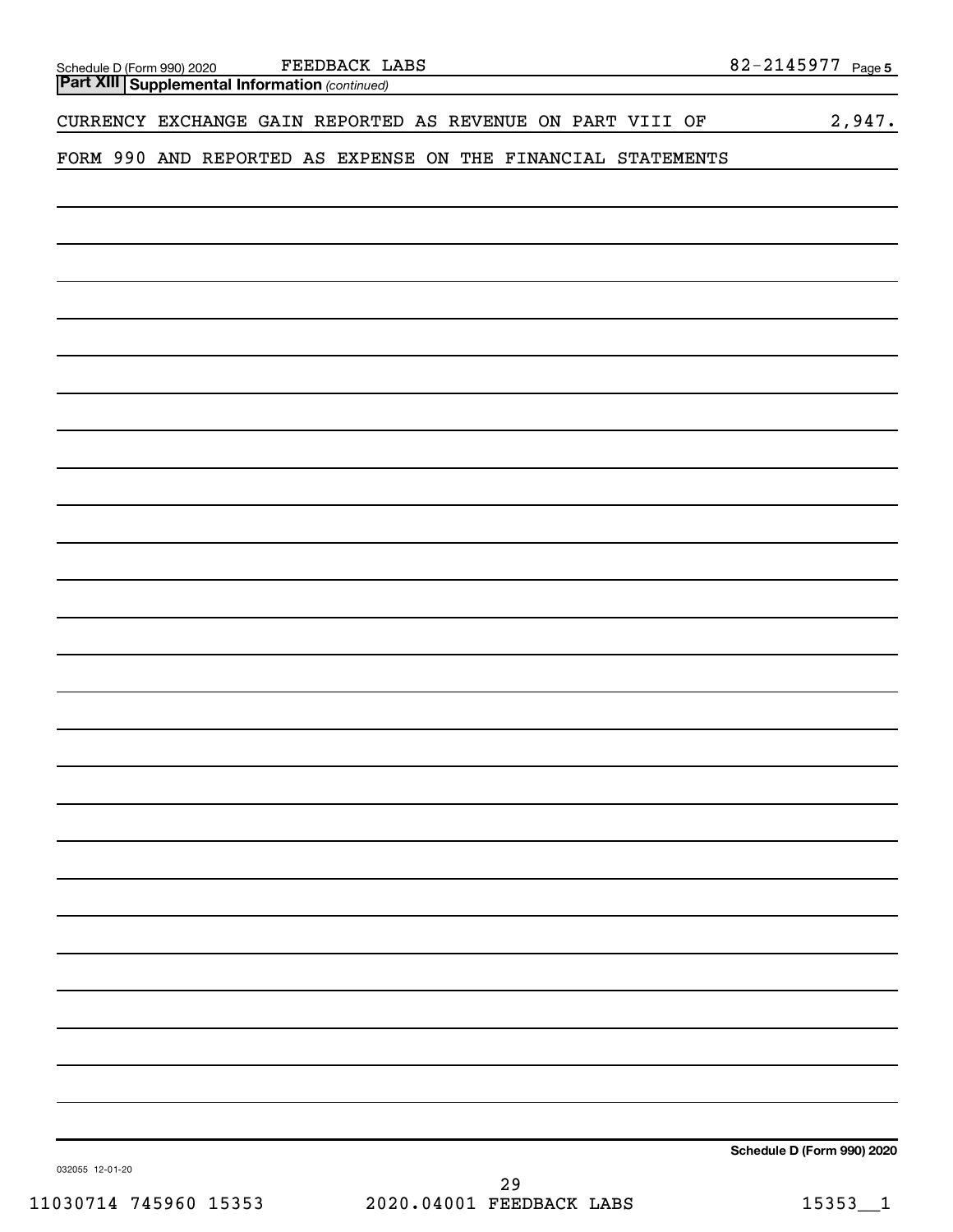|   | <b>SCHEDULE J</b>                              | <b>Compensation Information</b>                                                                                                  |                                       | OMB No. 1545-0047          |                       |                         |  |  |  |
|---|------------------------------------------------|----------------------------------------------------------------------------------------------------------------------------------|---------------------------------------|----------------------------|-----------------------|-------------------------|--|--|--|
|   | (Form 990)                                     | For certain Officers, Directors, Trustees, Key Employees, and Highest<br><b>Compensated Employees</b>                            |                                       |                            |                       |                         |  |  |  |
|   |                                                |                                                                                                                                  | 2020                                  |                            |                       |                         |  |  |  |
|   | Department of the Treasury                     | Complete if the organization answered "Yes" on Form 990, Part IV, line 23.<br>Attach to Form 990.                                |                                       |                            | <b>Open to Public</b> |                         |  |  |  |
|   | Internal Revenue Service                       | Go to www.irs.gov/Form990 for instructions and the latest information.                                                           |                                       | Inspection                 |                       |                         |  |  |  |
|   | Name of the organization                       |                                                                                                                                  | <b>Employer identification number</b> |                            |                       |                         |  |  |  |
|   |                                                | FEEDBACK LABS                                                                                                                    |                                       | 82-2145977                 |                       |                         |  |  |  |
|   | Part I                                         | <b>Questions Regarding Compensation</b>                                                                                          |                                       |                            |                       |                         |  |  |  |
|   |                                                |                                                                                                                                  |                                       |                            | Yes                   | No                      |  |  |  |
|   |                                                | <b>1a</b> Check the appropriate box(es) if the organization provided any of the following to or for a person listed on Form 990, |                                       |                            |                       |                         |  |  |  |
|   | First-class or charter travel                  | Part VII, Section A, line 1a. Complete Part III to provide any relevant information regarding these items.                       |                                       |                            |                       |                         |  |  |  |
|   | Travel for companions                          | Housing allowance or residence for personal use<br>Payments for business use of personal residence                               |                                       |                            |                       |                         |  |  |  |
|   |                                                | Tax indemnification and gross-up payments<br>Health or social club dues or initiation fees                                       |                                       |                            |                       |                         |  |  |  |
|   |                                                | Discretionary spending account<br>Personal services (such as maid, chauffeur, chef)                                              |                                       |                            |                       |                         |  |  |  |
|   |                                                |                                                                                                                                  |                                       |                            |                       |                         |  |  |  |
|   |                                                | <b>b</b> If any of the boxes on line 1a are checked, did the organization follow a written policy regarding payment or           |                                       |                            |                       |                         |  |  |  |
|   |                                                |                                                                                                                                  |                                       | 1b                         |                       |                         |  |  |  |
| 2 |                                                | Did the organization require substantiation prior to reimbursing or allowing expenses incurred by all directors,                 |                                       |                            |                       |                         |  |  |  |
|   |                                                |                                                                                                                                  |                                       | $\mathbf{2}$               |                       |                         |  |  |  |
|   |                                                |                                                                                                                                  |                                       |                            |                       |                         |  |  |  |
| 3 |                                                | Indicate which, if any, of the following the organization used to establish the compensation of the organization's               |                                       |                            |                       |                         |  |  |  |
|   |                                                | CEO/Executive Director. Check all that apply. Do not check any boxes for methods used by a related organization to               |                                       |                            |                       |                         |  |  |  |
|   |                                                | establish compensation of the CEO/Executive Director, but explain in Part III.                                                   |                                       |                            |                       |                         |  |  |  |
|   | Compensation committee                         | Written employment contract                                                                                                      |                                       |                            |                       |                         |  |  |  |
|   |                                                | Independent compensation consultant<br>Compensation survey or study                                                              |                                       |                            |                       |                         |  |  |  |
|   | $ \mathbf{X} $ Form 990 of other organizations | $\mathbf{X}$ Approval by the board or compensation committee                                                                     |                                       |                            |                       |                         |  |  |  |
|   |                                                |                                                                                                                                  |                                       |                            |                       |                         |  |  |  |
| 4 |                                                | During the year, did any person listed on Form 990, Part VII, Section A, line 1a, with respect to the filing                     |                                       |                            |                       |                         |  |  |  |
|   | organization or a related organization:        |                                                                                                                                  |                                       |                            |                       |                         |  |  |  |
| а |                                                | Receive a severance payment or change-of-control payment?                                                                        |                                       | 4a                         |                       | х                       |  |  |  |
| b |                                                |                                                                                                                                  |                                       | 4b                         |                       | $\overline{\textbf{x}}$ |  |  |  |
|   |                                                |                                                                                                                                  |                                       | 4c                         |                       | $\overline{\textbf{x}}$ |  |  |  |
|   |                                                | If "Yes" to any of lines 4a-c, list the persons and provide the applicable amounts for each item in Part III.                    |                                       |                            |                       |                         |  |  |  |
|   |                                                |                                                                                                                                  |                                       |                            |                       |                         |  |  |  |
|   |                                                | Only section 501(c)(3), 501(c)(4), and 501(c)(29) organizations must complete lines 5-9.                                         |                                       |                            |                       |                         |  |  |  |
|   |                                                | For persons listed on Form 990, Part VII, Section A, line 1a, did the organization pay or accrue any compensation                |                                       |                            |                       |                         |  |  |  |
|   | contingent on the revenues of:                 |                                                                                                                                  |                                       |                            |                       |                         |  |  |  |
|   |                                                |                                                                                                                                  |                                       | 5а                         |                       | х<br>х                  |  |  |  |
|   |                                                |                                                                                                                                  |                                       | 5b                         |                       |                         |  |  |  |
|   |                                                | If "Yes" on line 5a or 5b, describe in Part III.                                                                                 |                                       |                            |                       |                         |  |  |  |
|   |                                                | 6 For persons listed on Form 990, Part VII, Section A, line 1a, did the organization pay or accrue any compensation              |                                       |                            |                       |                         |  |  |  |
|   | contingent on the net earnings of:             |                                                                                                                                  |                                       |                            |                       | х                       |  |  |  |
|   |                                                |                                                                                                                                  |                                       | 6a                         |                       | х                       |  |  |  |
|   |                                                | If "Yes" on line 6a or 6b, describe in Part III.                                                                                 |                                       | 6b                         |                       |                         |  |  |  |
|   |                                                | 7 For persons listed on Form 990, Part VII, Section A, line 1a, did the organization provide any nonfixed payments               |                                       |                            |                       |                         |  |  |  |
|   |                                                |                                                                                                                                  |                                       | 7                          |                       | х                       |  |  |  |
|   |                                                | 8 Were any amounts reported on Form 990, Part VII, paid or accrued pursuant to a contract that was subject to the                |                                       |                            |                       |                         |  |  |  |
|   |                                                |                                                                                                                                  |                                       | 8                          |                       | х                       |  |  |  |
| 9 |                                                | If "Yes" on line 8, did the organization also follow the rebuttable presumption procedure described in                           |                                       |                            |                       |                         |  |  |  |
|   |                                                |                                                                                                                                  |                                       | 9                          |                       |                         |  |  |  |
|   |                                                | LHA For Paperwork Reduction Act Notice, see the Instructions for Form 990.                                                       |                                       | Schedule J (Form 990) 2020 |                       |                         |  |  |  |
|   |                                                |                                                                                                                                  |                                       |                            |                       |                         |  |  |  |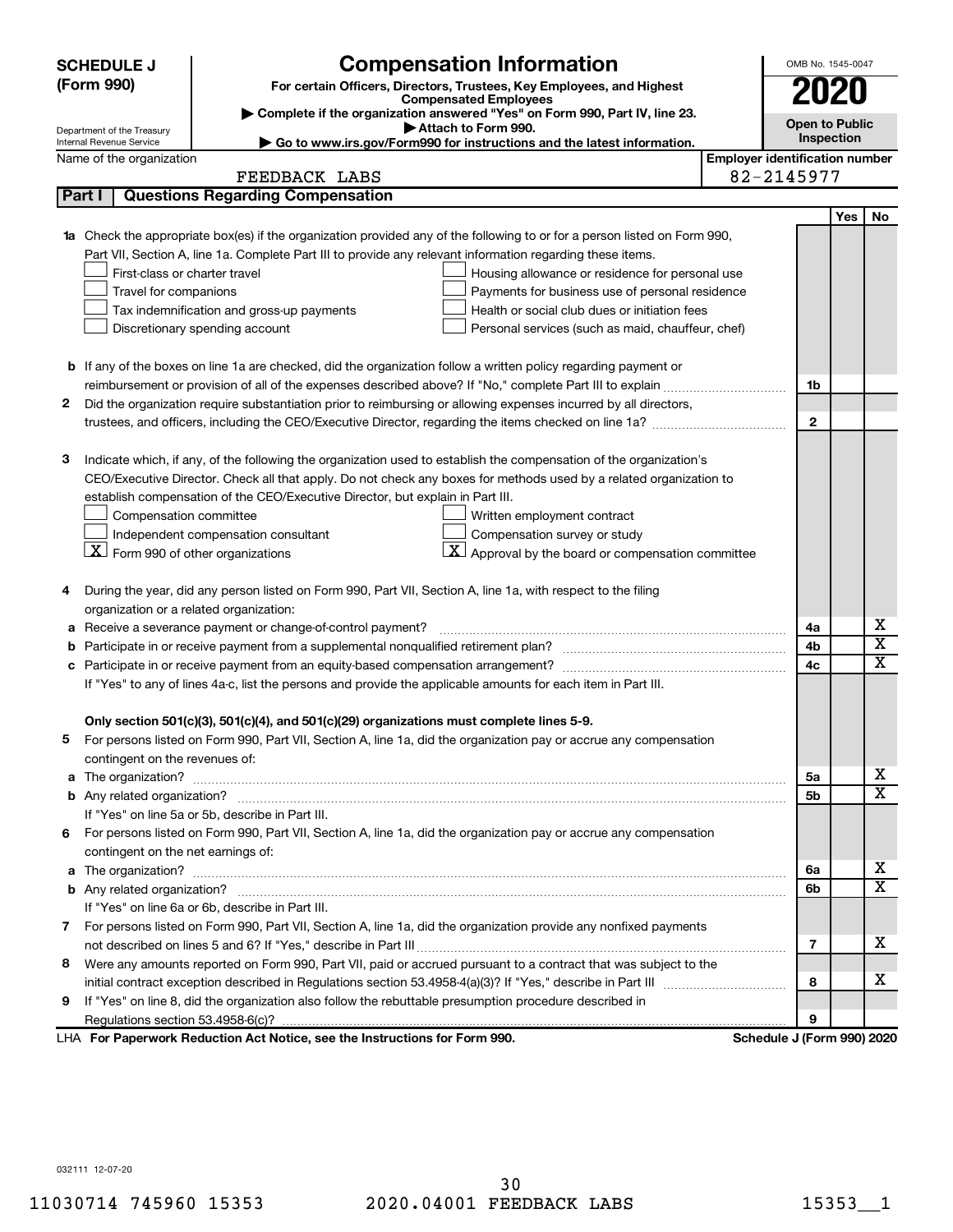#### Part II | Officers, Directors, Trustees, Key Employees, and Highest Compensated Employees. Use duplicate copies if additional space is needed.

For each individual whose compensation must be reported on Schedule J, report compensation from the organization on row (i) and from related organizations, described in the instructions, on row (ii). Do not list any individuals that aren't listed on Form 990, Part VII.

Note: The sum of columns (B)(i)-(iii) for each listed individual must equal the total amount of Form 990, Part VII, Section A, line 1a, applicable column (D) and (E) amounts for that individual.

|                           |                          |                                           | (B) Breakdown of W-2 and/or 1099-MISC compensation |                             | (C) Retirement and<br>other deferred | (D) Nontaxable<br>benefits | (E) Total of columns<br>$(B)(i)-(D)$      | (F) Compensation<br>in column (B) |
|---------------------------|--------------------------|-------------------------------------------|----------------------------------------------------|-----------------------------|--------------------------------------|----------------------------|-------------------------------------------|-----------------------------------|
| (A) Name and Title        | (i) Base<br>compensation | (ii) Bonus &<br>incentive<br>compensation | (iii) Other<br>reportable<br>compensation          | compensation                |                                      |                            | reported as deferred<br>on prior Form 990 |                                   |
| $(1)$ BRITT LAKE          | (i)                      | 164, 441.                                 | $\overline{0}$ .                                   | $\overline{\mathfrak{o}}$ . | 6,649.                               | 8,339.                     | 179,429.                                  | $\overline{0}$ .                  |
| EX-OFFICIO DIRECTOR & CEO | (ii)                     | $\overline{0}$ .                          | $\overline{\mathfrak{o}}$ .                        | $\overline{0}$ .            | $\overline{0}$ .                     | $\overline{0}$ .           | $\overline{\mathfrak{o}}$ .               | $\overline{0}$ .                  |
|                           | (i)                      |                                           |                                                    |                             |                                      |                            |                                           |                                   |
|                           | (ii)                     |                                           |                                                    |                             |                                      |                            |                                           |                                   |
|                           | (i)                      |                                           |                                                    |                             |                                      |                            |                                           |                                   |
|                           | (ii)                     |                                           |                                                    |                             |                                      |                            |                                           |                                   |
|                           | (i)                      |                                           |                                                    |                             |                                      |                            |                                           |                                   |
|                           | (ii)                     |                                           |                                                    |                             |                                      |                            |                                           |                                   |
|                           | (i)                      |                                           |                                                    |                             |                                      |                            |                                           |                                   |
|                           | (ii)                     |                                           |                                                    |                             |                                      |                            |                                           |                                   |
|                           | $(\sf{i})$               |                                           |                                                    |                             |                                      |                            |                                           |                                   |
|                           | (ii)                     |                                           |                                                    |                             |                                      |                            |                                           |                                   |
|                           | $(\sf{i})$               |                                           |                                                    |                             |                                      |                            |                                           |                                   |
|                           | (ii)                     |                                           |                                                    |                             |                                      |                            |                                           |                                   |
|                           | $(\sf{i})$               |                                           |                                                    |                             |                                      |                            |                                           |                                   |
|                           | (ii)                     |                                           |                                                    |                             |                                      |                            |                                           |                                   |
|                           | (i)                      |                                           |                                                    |                             |                                      |                            |                                           |                                   |
|                           | (ii)                     |                                           |                                                    |                             |                                      |                            |                                           |                                   |
|                           | (i)<br>(ii)              |                                           |                                                    |                             |                                      |                            |                                           |                                   |
|                           | $(\sf{i})$               |                                           |                                                    |                             |                                      |                            |                                           |                                   |
|                           | (ii)                     |                                           |                                                    |                             |                                      |                            |                                           |                                   |
|                           | $(\sf{i})$               |                                           |                                                    |                             |                                      |                            |                                           |                                   |
|                           | (ii)                     |                                           |                                                    |                             |                                      |                            |                                           |                                   |
|                           | $(\sf{i})$               |                                           |                                                    |                             |                                      |                            |                                           |                                   |
|                           | (ii)                     |                                           |                                                    |                             |                                      |                            |                                           |                                   |
|                           | (i)                      |                                           |                                                    |                             |                                      |                            |                                           |                                   |
|                           | (ii)                     |                                           |                                                    |                             |                                      |                            |                                           |                                   |
|                           | (i)                      |                                           |                                                    |                             |                                      |                            |                                           |                                   |
|                           | (ii)                     |                                           |                                                    |                             |                                      |                            |                                           |                                   |
|                           | (i)                      |                                           |                                                    |                             |                                      |                            |                                           |                                   |
|                           | (ii)                     |                                           |                                                    |                             |                                      |                            |                                           |                                   |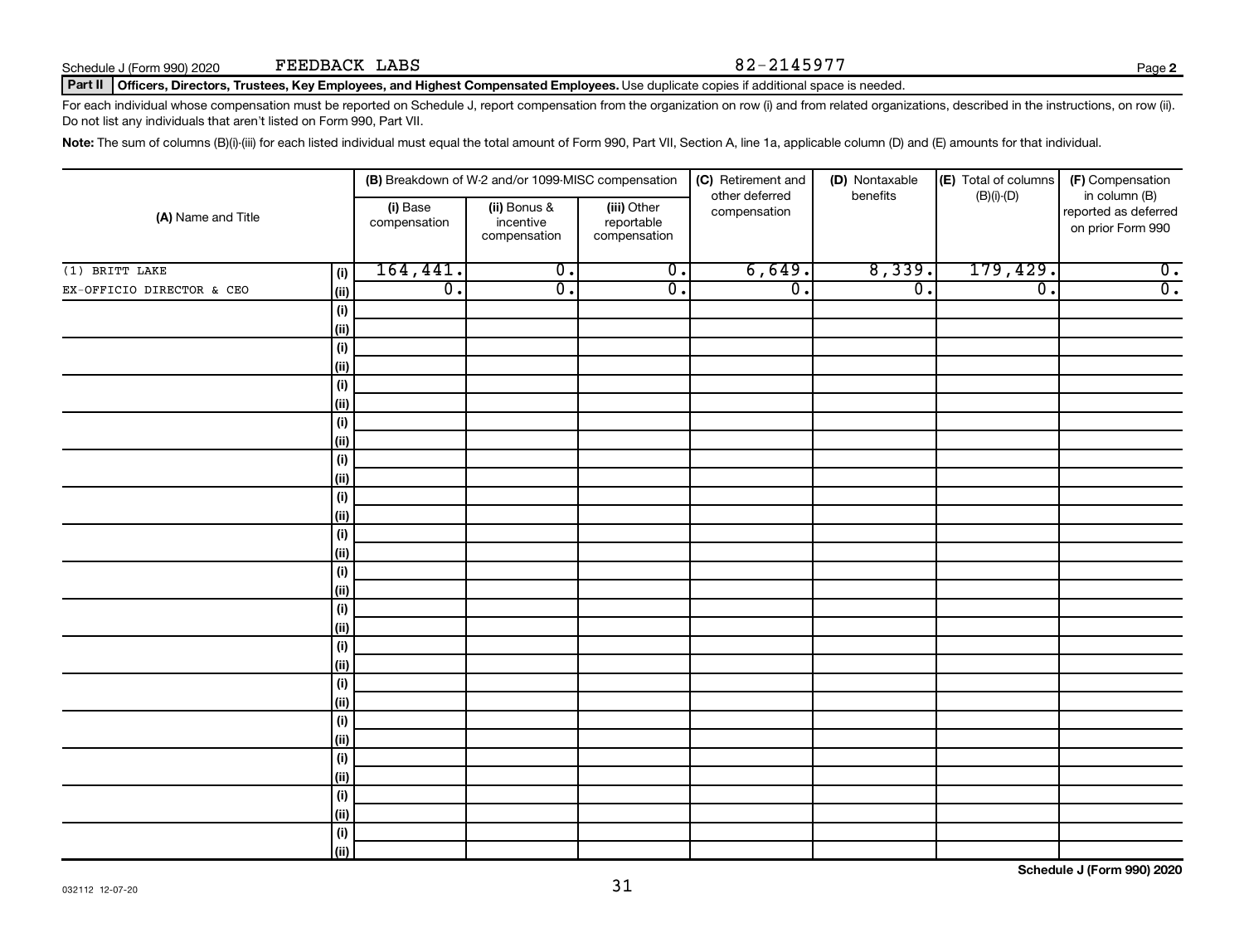**Part III Supplemental Information**

Provide the information, explanation, or descriptions required for Part I, lines 1a, 1b, 3, 4a, 4b, 4c, 5a, 5b, 6a, 6b, 7, and 8, and for Part II. Also complete this part for any additional information.

**Schedule J (Form 990) 2020**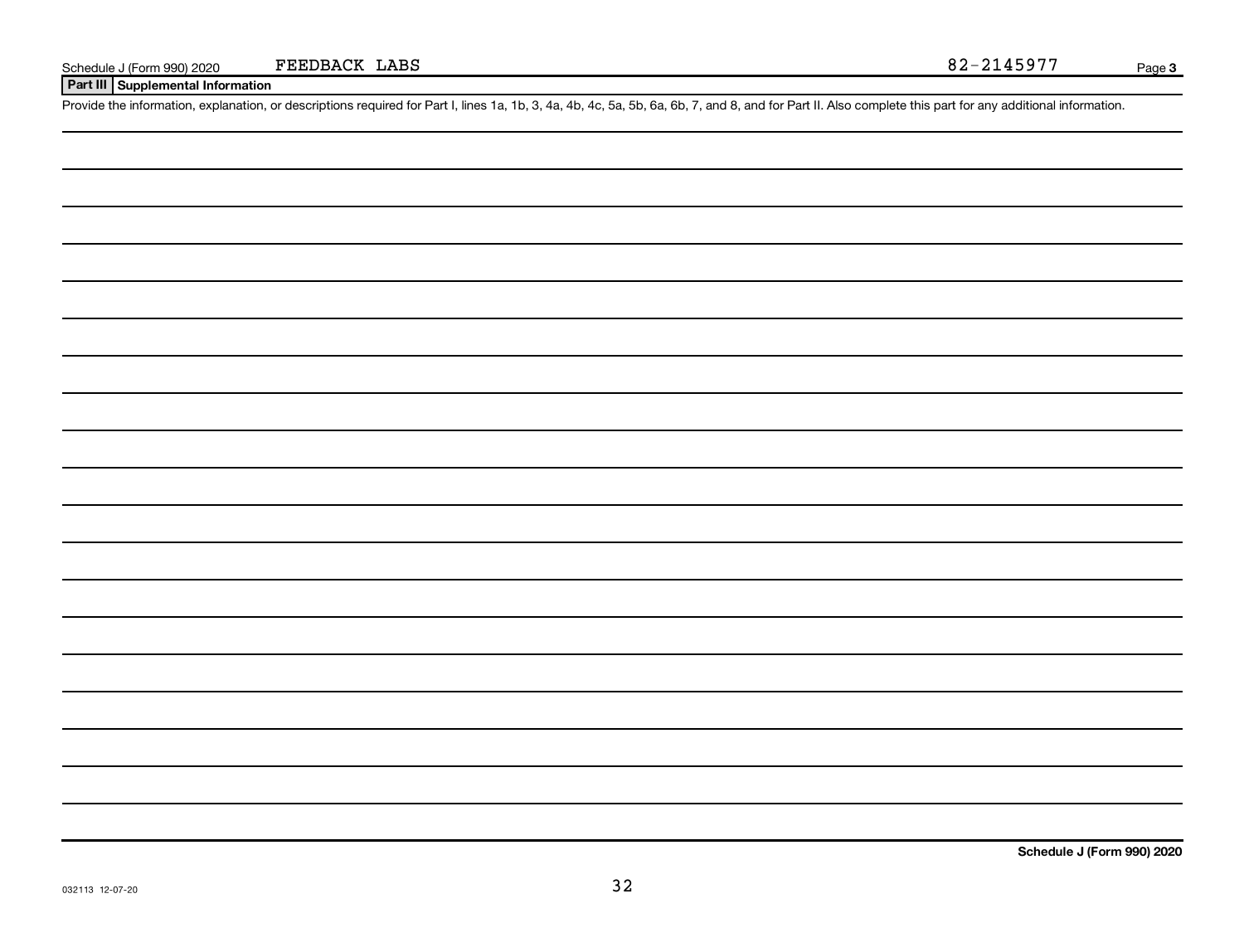**(Form 990 or 990-EZ)**

Department of the Treasury Internal Revenue Service

**Complete to provide information for responses to specific questions on Form 990 or 990-EZ or to provide any additional information. | Attach to Form 990 or 990-EZ. | Go to www.irs.gov/Form990 for the latest information. SCHEDULE O Supplemental Information to Form 990 or 990-EZ 2020**<br>(Form 990 or 990-EZ) Complete to provide information for responses to specific questions on

Name of the organization

**Open to Public Inspection Employer identification number** FEEDBACK LABS 82-2145977

OMB No. 1545-0047

FORM 990, PART III, LINE 4A, PROGRAM SERVICE ACCOMPLISHMENTS:

MEMBERSHIP STRUCTURE AND TO PROVIDE MEANINGFUL BENEFITS AND ENGAGEMENTS

TO COMMUNITY MEMBERS. WE CONVENE THE ABOVE ORGANIZATIONS AND HUNDREDS

MORE IN LARGE MEETINGS (ANNUAL SUMMITS AND CRASH COURSE); AND FREQUENT

SMALLER MEETINGS (BI-WEEKLY LABSTORMS).

FORM 990, PART III, LINE 4B, PROGRAM SERVICE ACCOMPLISHMENTS:

DEMAND, AND TO COVER THE COSTS OF THESE ACTIVITIES THROUGH EARNED

REVENUE. FEEDBACK LABS FURTHER DRIVES THE FEEDBACK DISCOURSE BY

PROVIDING COMMON LANGUAGE AND THEORETICAL GROUNDING FOR FEEDBACK

CONCEPTS. WE WORK AT SENIOR LEVELS IN AID AGENCIES, FOUNDATIONS,

GOVERNMENTS, AND IMPACT INVESTORS TO ASSIST SENIOR MANAGEMENT TO

DEVELOP STRATEGIES AND INCENTIVES FOR THE ADOPTION OF FEEDBACK LOOPS.

WE ALSO WORK WITH FOUNDATIONS AND NONPROFITS TO SUPPORT THIS

EDUCATIONAL WORK FOR THEIR GRANTEES OR STAFF, UNDER THE PREMISE THAT

MORE INDIVIDUALS WITHIN ONE ORGANIZATION OR PROGRAM WHO PRACTICE

FEEDBACK WILL SCALE THE IMPACT MORE QUICKLY. FINALLY, WE HOST A

FEEDBACK FELLOWS PROGRAM TO HAVE A TAILORED AND SUPPORTED EXPERIENCE IN

DEVELOPING AND IMPROVING THEIR FEEDBACK PRACTICE.

FORM 990, PART VI, SECTION B, LINE 11B:

THE 990 IS PREPARED BY OUTSIDE ACCOUNTANTS AND THEN REVIEWED BY MANAGEMENT. THE ORGANIZATION DISTRIBUTES THE DRAFT 990 TO THE GOVERNING BOARD PRIOR TO FILING.

FORM 990, PART VI, SECTION B, LINE 12C: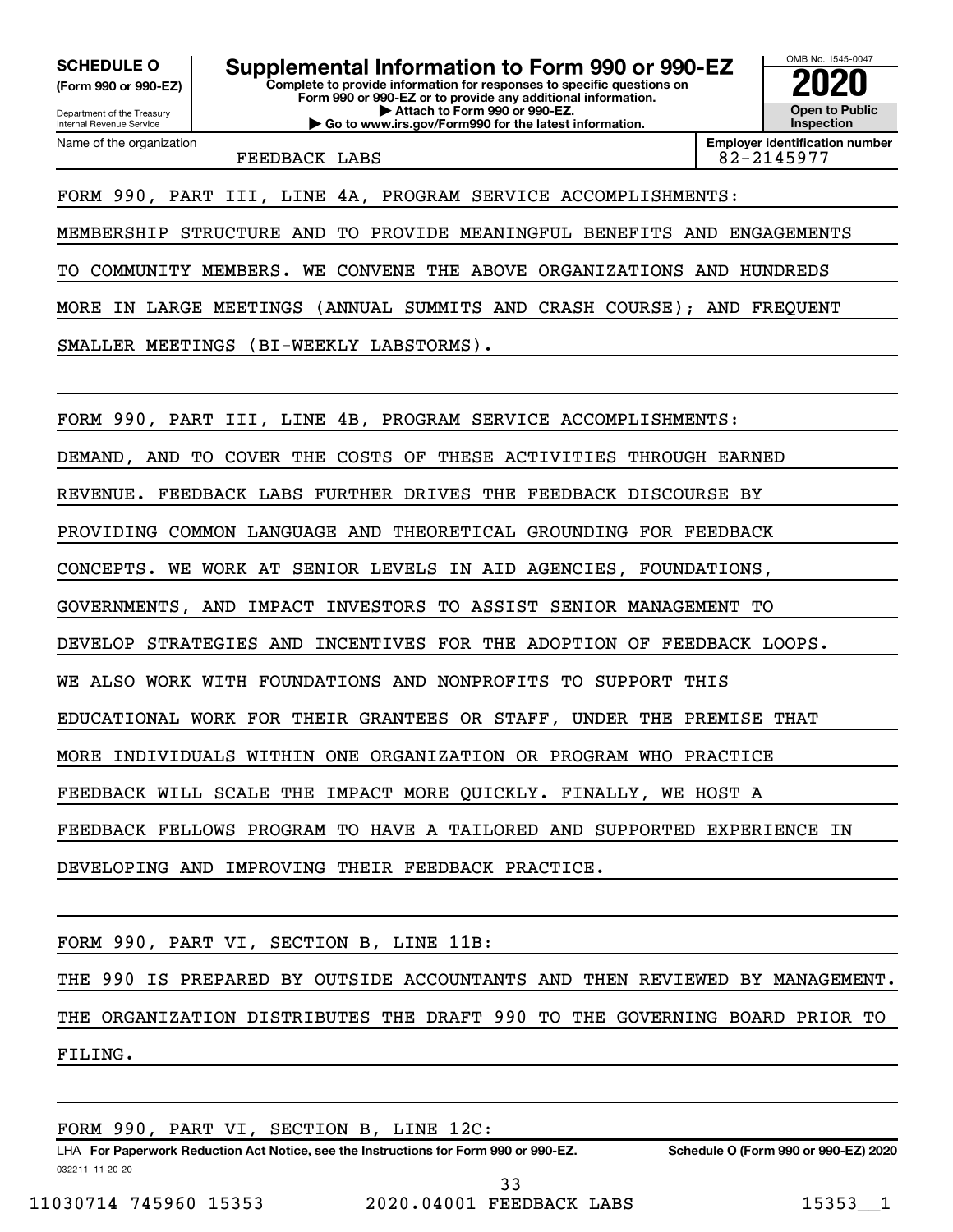| Schedule O (Form 990 or 990-EZ) 2020                                               | Page 2                                              |  |  |  |  |  |  |
|------------------------------------------------------------------------------------|-----------------------------------------------------|--|--|--|--|--|--|
| Name of the organization<br>FEEDBACK LABS                                          | <b>Employer identification number</b><br>82-2145977 |  |  |  |  |  |  |
| THIS POLICY, A CONFLICT OF<br><b>INTEREST</b><br>FOR PURPOSES OF<br>EXISTS         | WHENEVER<br>THE                                     |  |  |  |  |  |  |
| ANY DIRECTOR OR OFFICER MAY<br>OR CONCERNS<br>OF<br>BE<br>INTERESTS                | SEEN<br>AS.<br>COMPETING                            |  |  |  |  |  |  |
| CORPORATION.<br>THE<br>CONFLICTS<br>WITH<br>THE<br>BEST<br>INTERESTS<br>OF<br>TEND | TO.<br><b>OCCUR</b><br>WHEN A                       |  |  |  |  |  |  |
| DIRECTOR OR OFFICER HAS A FINANCIAL INTEREST,<br>EITHER DIRECTLY                   | OR THROUGH A                                        |  |  |  |  |  |  |
| OR FAMILY RELATIONSHIP, IN A DECISION OF<br>THE<br>BOARD<br><b>BUSINESS</b>        | ΟF<br><b>DIRECTORS</b><br>0R                        |  |  |  |  |  |  |
| ANY ACTION BY THE CORPORATION; OR HAS A CONFLICT OF LOYALTIES                      | EVEN<br>ΙF<br>HE OR                                 |  |  |  |  |  |  |
| FINANCIAL INTEREST<br>IN<br>THE DECISION OR ACTION TO<br>SHE<br>HAS NO<br>PERSONAL | BE                                                  |  |  |  |  |  |  |
| DIRECTOR<br>OR<br>OFFICER<br>OF<br>THE<br>SUCH AS<br>WHEN<br>A<br>TAKEN ,          | CORPORATION ALSO<br>SERVES AS                       |  |  |  |  |  |  |
| OFFICER OF<br>DIRECTOR<br>OR<br>UNCOMPENSATED<br>AN<br>ENTITY<br>TО<br>AN          | WHICH THE<br>CORPORATION                            |  |  |  |  |  |  |
| IS CONTEMPLATING<br>MAKING<br>A GRANT.                                             |                                                     |  |  |  |  |  |  |

ALL MATERIAL FACTS CONCERNING ANY SITUATION THAT MIGHT BE VIEWED AS A CONFLICT IS DISCLOSED TO THE BOARD OF DIRECTORS BY THE DIRECTOR OR OFFICER CONCERNED. WHERE DOUBT EXISTS REGARDING WHETHER A CONFLICT EXISTS OR APPEARS TO EXIST, THE MATTER MUST BE RESOLVED BY THE BOARD OF DIRECTORS.

NO DIRECTOR OR OFFICER MAY BE PRESENT FOR A VOTE BY THE BOARD OF DIRECTORS ON ANY DECISION OR ACTION BY THE CORPORATION WHICH WOULD DIRECTLY OR INDIRECTLY BENEFIT SUCH DIRECTOR OR OFFICER. SUCH DIRECTOR OR OFFICER MAY, HOWEVER, ANSWER QUESTIONS OR RESPOND TO REQUESTS, AT A MEETING OR OTHERWISE, FOR FACTUAL INFORMATION NEEDED FOR THE BOARD TO MAKE AN INFORMED DECISION.

032212 11-20-20 **Schedule O (Form 990 or 990-EZ) 2020** THE BOARD OF DIRECTORS DOES NOT APPROVE ANY TRANSACTION TO WHICH THE CORPORATION WOULD BE A PARTY AND IN WHICH A DIRECTOR OR OFFICER OF THE CORPORATION HAS A MATERIAL FINANCIAL INTEREST UNLESS AND UNTIL THE BOARD OF DIRECTORS HAS SPECIFICALLY AND IN GOOD FAITH DETERMINED AFTER REASONABLE INVESTIGATION (INCLUDING A REVIEW OF THE TERMS UPON WHICH OTHER COMPARABLE 11030714 745960 15353 2020.04001 FEEDBACK LABS 15353\_\_1 34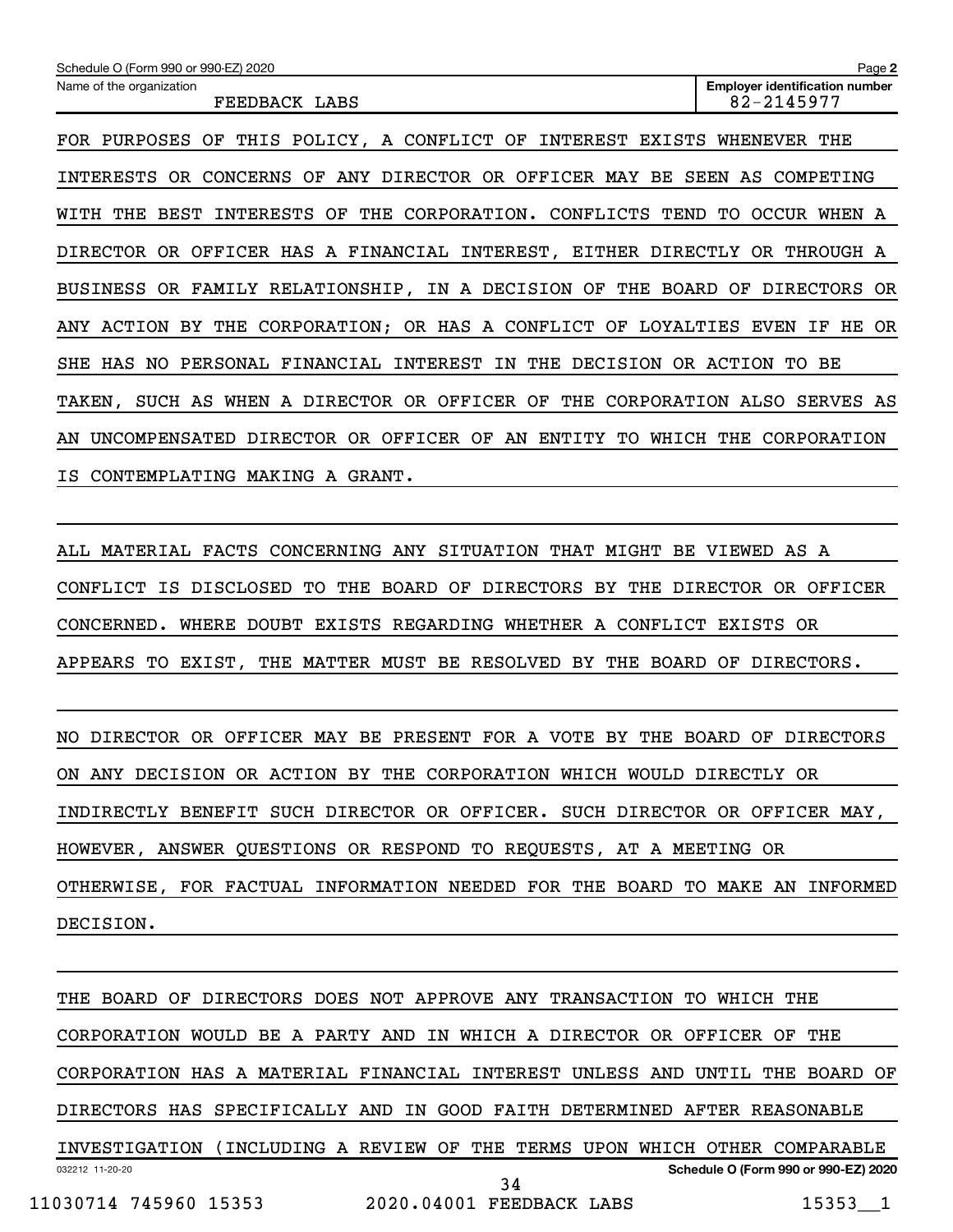| Schedule O (Form 990 or 990-EZ) 2020                                       | Page 2                                              |
|----------------------------------------------------------------------------|-----------------------------------------------------|
| Name of the organization<br>FEEDBACK LABS                                  | <b>Employer identification number</b><br>82-2145977 |
| ENTER TRANSACTIONS OR ARRANGEMENTS SIMILAR<br>ORGANIZATIONS                | <b>UNDER</b><br>TO.<br>THE<br>ONE                   |
| CONSIDERATION) THAT THE BOARD IS AWARE OF ALL MATERIAL FACTS CONCERNING    | THE                                                 |
| OFFICER'S INTEREST IN<br>DIRECTOR OR<br>THE<br>TRANSACTION<br>AND          | THE TRANSACTION:<br>THE                             |
| INTO<br>ENTERING<br>THE TRANSACTION FOR ITS OWN<br>CORPORATION<br>IS       | BENEFIT: THE                                        |
| IS FAIR AND REASONABLE AS TO<br>THE CORPORATION: AND<br><b>TRANSACTION</b> | THE                                                 |
| HAVE OBTAINED A MORE ADVANTAGEOUS ARRANGEMENT<br>CORPORATION<br>COULD NOT  | WITH                                                |
| EFFORT<br><b>UNDER</b><br>CIRCUMSTANCES.<br>REASONABLE<br>THE              |                                                     |

A COPY OF THIS POLICY MUST BE FURNISHED ANNUALLY TO ALL INCUMBENT AND INCOMING DIRECTORS AND OFFICERS OF THE CORPORATION. EACH DIRECTOR AND OFFICER SHALL ANNUALLY SIGN A STATEMENT OR AFFIRM AT A MEETING OF THE BOARD OF DIRECTORS THAT HE OR SHE HAS RECEIVED A COPY OF THIS POLICY; HAS READ AND UNDERSTANDS THE POLICY; AND HAS AGREED TO COMPLY WITH THIS POLICY.

EACH YEAR EACH DIRECTOR AND OFFICER SHALL FILE A STATEMENT WITH THE BOARD OF DIRECTORS THAT LISTS ANY OUTSIDE EMPLOYMENT OR CONSULTING WORK THAT COULD CONSTITUTE A CONFLICT; AND ANY BOARD MEMBERSHIP OR AFFILIATION WITH OTHER ORGANIZATIONS THAT COULD CONSTITUTE A CONFLICT. EACH DIRECTOR AND OFFICER MUST ALSO LIST HIS OR HER INVESTMENTS IN ANY CORPORATION, PARTNERSHIP, TRUST, OR FUND IN WHICH HE OR SHE, TOGETHER WITH MEMBERS OF HIS OR HER FAMILY, HAS DIRECTLY OR INDIRECTLY A GREATER THAN 35% OWNERSHIP INTEREST, REGARDLESS OF WHETHER SUCH INVESTMENTS COULD CONSTITUTE A CONFLICT.

| FORM 990, PART VI, SECTION B, LINE 15:                                      |  |  |  |  |  |                                                                            |    |  |  |  |  |  |                                      |  |
|-----------------------------------------------------------------------------|--|--|--|--|--|----------------------------------------------------------------------------|----|--|--|--|--|--|--------------------------------------|--|
| THE BOARD OF DIRECTORS REVIEWED AND APPROVED THE CEO'S COMPENSATION, PRIOR  |  |  |  |  |  |                                                                            |    |  |  |  |  |  |                                      |  |
| TO HER HIRE IN 2019, BY USING COMPARABILITY DATA FROM SIMILAR ORGANIZATIONS |  |  |  |  |  |                                                                            |    |  |  |  |  |  |                                      |  |
|                                                                             |  |  |  |  |  | (IN SIZE AND SCOPE). THE PROCESS OCCURRED OVER EMAIL AND IN BOARD MEETINGS |    |  |  |  |  |  |                                      |  |
| 032212 11-20-20                                                             |  |  |  |  |  |                                                                            | 35 |  |  |  |  |  | Schedule O (Form 990 or 990-EZ) 2020 |  |
| 11030714 745960 15353                                                       |  |  |  |  |  | 2020.04001 FEEDBACK LABS                                                   |    |  |  |  |  |  | $15353 - 1$                          |  |